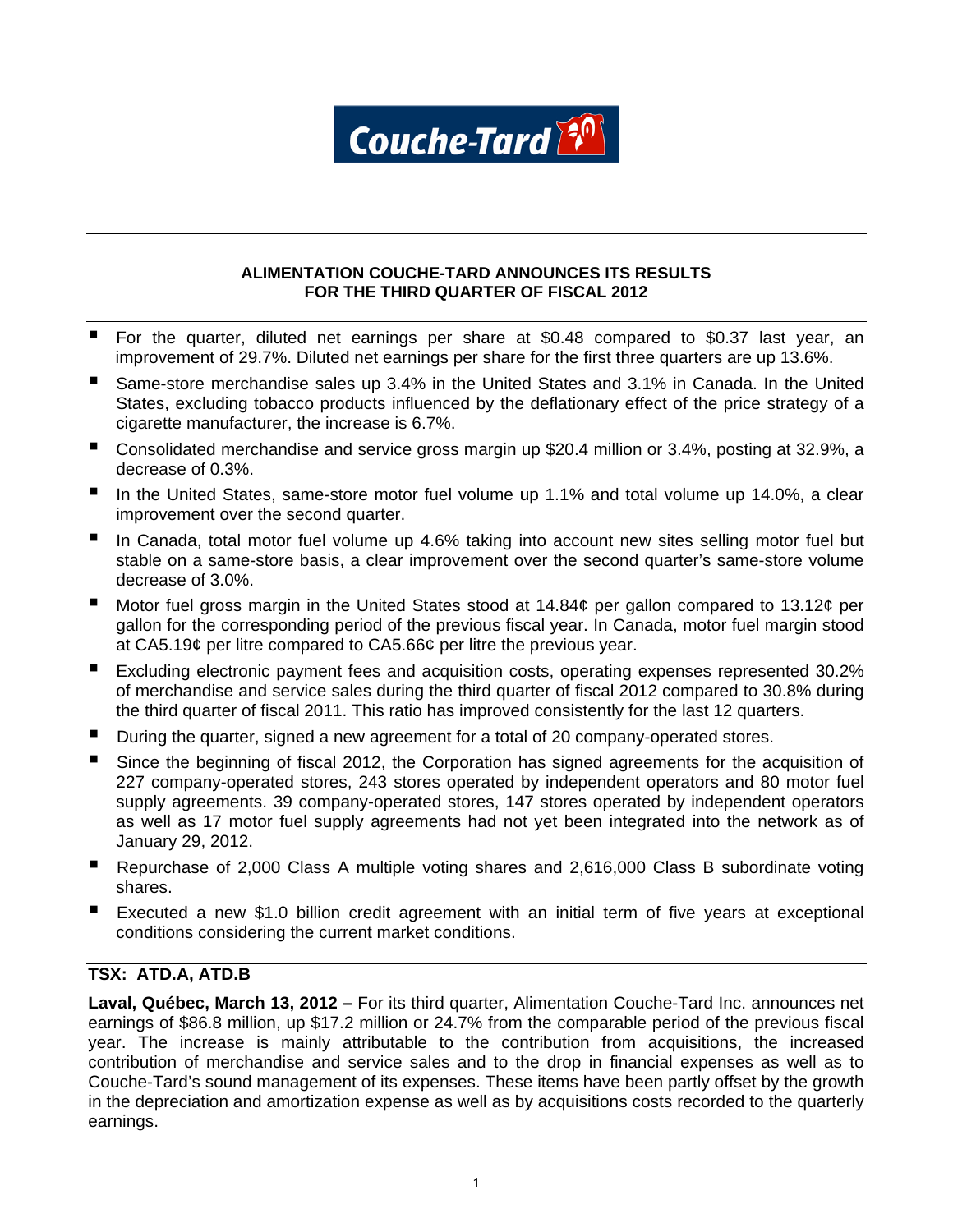"We continued to favour a strategy focused on maintaining and increasing store traffic, which has really paid off this quarter", declared Alain Bouchard, President and Chief Executive Officer. "Thus, with some targeted promotions and continuous improvement of our fresh food offering, our same-store merchandise sales growth has accelerated during the quarter, which helped to increase the contribution of in-store sales. This good performance, combined with continuous monitoring of our costs, has enabled us to deliver very satisfactory results. Our teams continue to work hard on developing our fresh food offering and on the integration of stores, whether newly acquired or on the verge of being acquired, which suggests to me that great things are ahead for the coming quarters." he concluded.

As for Raymond Paré, Vice-President and Chief Financial Officer, he indicated: "The very satisfactory increase of 29.7% of diluted net earnings per share reflects the increased contribution of merchandise and services sales, our cost control for several years, proactive management of our balance sheet, redemption of shares and contribution from recent acquisitions. On this last point, we must remember that most acquired stores were only integrated into our network in the third quarter, making the 13.6% increase in year-to-date diluted net earnings per share even more meaningful, considering it has not yet fully benefited from the incremental contribution of acquisitions. In addition, many stores have yet to be integrated into our network over the coming quarters, which should contribute towards increasing our results in the medium term. We also continue to work on other acquisition opportunities. Thus, increasing value remains a priority for us and we use the various means at our disposal in a balanced manner as we have done for years".

# **Highlights of the Third Quarter of Fiscal 2012**

# **Network growth**

## *June 2011 Agreement with ExxonMobil*

The following table summarizes progress made in relation to the acquisition agreement signed with ExxonMobil in June 2011 and the steps that still must be completed.

|                                                                                                                  | During the 12-week period<br>ended October 9, 2011 | During the 16-week period<br>ended January 29, 2012 | During ther period between<br>January 29, 2012 and<br>March 13, 2012 | Stores not yet integrated |
|------------------------------------------------------------------------------------------------------------------|----------------------------------------------------|-----------------------------------------------------|----------------------------------------------------------------------|---------------------------|
| Company-operated stores                                                                                          |                                                    | 73'                                                 |                                                                      |                           |
| Sites operated by independant operators<br>(land leased by the Corporation and building<br>owned by Corporation) |                                                    | 83                                                  |                                                                      |                           |
| Sites operated by independant operators<br>(real estate owned by the Corporation)                                |                                                    |                                                     |                                                                      | 140 $^{(2)}$              |
| Fuel supply agreements                                                                                           | 63                                                 |                                                     | $2^{(3)}$                                                            | $14^{(3)}$                |

(1) Two of these sites were operated by independent operators at the time of the original agreement reached with ExxonMobil in June 2011.

(2) Subject to ExxonMobil's obligation to submit a *''bona fide''* offer to the independent operators. Should the independent operator accept the offer, only fuel supply agreements would be transferred to Couche-Tard.

(3) For these sites, the independent operators have accepted the *''bona fide''* offer ExxonMobil submitted them. Therefore, only the fuel supply agreements for the sites have been (will be) transferred.

## *Completed transactions*

On October 13, 2011, Couche-Tard acquired from Chico Enterprises Inc., 26 company-operated stores operating in northern part of West Virginia, United States, an area contiguous to Couche-Tard's operations in Ohio. The Corporation owns the real estate for 25 sites while it owns the building and leases the land for the other site.

On November 8, 9 and 10, 2011, through the RDK joint venture, Couche-Tard acquired from Supervalu Inc., 27 stores operating in the Chicago area, Illinois, United States. The agreement also includes the transfer to RDK of two vacant land parcels. Out of the 27 stores, 14 are companyoperated while the other 13 are operated by independent operators. RDK owns the real estate for 24 sites as well as the two vacant land parcels while it leases the real estate for the three other sites.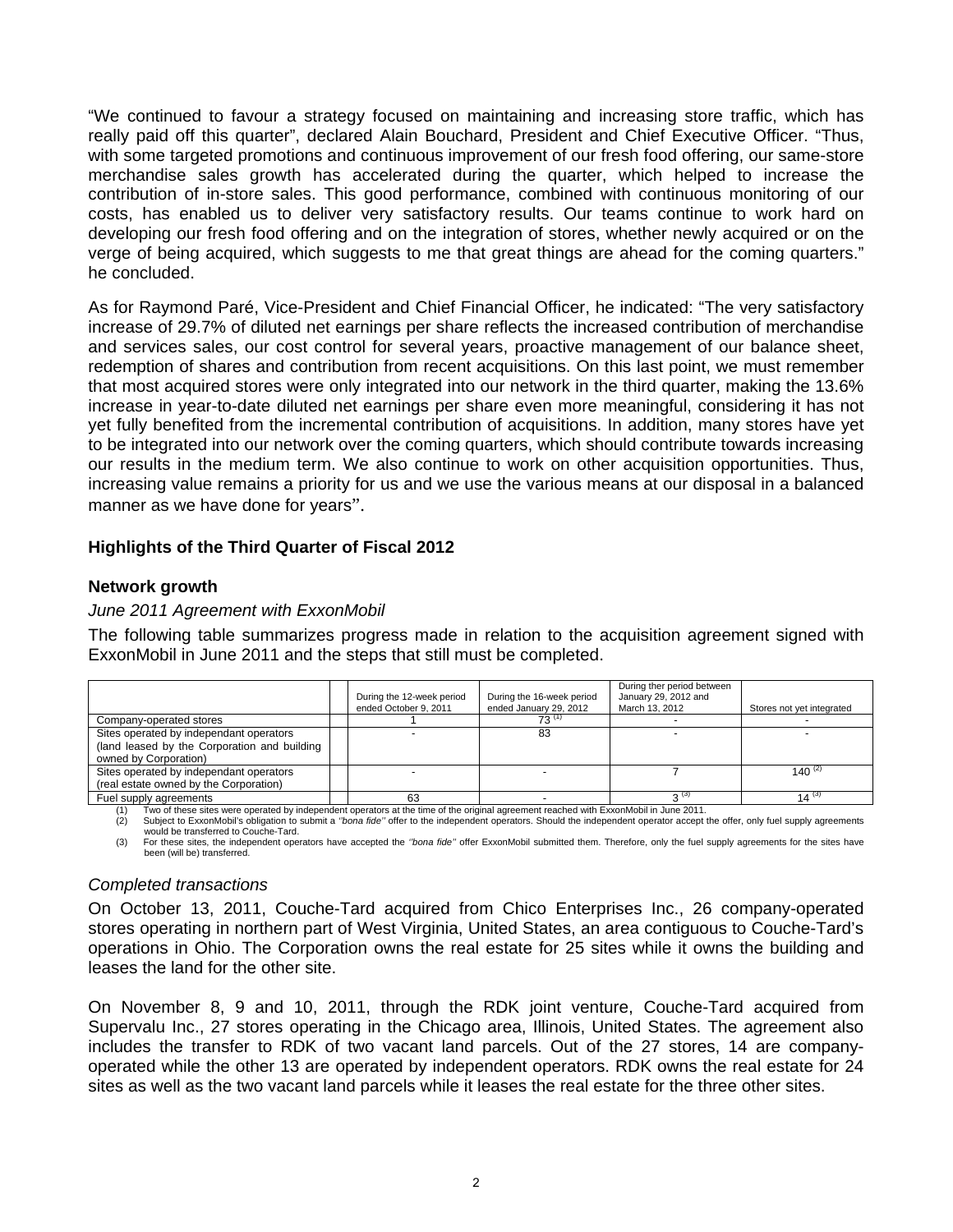On November 16 and 17, 2011, Couche-Tard acquired from ExxonMobil, 33 company-operated stores operating under the "On the Run" banner in Louisiana, United States. The Corporation owns the buildings for 33 sites as well as land for 25 sites while it leases the land for the other eight sites.

On December 12, 2011, Couche-Tard acquired from Neighbors Stores Inc., 11 company-operated stores operating under the "Neighbors" banner in North Carolina, United States. The Corporation owns the buildings for eight sites as well as the land for nine sites while it leases theses same assets for the other sites.

In addition, during the third quarter of fiscal 2012, Couche-Tard acquired six additional companyoperated stores through distinct transactions for a cumulated total of 15 stores since the beginning of fiscal 2012.

Finally, during the quarter, Couche-Tard integrated into its network the two last stores acquired from Shell Canada Products during the first quarter of fiscal 2012.

Internal available cash and credit facilities were used for these acquisitions.

## *Outstanding transactions*

In October 2011, Couche-Tard signed an agreement to acquire 17 company-operated stores operating in Maine, United States. Two stand-alone quick-service restaurants would also be transferred to the Corporation. Assuming the closing of the transaction which is now scheduled for April 2012, the Corporation would own the real estate for 16 sites while it would lease the other three sites. The transaction is subject to standard regulatory approvals and closing conditions.

In February 2012, Couche-Tard signed an agreement to acquire 20 company-operated stores operating in Texas, United States. Assuming the closing of the transaction which is scheduled for May 2012, the Corporation would lease the real estate for all sites. The transaction is subject to standard regulatory approvals and closing conditions.

Internal available cash and credit facilities should be used for these transactions.

## *Store construction*

Couche-Tard completed the construction of four new stores during the 16-week period ended January 29, 2012 for a cumulated total of 16 stores since the beginning of fiscal 2012.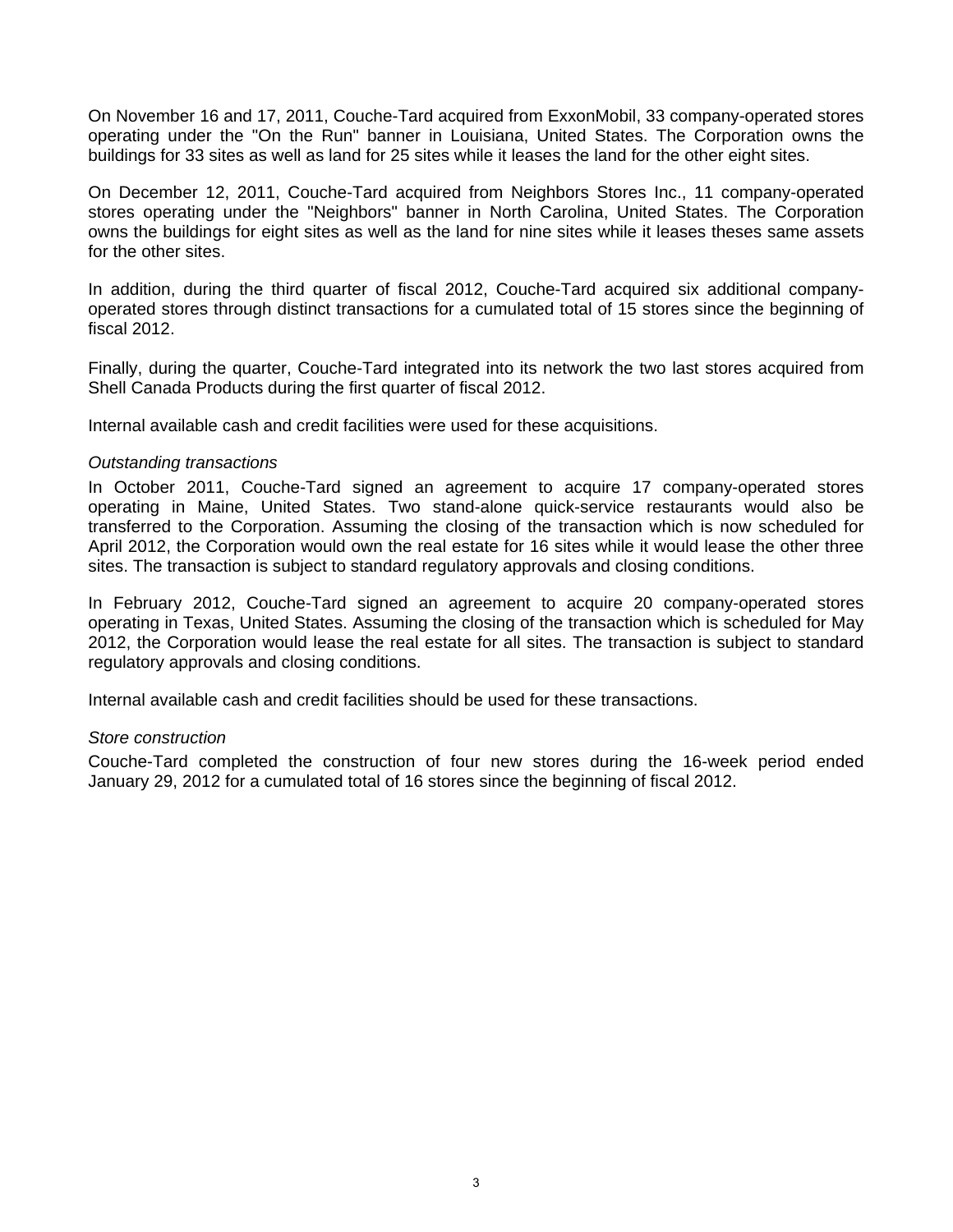# **Changes in the Store Network**

The following table presents certain information regarding changes in Couche-Tard's store network over the 16 and 40-week periods ended January 29,  $2012^{(1)}$ :

|                                                                                                                                                                               |                                      | 16-week period ended January 29, 2012 |              |                                               | 40-week period ended January 29, 2012 |              |  |  |
|-------------------------------------------------------------------------------------------------------------------------------------------------------------------------------|--------------------------------------|---------------------------------------|--------------|-----------------------------------------------|---------------------------------------|--------------|--|--|
|                                                                                                                                                                               | Company-<br>operated<br>stores $(2)$ | Affiliated<br>stores $(3)$            | <b>Total</b> | Company-<br>operated<br>stores <sup>(2)</sup> | Affiliated<br>stores $^{(3)}$         | <b>Total</b> |  |  |
| Number of stores, beginning of period                                                                                                                                         | 4.382                                | 1,333                                 | 5.715        | 4.401                                         | 1.394                                 | 5,795        |  |  |
| Acquisitions                                                                                                                                                                  | 158                                  |                                       | 158          | 179                                           | $\overline{\phantom{0}}$              | 179          |  |  |
| Openings / constructions / additions                                                                                                                                          | 12                                   | 13                                    | 25           | 23                                            | 34                                    | 57           |  |  |
| Closures / disposals / withdrawals                                                                                                                                            | (30)                                 | (51)                                  | (81)         | (81)                                          | (133)                                 | (214)        |  |  |
| Number of stores, end of period                                                                                                                                               | 4.522                                | 1.295                                 | 5.817        | 4.522                                         | 1.295                                 | 5,817        |  |  |
| Stores for which real estate is controlled by Couche-Tard but that are operated by independent operators to which Couche-Tard<br>supplies motor fuel through supply contracts |                                      |                                       |              |                                               |                                       | 164          |  |  |

Stores to which Couche-Tard supplies motor fuel through supply contracts 174

Total number of stores in the Couche-Tard network 6,155

These figures include 50% of the stores operated through RDK.

Stores operated by the Corporation under one of Couche-Tard's main banners (Couche-Tard, Mac's, Circle K).

Stores operated by an independent operator through a franchise or similar agreement under one of Couche-Tard's main or secondary banners.

## **New credit agreement and reduction of previous credit agreements**

On December 9, 2011, Couche-Tard entered into a new credit agreement consisting of a revolving unsecured facility of an initial maximum amount of \$1.0 billion with an initial term of five years. The credit facility is available in the following form:

- A term revolving unsecured operating credit, available i) in Canadian dollars, ii) in US dollars, iii) in the form of Canadian dollar bankers' acceptances, with stamping fees and iv) in the form of standby letters of credit not exceeding \$100.0 million or the equivalent in Canadian dollars, with applicable fees. Depending on the form and the currency of the loan, the amounts borrowed bear interest at variable rates based on the Canadian prime rate, the bankers' acceptance rate, the US base rate or LIBOR plus a variable margin; and
- An unsecured line of credit in the maximum amount of \$50.0 million, available in Canadian or US dollars, bearing interest at variable rates based, depending on the form and currency of the loan, on the Canadian prime rate, the US prime rate or the US base rate plus a variable margin.

Standby fees, which vary based on a leverage ratio of the Corporation, apply to the unused portion of the credit facility. Stamping fees, standby letters of credit fees and the variable margin used to determine the interest rate applicable to amount borrowed are determined according to a leverage ratio of the Corporation.

Under the new credit agreement, Couche-Tard must maintain certain financial ratios and respect certain restrictive provisions.

Considering this new agreement, the amounts available under the previously existing credit agreements were adjusted as follows:

- Operating credit A initial amount of \$650.0 million was reduced to \$326.0 million; and
- Operating credit B initial amount of \$310.0 million was reduced to \$154.0 million.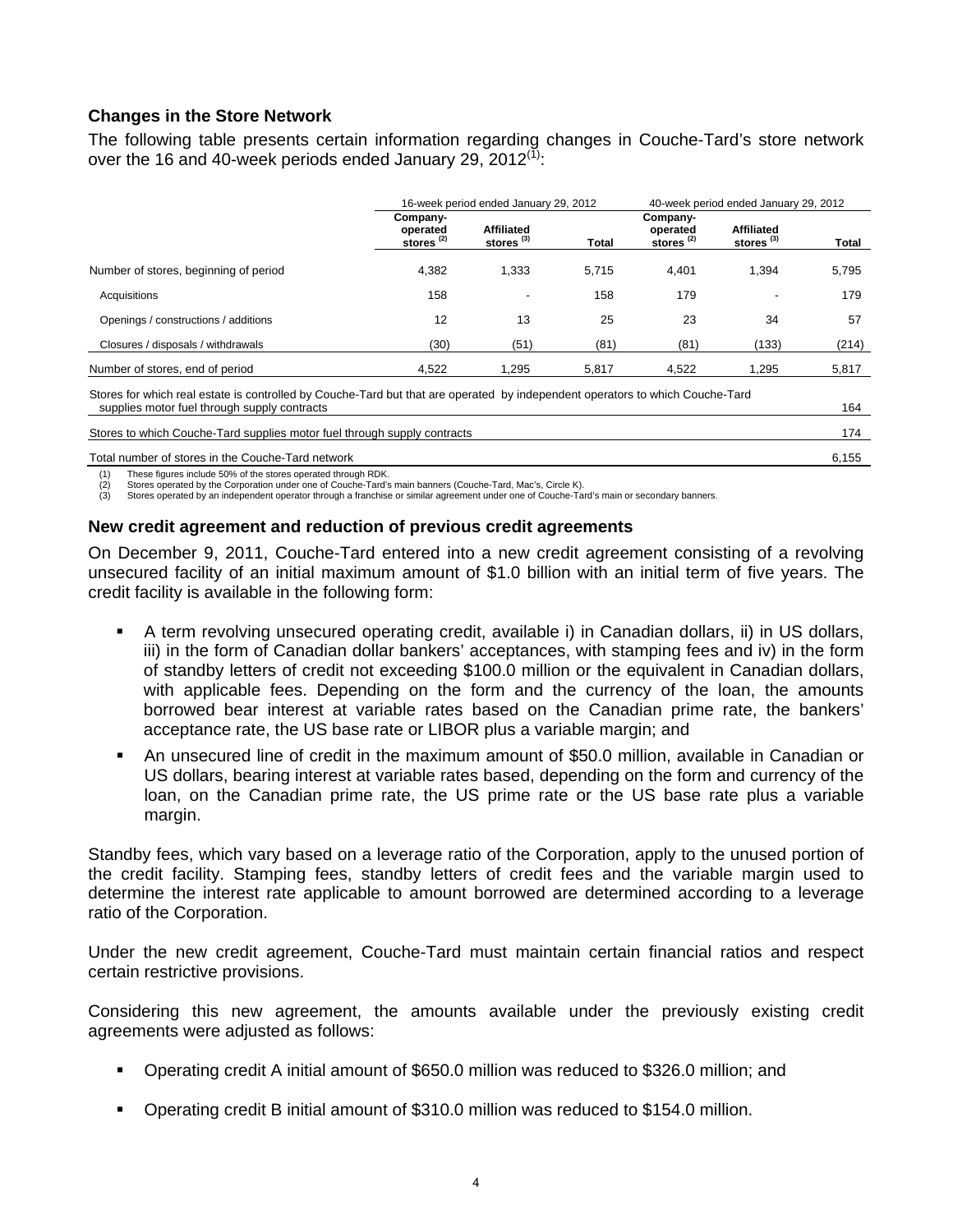The used portion of these facilities in excess of the reduced initial amounts was transferred to the new credit facility. The previous agreements remain in effect until September 22, 2012. All other conditions pertaining to the previous agreements remain unchanged.

# **Share repurchase program**

# *Program which expired October 24, 2011*

Couche-Tard had a share repurchase program which allowed it to repurchase up to 2,685,335 Class A multiple voting shares and up to 11,621,801 Class B subordinate voting shares. The program expired on October 24, 2011. The following table summarizes share repurchases made under this program.

|                                   | 16-week period ended January 29, |              | 40-week period ended January 29, |              | Since implementation of the |              |  |
|-----------------------------------|----------------------------------|--------------|----------------------------------|--------------|-----------------------------|--------------|--|
|                                   | 2012                             |              | 2012                             |              | program                     |              |  |
|                                   | Number of                        | Weighted     | Number of                        | Weighted     | Number of                   | Weighted     |  |
|                                   | shares                           | average cost | shares                           | average cost | shares                      | average cost |  |
|                                   | repurchased                      | per share    | repurchased                      | per share    | repurchased                 | per share    |  |
| Class A multiple voting shares    | .000                             | CA\$29.50    | 2.700                            | CA\$29.44    | 14.700                      | CA\$26.08    |  |
| Class B subordinate voting shares | 206.700                          | CA\$29.28    | 4.559.900                        | CA\$28.81    | 7.328.200                   | CA\$27.40    |  |

Having made these repurchases, the number of Class A multiple voting shares and of Class B subordinate voting shares in circulation was reduced and the proportionate interest of all remaining shareholders in the Corporation's share capital was increased on a pro rata basis. All shares repurchased under the share repurchase program were cancelled upon repurchase.

# *Program effective October 25, 2011 expiring no later than October 24, 2012*

The Corporation has a new share repurchase program which allows it to repurchase up to 2,684,420 of the 53,688,412 Class A multiple voting shares and up to 11,126,400 of the 111,264,009 Class B subordinate voting shares issued and outstanding as at October 11, 2011 (representing 5.0% of the Class A multiple voting shares issued and outstanding and 10.0% of the Class B subordinate voting shares of the public float, as at that date, respectively, as defined by applicable rules). In accordance with Toronto Stock Exchange requirements, the Corporation can repurchase a daily maximum of 1,000 Class A multiple voting shares and of 82,118 Class B subordinate voting shares. When making such repurchases, the number of Class A multiple voting shares and of Class B subordinate voting shares in circulation is reduced and the proportionate interest of all remaining shareholders in the Corporation's share capital is increased on a pro rata basis. The share repurchase period will end no later than October 24, 2012. All shares repurchased under the share repurchase program are cancelled upon repurchase. The following table summarizes share repurchases made under this program since its implementation.

|                                   | 16-week period ended January 29,<br>2012 |              | 40-week period ended January 29,<br>2012 |              | Since implementation of the<br>program |              |  |
|-----------------------------------|------------------------------------------|--------------|------------------------------------------|--------------|----------------------------------------|--------------|--|
|                                   | Number of                                | Weighted     | Number of                                | Weighted     | Number of                              | Weighted     |  |
|                                   | shares                                   | average cost | shares                                   | average cost | shares                                 | average cost |  |
|                                   | repurchased                              | per share    | repurchased                              | per share    | repurchased                            | per share    |  |
| Class A multiple voting shares    | .000                                     | CA\$30.50    | .000                                     | CA\$30.50    | 000.                                   | CA\$30.50    |  |
| Class B subordinate voting shares | 2,409,300                                | CA\$30.19    | 2.409.300                                | CA\$30.19    | 2,409,300                              | CA\$30.19    |  |

# **Dividends**

During its March 13, 2012 meeting, the Corporation's Board of Directors declared a quarterly dividend of CA\$0.075 per share for the third quarter of fiscal 2012 to shareholders on record as at March 23, 2012, payable on April 6, 2012. This is an eligible dividend within the meaning of the Income Tax Act of Canada.

## **New member on the Board of Directors**

Couche-Tard announces the nomination of Mrs. Nathalie Bourque as new member on the Board of Directors. She will also replace Mr. Richard Fortin as member on the Human resources and Corporate Governance committee. Mr. Fortin will remain a member of the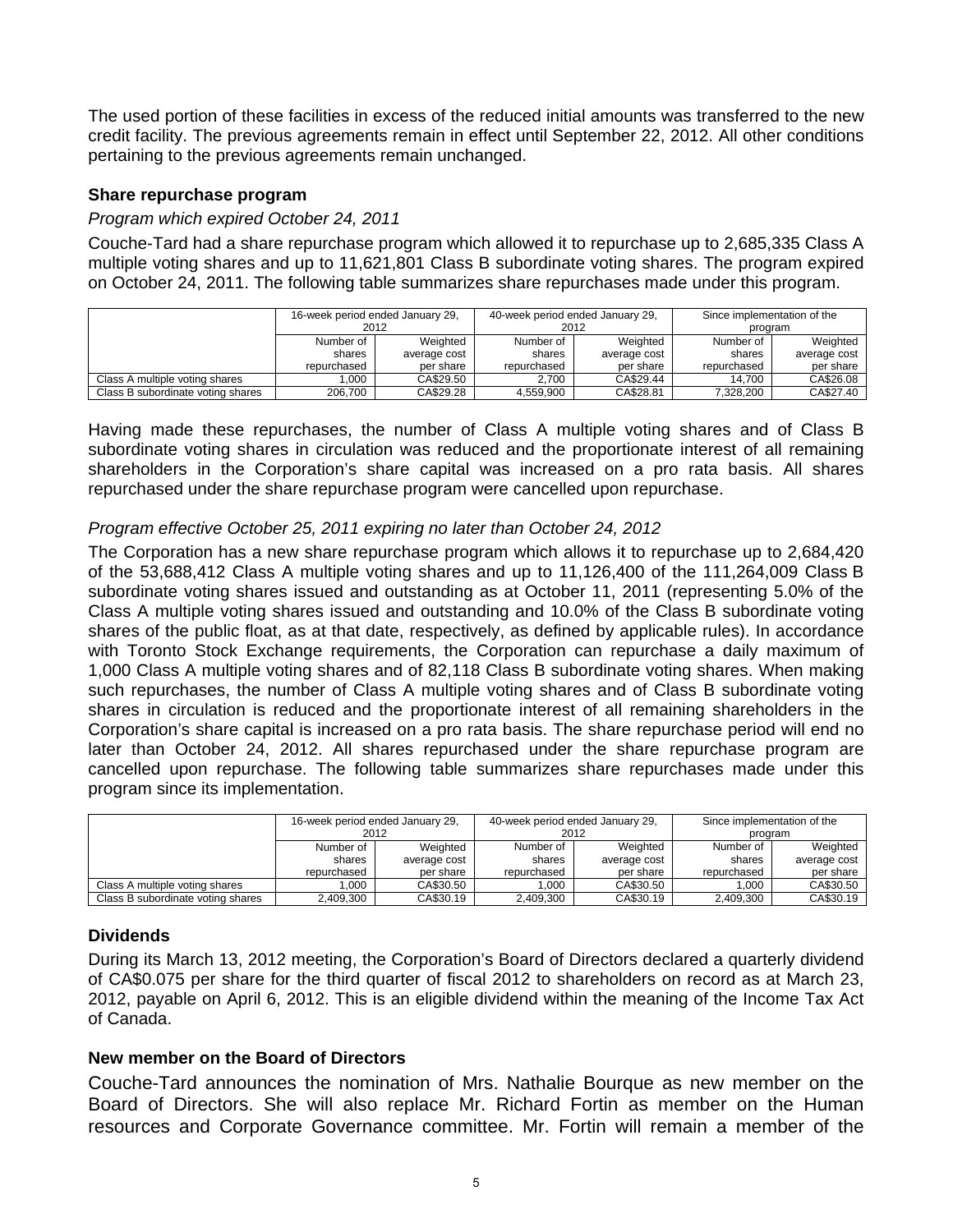Board of Directors. These changes will take effect on March 13, 2012. Mrs. Bourque is Vice President, Public Affairs and Global Communications at CAE Inc.

# **Exchange Rate Data**

The Corporation's US dollar reporting provides more relevant information given the predominance of its operations in the United States and its debt largely dominated in US dollars.

The following table sets forth information about exchange rates based upon the Bank of Canada closing rates expressed as US dollars per CA\$1.00:

|                        | 16-week periods ended   |                  | 40-week periods ended |        |  |
|------------------------|-------------------------|------------------|-----------------------|--------|--|
|                        | <b>January 29, 2012</b> | January 29, 2012 | January 30, 2011      |        |  |
| Average for period (1) | 0.9811                  | 0.9921           | .0051                 | 0.9750 |  |
| Period end             | 0.9993<br>0.9989        |                  | 0.9993                | 0.9989 |  |

 $(1)$  Calculated by taking the average of the closing exchange rates of each day in the applicable period.

Considering the Corporation uses the US dollar as its reporting currency, in its consolidated financial statements and in the present document, unless indicated otherwise, results from its Canadian and corporate operations are translated into US dollars using the average rate for the period. Variances and explanations related to variations in the foreign exchange rate and the volatility of the Canadian dollar which are discussed in the present document are therefore related to the translation in US dollars of the Corporation's Canadian and corporate operations results and do not have a true economic impact on its performance since most of the Corporation's consolidated revenues and expenses are received or denominated in the functional currency of the markets in which it does business. Accordingly, the sensitivity of the Corporation's results to variations in foreign exchange rates is economically limited.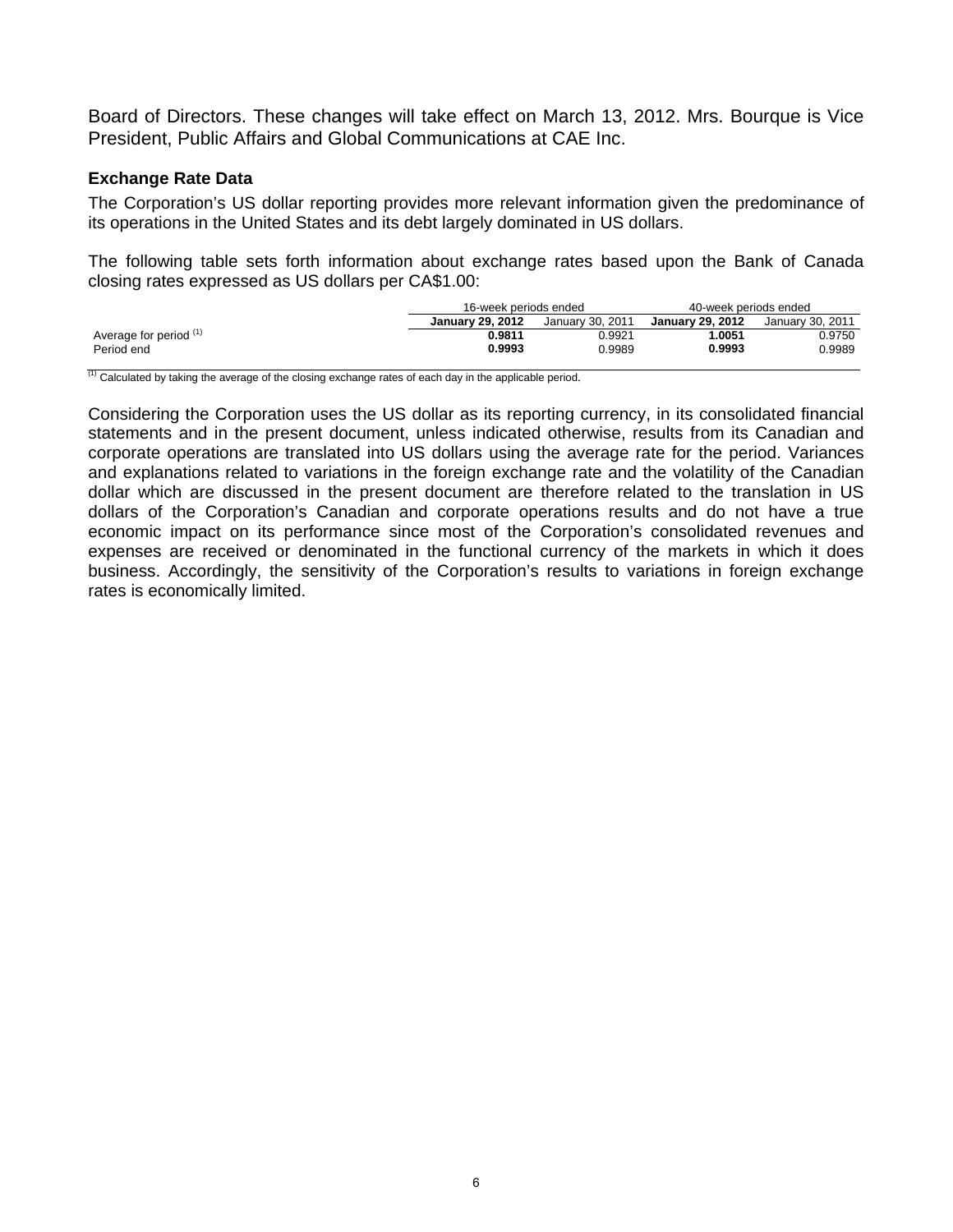## **Selected Consolidated Financial Information**

The following table highlights certain information regarding Couche-Tard's operations for the 16 and 40-week periods ended January 29, 2012 and January 30, 2011:

| (In millions of US dollars, unless otherwise stated)                   |                  |                  |              |                         | 16-week periods ended<br>40-week periods ended |              |  |  |  |  |
|------------------------------------------------------------------------|------------------|------------------|--------------|-------------------------|------------------------------------------------|--------------|--|--|--|--|
|                                                                        | January 29, 2012 | January 30, 2011 | Variation %  | <b>January 29, 2012</b> | January 30, 2011                               | Variation %  |  |  |  |  |
| <b>Statement of Operations Data:</b>                                   |                  |                  |              |                         |                                                |              |  |  |  |  |
| Merchandise and service revenues (1):                                  |                  |                  |              |                         |                                                |              |  |  |  |  |
| <b>United States</b>                                                   | 1,272.5          | 1,200.8          | 6.0          | 3,298.3                 | 3,178.5                                        | 3.8          |  |  |  |  |
| Canada                                                                 | 595.4            | 585.0            | 1.8          | 1,685.3                 | 1,602.2                                        | 5.2          |  |  |  |  |
| Total merchandise and service revenues                                 | 1.867.9          | 1,785.8          | 4.6          | 4.983.6                 | 4,780.7                                        | 4.2          |  |  |  |  |
| Motor fuel revenues:                                                   |                  |                  |              |                         |                                                |              |  |  |  |  |
| <b>United States</b>                                                   | 3,969.0          | 3,047.7          | 30.2         | 9.901.7                 | 7,439.0                                        | 33.1         |  |  |  |  |
| Canada                                                                 | 767.2            | 653.4            | 17.4         | 2.049.0                 | 1,593.7                                        | 28.6         |  |  |  |  |
| Total motor fuel revenues                                              | 4,736.2          | 3,701.1          | 28.0         | 11,950.7                | 9,032.7                                        | 32.3         |  |  |  |  |
| <b>Total revenues</b>                                                  | 6,604.1          | 5,486.9          | 20.4         | 16,934.3                | 13,813.4                                       | 22.6         |  |  |  |  |
| Merchandise and service gross profit <sup>(1)</sup> :                  |                  |                  |              |                         |                                                |              |  |  |  |  |
| <b>United States</b><br>Canada                                         | 420.9<br>193.2   | 398.4            | 5.6          | 1,088.7                 | 1,049.5                                        | 3.7          |  |  |  |  |
|                                                                        | 614.1            | 195.3<br>593.7   | (1.1)<br>3.4 | 563.4<br>1,652.1        | 552.3<br>1,601.8                               | 2.0          |  |  |  |  |
| Total merchandise and service gross profit<br>Motor fuel gross profit: |                  |                  |              |                         |                                                | 3.1          |  |  |  |  |
| <b>United States</b>                                                   | 171.4            | 138.1            | 24.1         | 473.1                   | 424.0                                          | 11.6         |  |  |  |  |
| Canada                                                                 | 41.0             | 43.2             | (5.1)        | 112.3                   | 106.5                                          | 5.4          |  |  |  |  |
| Total motor fuel gross profit                                          | 212.4            | 181.3            | 17.2         | 585.4                   | 530.5                                          | 10.3         |  |  |  |  |
| <b>Total gross profit</b>                                              | 826.5            | 775.0            | 6.6          | 2,237.5                 | 2,132.3                                        | 4.9          |  |  |  |  |
| Operating, selling, administrative and general expenses                | 640.6            | 611.5            | 4.8          | 1.619.7                 | 1,549.2                                        | 4.6          |  |  |  |  |
| Depreciation and amortization of property and equipment                |                  |                  |              |                         |                                                |              |  |  |  |  |
| and other assets                                                       | 75.7             | 66.1             | 14.5         | 177.6                   | 162.8                                          | 9.1          |  |  |  |  |
| <b>Operating income</b>                                                | 110.2            | 97.4             | 13.1         | 440.2                   | 420.3                                          | 4.7          |  |  |  |  |
| Net earnings                                                           | 86.8             | 69.6             | 24.7         | 339.8                   | 304.7                                          | 11.5         |  |  |  |  |
| <b>Other Operating Data:</b>                                           |                  |                  |              |                         |                                                |              |  |  |  |  |
| Merchandise and service gross margin (1):                              |                  |                  |              |                         |                                                |              |  |  |  |  |
| Consolidated                                                           | 32.9%            | 33.2%            | (0.3)        | 33.2%                   | 33.5%                                          | (0.3)        |  |  |  |  |
| <b>United States</b>                                                   | 33.1%            | 33.2%            | (0.1)        | 33.0%                   | 33.0%                                          | 0.0          |  |  |  |  |
| Canada                                                                 | 32.4%            | 33.4%            | (1.0)        | 33.4%                   | 34.5%                                          | (1.1)        |  |  |  |  |
| Growth of same-store merchandise revenues (2) (3):                     |                  |                  |              |                         |                                                |              |  |  |  |  |
| <b>United States</b>                                                   | 3.4%             | 3.9%             |              | 2.5%                    | 4.4%                                           |              |  |  |  |  |
| Canada                                                                 | 3.1%             | 0.4%             |              | 2.1%                    | 2.8%                                           |              |  |  |  |  |
| Motor fuel gross margin (3):                                           |                  |                  |              |                         |                                                |              |  |  |  |  |
| United States (cents per gallon):                                      | 14.84            | 13.12            | 13.1         | 16.99                   | 15.98                                          | 6.3          |  |  |  |  |
| Canada (CA cents per litre)                                            | 5.19             | 5.66             | (8.3)        | 5.41                    | 5.48                                           | (1.3)        |  |  |  |  |
| Volume of motor fuel sold (4):                                         |                  |                  |              |                         |                                                |              |  |  |  |  |
| United States (millions of gallons)<br>Canada (millions of litres)     | 1,209.4<br>806.0 | 1,061.1          | 14.0<br>4.6  | 2,876.6                 | 2,705.1                                        | 6.3<br>3.4   |  |  |  |  |
| Growth of (decrease in) same-store motor fuel volume (3):              |                  | 770.4            |              | 2,065.1                 | 1,996.8                                        |              |  |  |  |  |
| <b>United States</b>                                                   | 1.1%             | 0.7%             |              | 0.0%                    | 0.8%                                           |              |  |  |  |  |
| Canada                                                                 | 0.0%             | 3.2%             |              | (1.2%                   | 4.5%                                           |              |  |  |  |  |
| Per Share Data:                                                        |                  |                  |              |                         |                                                |              |  |  |  |  |
| Basic net earnings per share (dollars per share)                       | 0.49             | 0.38             | 28.9         | 1.88                    | 1.65                                           | 13.9         |  |  |  |  |
| Diluted net earnings per share (dollars per share)                     | 0.48             | 0.37             | 29.7         | 1.84                    | 1.62                                           | 13.6         |  |  |  |  |
|                                                                        |                  |                  |              |                         |                                                |              |  |  |  |  |
|                                                                        |                  |                  |              | <b>January 29, 2012</b> | April 24, 2011                                 | Variation \$ |  |  |  |  |
| <b>Balance Sheet Data:</b>                                             |                  |                  |              |                         |                                                |              |  |  |  |  |
| <b>Total assets</b>                                                    |                  |                  |              | 4,184.4                 | 3,926.0                                        | 258.4        |  |  |  |  |
| Interest-bearing debt                                                  |                  |                  |              | 664.3                   | 501.5                                          | 162.8        |  |  |  |  |
| Shareholders' equity                                                   |                  |                  |              | 2,076.5                 | 1,980.6                                        | 95.9         |  |  |  |  |
| <b>Indebtedness Ratios:</b>                                            |                  |                  |              |                         |                                                |              |  |  |  |  |
| Net interest-bearing debt/total capitalization <sup>(5)</sup>          |                  |                  |              | 0.18:1                  | 0.09:1                                         |              |  |  |  |  |
| Net interest-bearing debt/EBITDA <sup>(6)</sup>                        |                  |                  |              | $0.60:1^{(7)}$          | 0.26:1                                         |              |  |  |  |  |
| Adjusted net interest bearing debt/EBITDAR <sup>(8)</sup><br>Returns:  |                  |                  |              | $2.30:1^{(7)}$          | 2.09:1                                         |              |  |  |  |  |
| Return on equity $(7)$ (9)                                             |                  |                  |              | 20.4%                   | 21.0%                                          |              |  |  |  |  |
| Return on capital employed <sup>(7)(10)</sup>                          |                  |                  |              | 17.9%                   | 18.1%                                          |              |  |  |  |  |
|                                                                        |                  |                  |              |                         |                                                |              |  |  |  |  |

(1) Includes other revenues derived from franchise fees, royalties and rebates on some purchases by franchisees and licensees.

For company-operated stores only.

Includes volume of franchisees and dealers.

(2) Does not include services and other revenues (as described in footnote 1 above). Growth in Canada is calculated based on Canadian dollars.<br>(3) For company-operated stores only.<br>Includes volume of franchisees and dealer (5) This ratio is presented for information purposes only and represents a measure of financial condition used especially in financial circles. It represents the following calculation: long-term interest-

bearing debt, net of cash and cash equivalents and temporary investments, divided by the addition of shareholders' equity and long-term debt, net of cash and cash equivalents and temporary<br>Investments. It does not have a s

fiscal year ended April 24, 2011.

This ratio is presented for information purposes only and represents a measure of financial condition used especially in financial circles. It represents the following calculation: long-term interest-<br>bearing debt plus the

last four quarter divided by average equity for the same period. It does not have a standardized meaning prescribed by IFRS and therefore may not be comparable to similar measures presented by other public corporations.

(10) This ratio is presented for information purposes only and represents a measure of performance used especially in financial circles. It represents the following calculation: cumulated earnings before income taxes and interests of the last four quarter divided by average capital employed for the same period. Capital employed represents total assets less short-term liabilities not bearing interests. It<br>does not have a st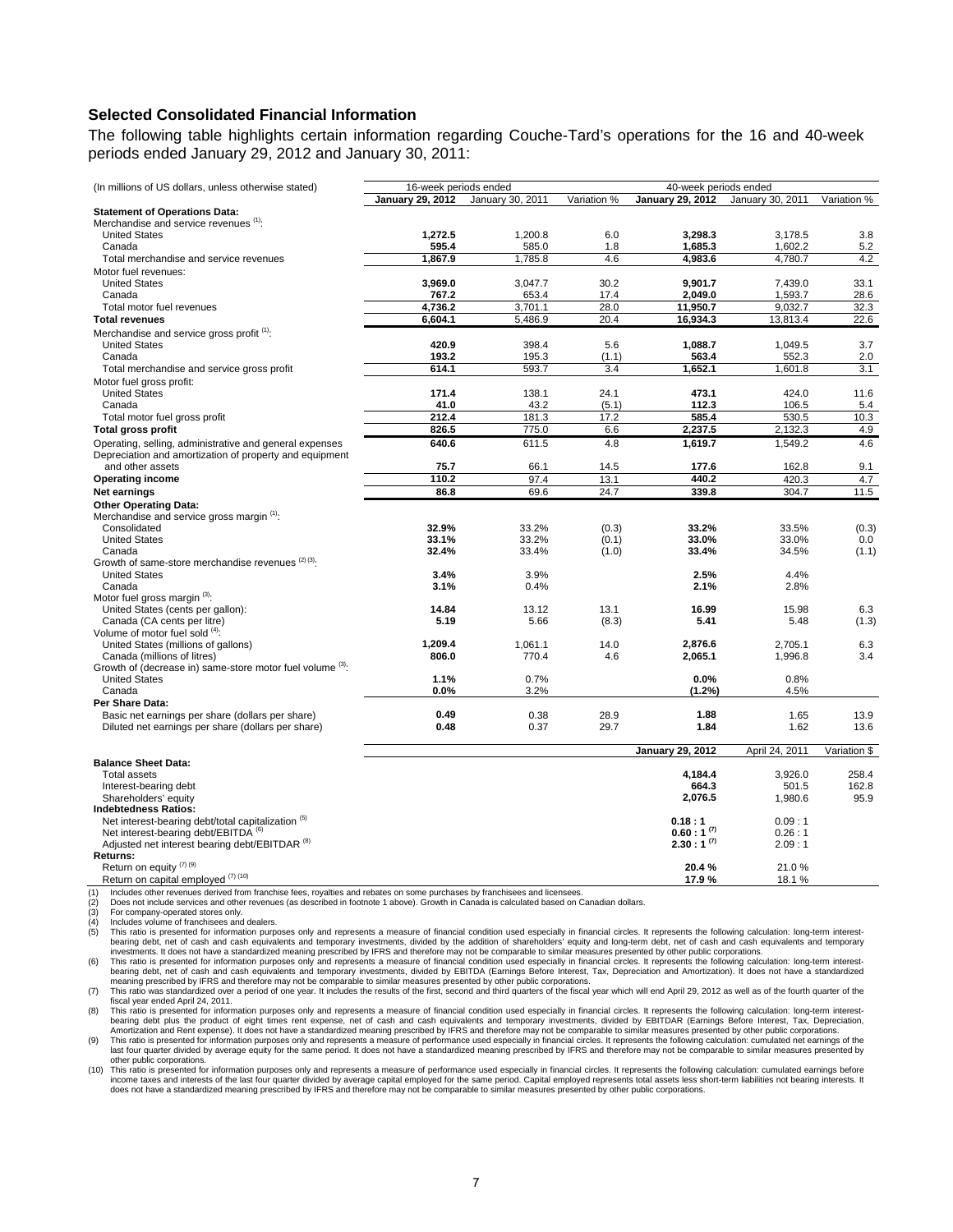# **Operating Results**

**Revenues** amounted to \$6.6 billion in the third quarter of fiscal 2012, up \$1.1 billion, an increase of 20.4%, mainly attributable to an increase in motor fuel sales due to higher average retail prices at the pump, to acquisitions, to the growth of same-store merchandise and service sales in the United States and Canada as well as the growth of same-store motor fuel volume in the United States. These items contributing to the growth in revenues were partially offset a weaker Canadian dollar.

For the first three quarters of fiscal 2012, revenues grew by \$3.1 billion, an increase of 22.6% compared to the first three quarters of fiscal 2011.

More specifically, the growth of **merchandise and service revenues** for the third quarter of fiscal 2012 was \$82.1 million or 4.6%, of which approximately \$35.0 million was generated by acquisitions. As for internal growth, same-store merchandise revenues increased by 3.4% in the United States and 3.1% in Canada. For the Canadian and U.S. markets, the variance in same-store merchandise sales is attributable to Couche-Tard's merchandising strategies, to the economic condition in each of its markets as well as to the investments made to enhance service and the offering of products in its stores. In the United States, a cigarette manufacturer modified its supply terms and price structure, at the beginning of the first quarter of fiscal 2012, in order to encourage retailers to decrease or maintain low unit prices on certain of its products, which has put a deflationary pressure on cigarettes sales. Thus, Couche-Tard estimates that excluding tobacco products sales, its same-store merchandise sales in the United States increased by 6.7%. As for the weaker Canadian dollar, it had an unfavourable impact of approximately \$6.0 million on merchandise and service revenues of the third quarter of fiscal 2012.

In the first three quarters of fiscal 2012, merchandise and service revenues rose by \$202.9 million, a 4.2% increase compared to the same period last fiscal year for reasons similar to those of the third quarter, including an increase in same-store merchandise revenues of 2.5% in the United States and 2.1% in Canada. As for the stronger Canadian dollar, it had a favourable impact of approximately \$49.0 million on the first three quarter of fiscal 2012 merchandise and service sales.

**Motor fuel revenues** increased by \$1.0 billion or 28.0% in the third quarter of fiscal 2012, of which approximately \$469.0 million stems from acquisitions. The still fragile economy and higher retail prices at the pump have continued to put pressure on motor fuel consumption, which can explain the stagnation of same-store motor fuel volume in Canada as well as the limited growth of 1.1% in the United States. The Corporation's performance in the United States is still satisfactory when compared with data from the U.S. Federal Highway Administration's October 2010, November 2010 and December 2011 Traffic Volume Trends reports which indicates that, month over month, travel on U.S. roads and streets declined by 2.3% compared to October 2010 and 0.9% compared to November 2010 while it increased by only 1.3% in December 2011 compared to December 2010.

The higher average retail price of motor fuel generated an increase in revenues of approximately \$517.0 million as shown in the following table, starting with the fourth quarter of the fiscal year ended April 24, 2011:

| Quarter                               |        | ⊿ st   | 2 <sub>nd</sub> | rdي    | Weighted<br>average |
|---------------------------------------|--------|--------|-----------------|--------|---------------------|
| 52-week period ended January 29, 2012 |        |        |                 |        |                     |
| United States (US dollars per gallon) | 3.44   | 3.67   | 3.50            | 3.32   | 3.47                |
| Canada (CA cents per litre)           | 108.53 | 114.08 | 112.90          | 109.88 | 111.31              |
| 52-week period ended January 30, 2011 |        |        |                 |        |                     |
| United States (US dollars per gallon) | 2.71   | 2.72   | 2.67            | 2.89   | 2.76                |
| Canada (CA cents per litre)           | 92.36  | 91.46  | 90.47           | 97.76  | 93.32               |

As for the weaker Canadian dollar, it had an unfavourable impact of approximately \$7.0 million on motor fuel sales of the third quarter of fiscal 2012.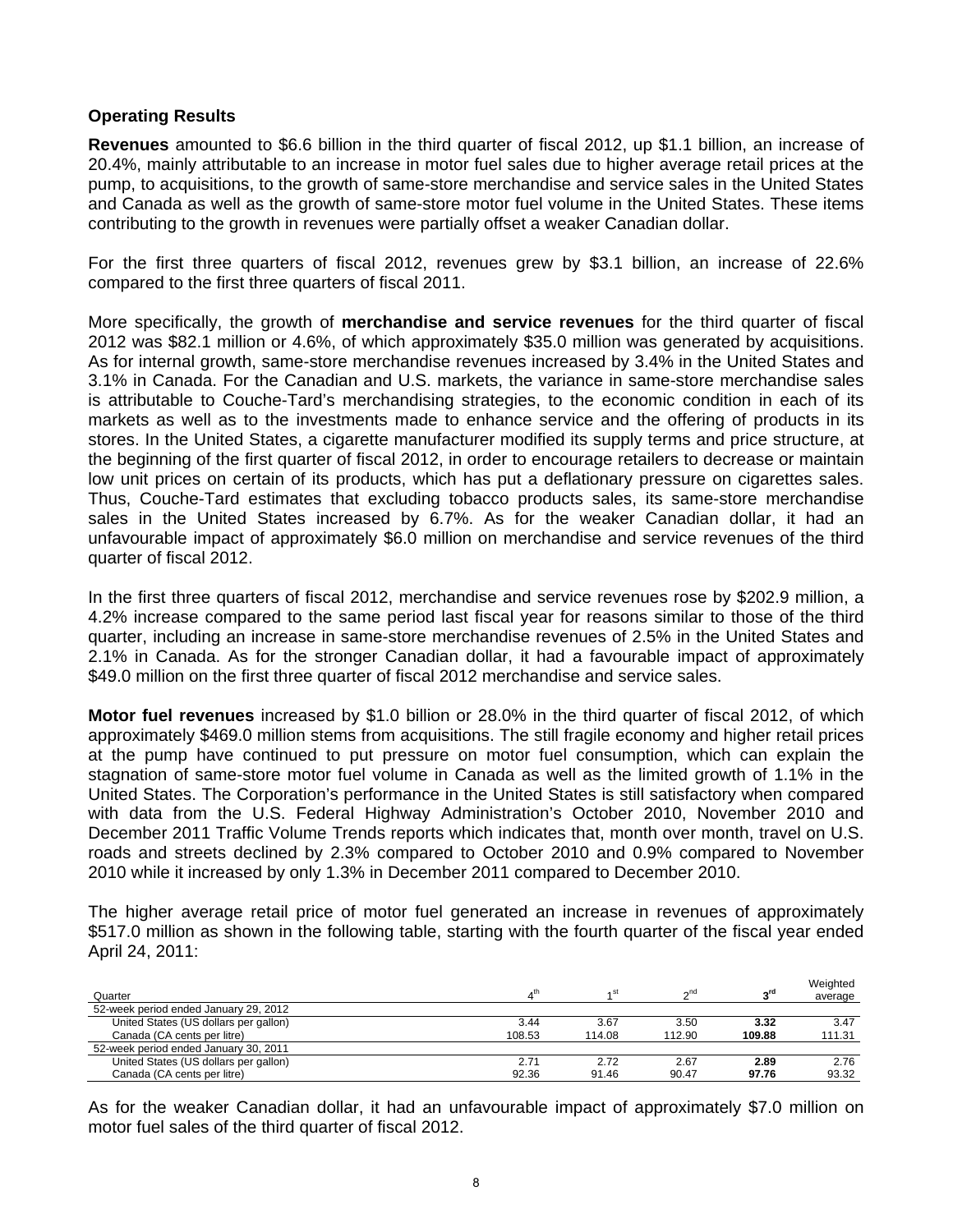For the first three quarters of fiscal 2012, motor fuel revenues increased by \$2.9 billion or 32.3% of which approximately \$546.0 million were generated by acquisitions and \$49.0 million by the appreciation of the Canadian dollar against its U.S. counterpart. Same-store motor fuel volume stayed unchanged in the United States while it dropped by 1.2% in Canada. The higher average retail price of motor fuel generated an increase in revenues of approximately \$2.2 billion.

The **consolidated merchandise and service gross margin** grew by \$20.4 million or 3.4% in the third quarter of fiscal 2012. The consolidated margin was 32.9%, a reduction of 0.3% compared with the same quarter of fiscal 2011. In the United States, the gross margin is down 0.1% to 33.1% while in Canada, it fell by 1.0% to 32.4%. This performance reflects changes in the product-mix, the improvements brought to supply terms as well as Couche-Tard's merchandising strategy in tune with market competitiveness and economic conditions within each of its market. More precisely, these margin reductions reflect more aggressive promotions in certain categories to protect store traffic as well as increases in the cost of certain products which Couche-Tard was not able to entirely and instantly pass to consumers considering current market conditions. However, in terms of absolute dollars, the increase in same-store merchandise sales more than offset the decrease in margin percent of these products, demonstrating that Couche-Tard's strategies paid off.

During the first three quarters of fiscal 2012, the consolidated merchandise and service gross margin grew by \$50.3 million or 3.1%. The consolidated margin was 33.2%. More specifically, it was 33.0% in the United States, same as for the corresponding period of the previous fiscal year, and 33.4% in Canada, a decrease of 1.1%.

In the third quarter of fiscal 2012, the **motor fuel gross margin** for Couche-Tard's company-operated stores in the United States increased by 1.72¢ per gallon, from 13.12¢ per gallon last year to 14.84¢ per gallon this year. In Canada, the gross margin dropped to CA5.19¢ per litre compared with CA5.66¢ per litre for the third quarter of fiscal 2011. The motor fuel gross margin for Couche-Tard's company-operated stores in the United States as well as the impact of expenses related to electronic payment modes for the last eight quarters, starting with the fourth quarter of fiscal year ended April 24, 2011, were as follows:

| <b>TUO CENTS DEI GAILUITI</b><br>Quarter                         | $\boldsymbol{\Lambda}^{\text{th}}$ | 4 <sup>St</sup> | $\gamma$ <sup>nd</sup> | rdو   | Weighted<br>average |
|------------------------------------------------------------------|------------------------------------|-----------------|------------------------|-------|---------------------|
| 52-week period ended January 29, 2012                            |                                    |                 |                        |       |                     |
| Before deduction of expenses related to electronic payment modes | 14.06                              | 19.95           | 17.04                  | 14.84 | 16.33               |
| Expenses related to electronic payment modes                     | 4.93                               | 5.29            | 5.20                   | 4.74  | 5.02                |
| After deduction of expenses related to electronic payment modes  | 9.13                               | 14.66           | 11.84                  | 10.10 | 11.31               |
| 52-week period ended January 30, 2011                            |                                    |                 |                        |       |                     |
| Before deduction of expenses related to electronic payment modes | 14.21                              | 18.83           | 16.84                  | 13.12 | 15.58               |
| Expenses related to electronic payment modes                     | 4.14                               | 4.15            | 4.16                   | 4.36  | 4.21                |
| After deduction of expenses related to electronic payment modes  | 10.07                              | 14.68           | 12.68                  | 8.76  | 11.37               |
|                                                                  |                                    |                 |                        |       |                     |

(US cents per gallon)

For the 40-week period ended January 29, 2012, the motor fuel gross margin for Couche-Tard's company-operated stores in the United States increased by 1.01¢ per gallon, from 15.98¢ per gallon last fiscal year to 16.99¢ per gallon this fiscal year. However, taking into account expenses related to electronic payment modes, net margin remained relatively stable. In Canada, the margin dropped slightly, reaching CA5.41¢ per litre compared with CA5.48¢ per litre for the first three quarters of fiscal 2011.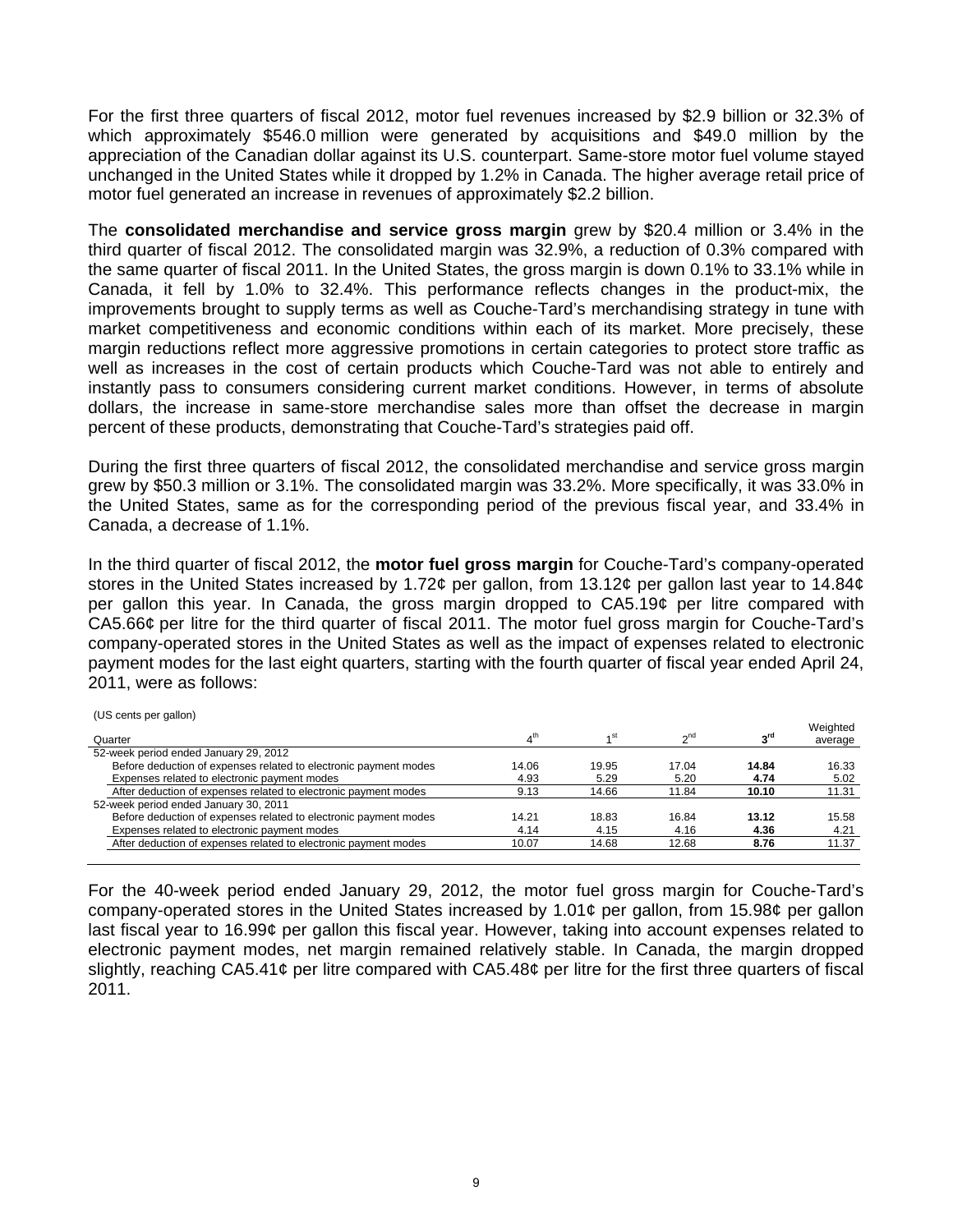For the third quarter and first three quarters of fiscal 2012, **operating, selling, administrative and general expenses** rose by 4.8% and 4.6% respectively, compared with the third quarter and first three quarters of fiscal 2011, but increased by only 0.1% and 0.6% respectively, if we exclude certain items, as demonstrated by the following table:

|                                                                                   | 16-week period ended<br>January 29, 2012 | 40-week period ended<br>January 29, 2012 |
|-----------------------------------------------------------------------------------|------------------------------------------|------------------------------------------|
| Total variance as reported                                                        | 4.8%                                     | 4.6%                                     |
| Subtract:                                                                         |                                          |                                          |
| Increase from incremental expenses related to stores acquired                     | 3.1%                                     | 1.4%                                     |
| Increase from higher electronic payment fees                                      | 1.4%                                     | 2.1%                                     |
| Acquisition costs recognized to earnings of fiscal 2012                           | 0.5%                                     | 0.3%                                     |
| (Decrease) increase from the strengthening (weakening) of the Canadian dollar     | $(0.3\%)$                                | 0.9%                                     |
| Acquisition costs recognized to earnings of the comparable periods of fiscal 2011 |                                          | (0.7%                                    |
| <b>Remaining variance</b>                                                         | 0.1%                                     | 0.6%                                     |

The increase in electronic payment fees stems mainly from the rise in the average retail price of motor fuel. The remaining variance is due to additional expenses necessary to support growth in same-store merchandise sales as well as to the normal increase in costs due to inflation.

Moreover, excluding expenses related to electronic payment modes as well as acquisitions costs for both comparable periods, expenses in proportion to merchandise and services sales represented 30.2% of sales during the third quarter of fiscal 2012 (28.6% for the first three quarters of fiscal 2012), compared to 30.8% during the third quarter of fiscal 2011 (29.0% for the first three quarters of fiscal 2011). This indicator has been constantly improving for the last 12 quarters. This performance reflects Couche-Tard's constant efforts to find ways to improve its efficiency while ensuring that it maintains the quality of the service offered to clients**.** 

During the third quarter of fiscal 2012, **EBITDA** increased by 15.3% compared to the corresponding period of the previous fiscal year, reaching \$192.9 million. Acquisitions contributed \$10.5 million to EBITDA, net of acquisition costs recorded to earnings while the exchange rate variation did not have a significant impact. As for the first three quarters of fiscal 2012, EBITDA increased by 6.5% compared to the corresponding period of the previous fiscal year, reaching \$636.0 million. Acquisitions contributed \$11.1 million to EBITDA, net of acquisitions costs recorded to earnings, while the strengthening of the Canadian dollar contributed for about \$5.0 million.

It should be noted that EBITDA is not a performance measure defined by IFRS, but Couche-Tard, as well as investors and analysts, use this measure to evaluate the Corporation's financial and operating performance. Note that the Couche-Tard's definition of this measure may differ from the one used by other public corporations:

| (in millions of US dollars)                             | 16-week periods ended   |                  | 40-week periods ended |       |  |  |
|---------------------------------------------------------|-------------------------|------------------|-----------------------|-------|--|--|
|                                                         | <b>January 29, 2012</b> | January 30, 2011 |                       |       |  |  |
| Net earnings, as reported                               | 86.8                    | 69.6             | 339.8                 | 304.7 |  |  |
| Add:                                                    |                         |                  |                       |       |  |  |
| Income taxes                                            | 26.4                    | 20.4             | 109.8                 | 102.9 |  |  |
| Net financial expenses                                  | 4.0                     | 11.2             | 8.8                   | 27.0  |  |  |
| Depreciation and amortization of property and equipment |                         |                  |                       |       |  |  |
| and other assets                                        | 75.7                    | 66.              | 177.6                 | 162.8 |  |  |
| <b>EBITDA</b>                                           | 192.9                   | 167.3            | 636.0                 | 597.4 |  |  |

For the third quarter and first three quarters of fiscal 2012, **depreciation expense** increased due to the investments made through acquisitions, replacement of equipment, addition of new stores and ongoing improvement of Couche-Tard's network. Since the second quarter of fiscal 2012, depreciation and amortization expense includes amortization of intangible assets related to the fuel supply contracts acquired from ExxonMobil.

For the third quarter and first three quarters of fiscal 2012, **financial expenses** decreased by \$7.2 million and \$18.2 million, respectively, compared to the corresponding periods of fiscal 2011, mainly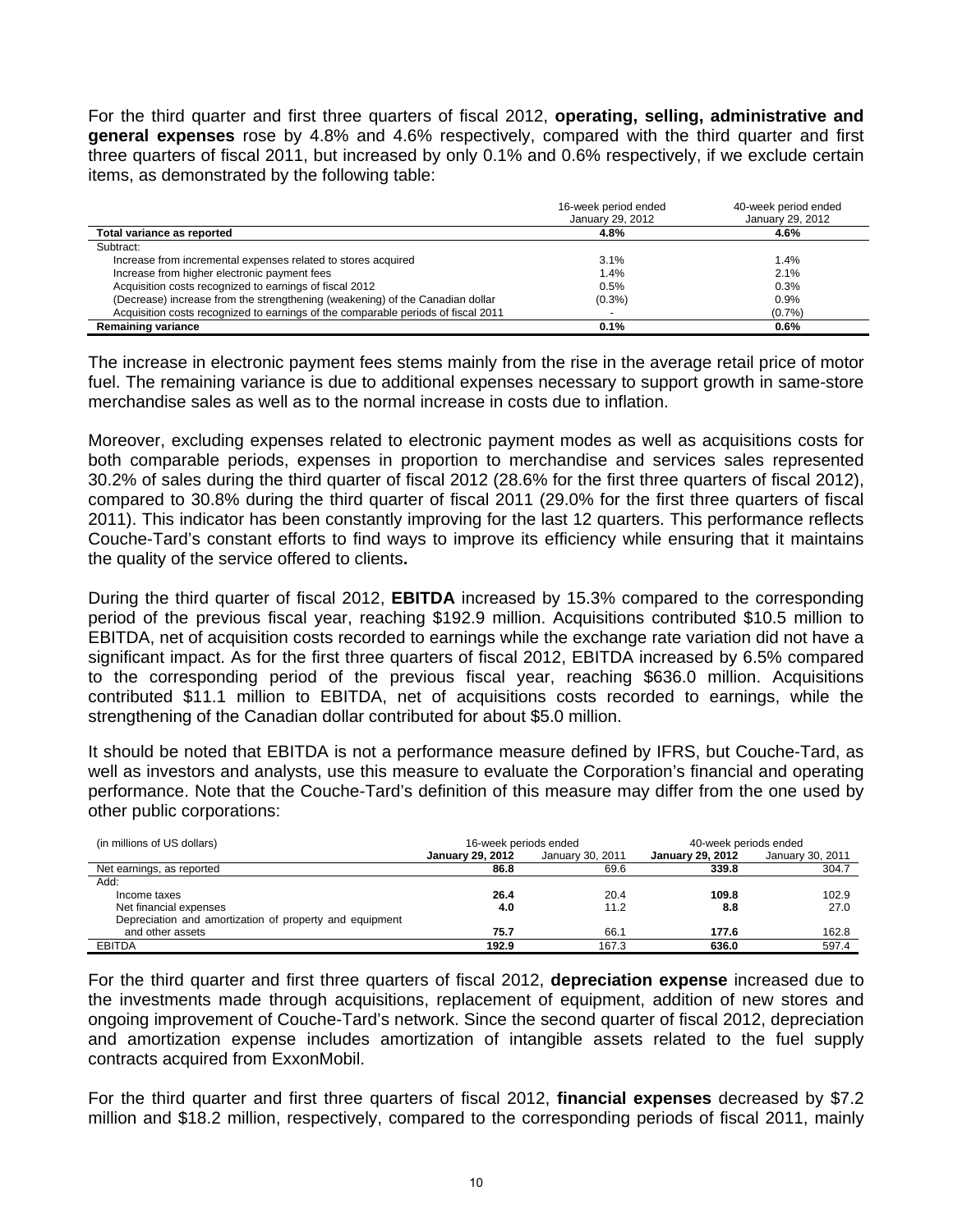because of the early redemption of the \$350.0 million subordinated unsecured debt during the third quarter of fiscal 2011, which contributed to decrease the average interest rate on borrowings. Moreover, following the early redemption of the subordinated unsecured debt, Couche-Tard recorded a non-recurring charge of \$3.0 million to fiscal year 2011 third quarter results. The reduction in financial expenses from the lower average interest rate was partially offset by the increase in the Corporation's indebtedness attributable to amounts disbursed for share repurchases and acquisitions.

The **income tax rate** for the third quarter of fiscal 2012 is 23.3% compared to a rate of 22.7% for the corresponding quarter of the previous fiscal year. For the first three quarters of fiscal 2012, the rate is 24.4% compared to a rate of 25.2% for the first three quarters of the previous fiscal year.

Couche-Tard closed the third quarter of fiscal 2012 with **net earnings** of \$86.8 million, compared to \$69.6 million the previous fiscal year, an increase of \$17.2 million or 24.7%. Diluted net earnings per share stood at \$0.48 compared to \$0.37 the previous year, an increase of 29.7%. The exchange rate variation did not have a significant impact on net earnings of the third quarter of fiscal 2012.

For the first three quarters of fiscal 2012, net earnings were \$339.8 million, compared to \$304.7 million the previous fiscal year, an increase of \$35.1 million or 11.5%. As for diluted net earnings per share, they stood at \$1.84 compared to \$1.62 the previous year, an increase of 13.6%. The stronger Canadian dollar had a favourable impact of approximately \$3.9 million on net earnings.

# **Liquidity and Capital Resources**

Notwithstanding the signature of a new credit agreement and the reductions to the previous credit agreements, Couche-Tard's sources of liquidity remain unchanged compared with the fiscal year ended April 24, 2011. For further information, please refer to Couche-Tard's 2011 Annual Report.

With respect to capital expenditures, acquisitions and share repurchases carried out by Couche-Tard in the first three quarters of fiscal 2012, they were financed using available cash. The Corporation expects that cash generated from operations together with borrowings available under its revolving unsecured credit facilities will be adequate to meet the Corporation's liquidity needs in the foreseeable future.

As at January 29, 2012, \$647.9 million of the term revolving unsecured operating credits had been used (\$589.0 million for the US dollars portion and \$58.9 million for the Canadian dollars portion). As at the same date, the weighted average effective interest rate was 0.89% for the US dollars portion and 1.93% for the Canadian dollars portion. In addition, standby letters of credit in the amount of CA\$1.5 million and \$28.5 million were outstanding as at January 29, 2012.

As at January 29, 2012, \$842.1 million were available under the credit agreements and Couche-Tard was in compliance with the restrictive covenants and ratios imposed by the credit agreements at that date. Thus, at the same date, the Corporation had access to more than \$1.0 billion through its available cash and credit agreements.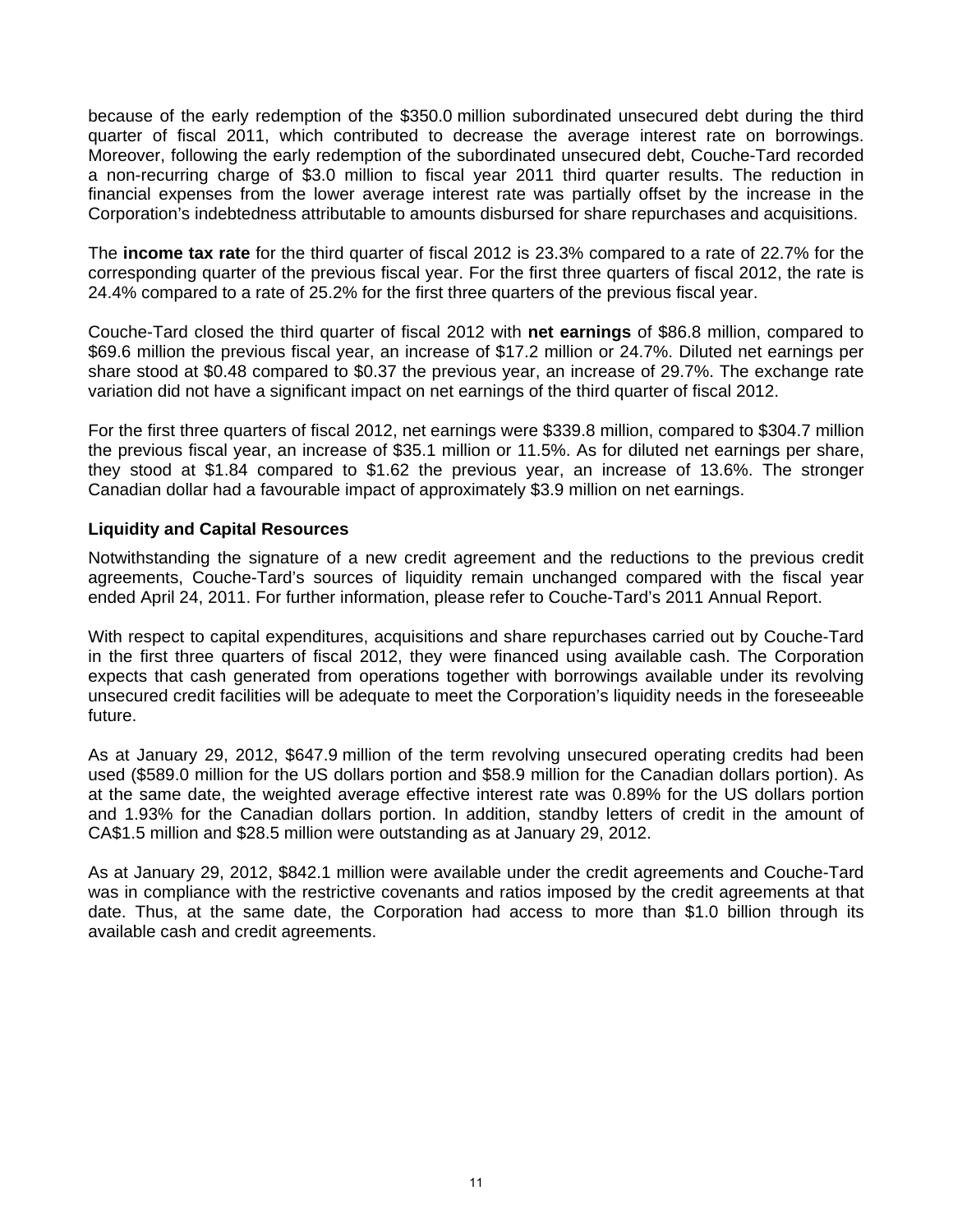# **Selected Consolidated Cash Flow Information**

| (In millions of US dollars)                         |             | 16-week periods ended |           |             | 40-week periods ended |           |  |  |
|-----------------------------------------------------|-------------|-----------------------|-----------|-------------|-----------------------|-----------|--|--|
|                                                     | January 29, | January 30,           |           | January 29, | January 30,           |           |  |  |
|                                                     | 2012        | 2011                  | Variation | 2012        | 2011                  | Variation |  |  |
| <b>Operating activities</b>                         |             | \$                    | \$        |             | \$                    | S         |  |  |
| Cash flows                                          | 130.2       | 141.5                 | (11.3)    | 482.9       | 461.8                 | 21.1      |  |  |
| Other                                               | (34.9)      | (144.7)               | 109.8     | (0.7)       | (82.6)                | 81.9      |  |  |
| Net cash provided by (used in) operating activities | 95.3        | (3.2)                 | 98.5      | 482.2       | 379.2                 | 103.0     |  |  |
| <b>Investing activities</b>                         |             |                       |           |             |                       |           |  |  |
| Business acquisitions                               | (312.5)     | (8.1)                 | (304.4)   | (350.3)     | (34.3)                | (316.0)   |  |  |
| Purchase of property and equipment and other        |             |                       |           |             |                       |           |  |  |
| assets, net of proceeds from the disposal of        |             |                       |           |             |                       |           |  |  |
| property and equipment and other assets             | (85.6)      | (68.6)                | (17.0)    | (189.8)     | (133.5)               | (56.3)    |  |  |
| Proceeds from sale and leaseback transactions       |             |                       |           |             | 5.1                   | (5.1)     |  |  |
| Other                                               | 6.3         | 6.2                   | 0.1       | 15.0        | 12.0                  | 3.0       |  |  |
| Net cash used in investing activities               | (391.8)     | (70.5)                | (321.3)   | (525.1)     | (150.7)               | (374.4)   |  |  |
| <b>Financing activities</b>                         |             |                       |           |             |                       |           |  |  |
| Net increase in borrowings                          | 79.0        | 234.3                 | (155.3)   | 158.6       | 134.9                 | 23.7      |  |  |
| Share repurchase                                    | (78.0)      | (60.2)                | (17.8)    | (201.2)     | (60.2)                | (141.0)   |  |  |
| <b>Issuance of shares</b>                           | 16.8        | 4.8                   | 12.0      | 19.2        | 10.0                  | 9.2       |  |  |
| <b>Dividends</b>                                    | (12.8)      | (9.1)                 | (3.7)     | (36.3)      | (23.4)                | (12.9)    |  |  |
| Early redemption of subordinated unsecured debt     |             | (332.6)               | 332.6     |             | (332.6)               | 332.6     |  |  |
| Net cash provided by (used in) financing activities | 5.0         | (162.8)               | 167.8     | (59.7)      | (271.3)               | 211.6     |  |  |
| Company credit rating                               |             |                       |           |             |                       |           |  |  |
| Standard and Poor's                                 | BBB-        | BB+                   |           | BBB-        | BB+                   |           |  |  |

# **Operating activities**

During the third quarter of fiscal 2012, net cash from the operation of the Couche-Tard's stores reached \$95.3 million, up \$98.5 million compared to the third quarter of fiscal year 2011, mainly due to a more favourable change in working capital and to higher net earnings. During the first three quarters of 2012, net cash from operation of the Corporation's stores reached \$482.2 million, up \$103.0 million from the comparable period of fiscal 2011 for reasons similar as those provided for the third quarter.

## **Investing activities**

During the third quarter of fiscal 2012, investing activities were primarily for the acquisition of  $151<sup>1</sup>$ company-operated stores and 83 $<sup>1</sup>$  stores operated by independent operators (including related motor</sup> fuel supply agreements) for a total amount of \$312.5 million and for net capital expenditures and other assets for an amount of \$85.6 million. Since the beginning of the fiscal year, Couche-Tard acquired 170 $1$  company-operated stores, 83 $1$  stores operated by independent operators (including related motor fuel supply agreements) as well as 63 motor fuel supply agreements for a total amount of \$350.3 million and disbursed a total of \$189.8 million for net capital expenditures and other assets. Couche-Tard's capital investments were primarily for the replacement of equipment in some of its stores to enhance its offering of products and services, the addition of new stores as well as the ongoing improvement of its network.

## **Financing activities**

During the third quarter of fiscal 2012, the increase in debt amounted to \$79.0 million while Couche-Tard paid \$78.0 million under its share repurchase program and \$12.8 million in dividends. The Corporation also collected \$16.8 million following issuance of shares upon exercise of stock options.

During the first three quarters of fiscal 2012, the increase in debt amounted to \$158.6 million while Couche-Tard paid \$201.2 million under its share repurchase program and \$36.3 million in dividends. The Corporation also collected \$19.2 million in cash following issuance of shares upon exercise of stock options.

 1 The number of stores differs from that presented in the "Changes in the Store Network" table because it excludes stores related to the RDK joint venture. The latter being accounted for using the equity method, the amount paid by RDK for its investing activities do not appear in Couche-Tard's investing activities.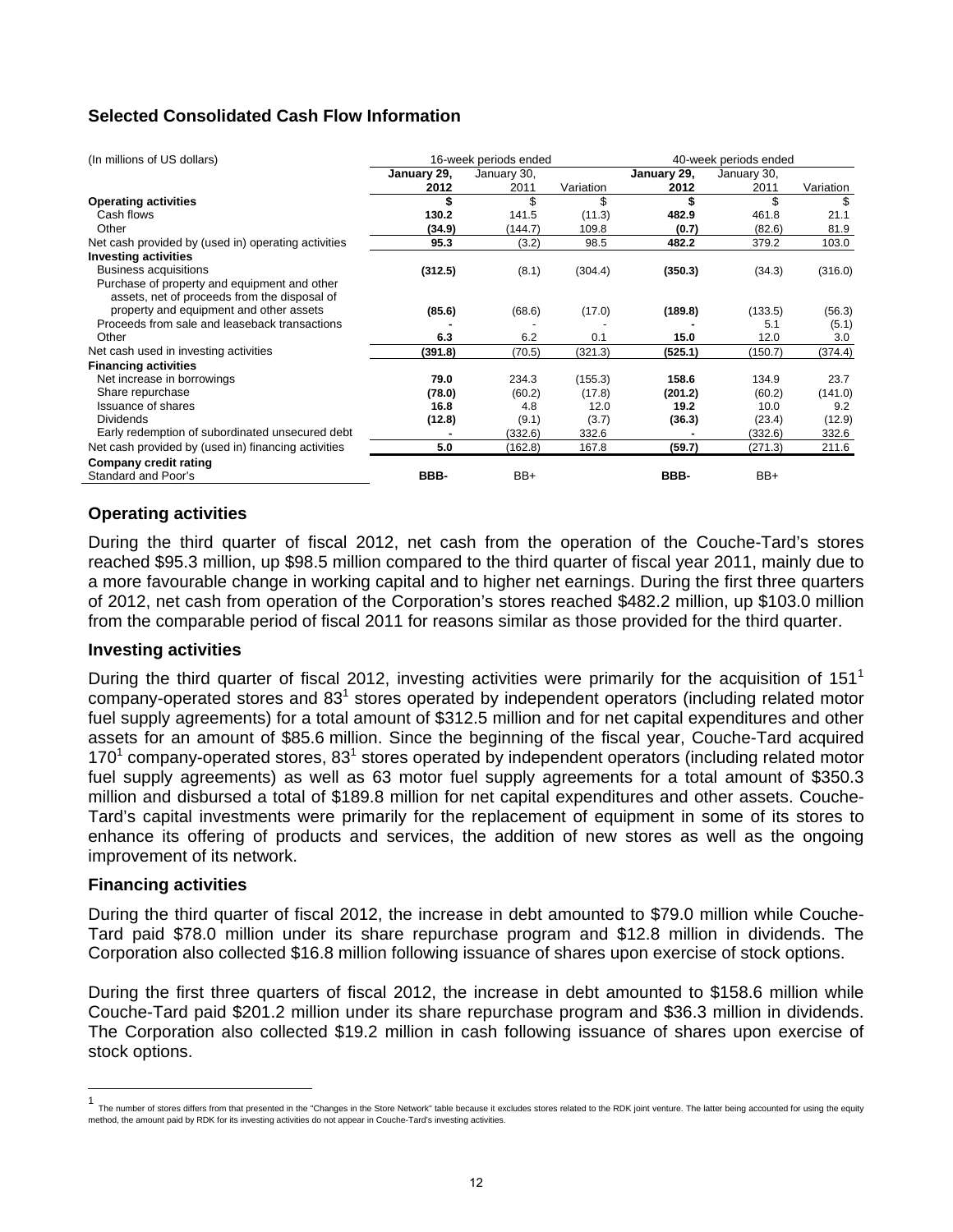## **Financial Position as at January 29, 2012**

As shown by its indebtedness ratios included in the "Selected Consolidated Financial Information" section and net cash provided by operating activities, Couche-Tard's financial position is excellent. Couche-Tard's total consolidated assets amounted to \$4.2 billion as at January 29, 2012, an increase of \$258.4 million over the balance as at April 24, 2011. This increase stems primarily from the rise in property and equipment and goodwill resulting from the acquisitions made since the beginning of the fiscal year.

For the 52-week period ended January 29, 2012, Couche-Tard recorded a return on capital employed of 17.9% $^1$ .

Shareholders' equity amounted to \$2.1 billion as at January 29, 2012, up \$95.9 million compared to April 24, 2011, mainly reflecting net earnings of the first three quarters of fiscal 2012, partially offset by shares repurchased, dividends declared and the decrease in accumulated other comprehensive income following the weakening of the Canadian dollar as at the balance sheet date. For the 52-week period ended January 29, 2012, the Corporation recorded a return on equity of 20.4%<sup>2</sup>.

## **Selected Quarterly Financial Information (Unaudited)**

| (In millions of US dollars except for per share data, unaudited)                                                                                                        |                    | 40-week period ended<br>January 29, 2012 |                     |                    | 52-week period ended<br>April 24, 2011 |                     |                     | Extract<br>from the<br>52-week<br>period<br>ended<br>April 25,<br>$2010^{(1)}$ |
|-------------------------------------------------------------------------------------------------------------------------------------------------------------------------|--------------------|------------------------------------------|---------------------|--------------------|----------------------------------------|---------------------|---------------------|--------------------------------------------------------------------------------|
| Quarter                                                                                                                                                                 | $3^{\text{rd}}$    | 2 <sup>nd</sup>                          | 1 <sup>st</sup>     | 4 <sup>th</sup>    | 3 <sup>rd</sup>                        | 2 <sup>nd</sup>     | 1 <sup>st</sup>     | 4 <sup>th</sup>                                                                |
| Weeks                                                                                                                                                                   | 16 weeks           | 12 weeks                                 | 12 weeks            | 12 weeks           | 16 weeks                               | 12 weeks            | 12 weeks            | 12 weeks                                                                       |
| <b>Revenues</b>                                                                                                                                                         | 6,604.1            | 5,152.6                                  | 5,177.6             | 4,737.0            | 5,486.9                                | 4,149.1             | 4,177.4             | 4,003.5                                                                        |
| Income before depreciation and amortization of property and<br>equipment and other assets, share of earnings of a joint<br>venture, financial expenses and income taxes | 185.9              | 205.4                                    | 231.7               | 133.7              | 163.5                                  | 199.0               | 220.6               | 150.5                                                                          |
| Depreciation and amortization of property and equipment and<br>other assets                                                                                             | 75.7               | 52.4                                     | 49.5                | 50.9               | 66.1                                   | 49.3                | 47.4                | 49.4                                                                           |
| Operating income                                                                                                                                                        | 110.2              | 153.0                                    | 182.2               | 82.8               | 97.4                                   | 149.7               | 173.2               | 101.1                                                                          |
| Share of earnings of a joint venture accounted for using the equity<br>method<br>Net financial expenses<br>Net earnings                                                 | 7.0<br>4.0<br>86.8 | 5.2<br>2.1<br>113.5                      | 6.0<br>2.7<br>139.5 | 2.6<br>2.6<br>64.5 | 3.8<br>11.2<br>69.6                    | 4.8<br>8.2<br>108.2 | 5.7<br>7.6<br>126.9 | 7.4<br>68.8                                                                    |
| Net earnings per share                                                                                                                                                  |                    |                                          |                     |                    |                                        |                     |                     |                                                                                |
| Basic                                                                                                                                                                   | \$0.49             | \$0.62                                   | \$0.76              | \$0.35             | \$0.38                                 | \$0.58              | \$0.68              | \$0.37                                                                         |
| Diluted                                                                                                                                                                 | \$0.48             | \$0.61                                   | \$0.75              | \$0.35             | \$0.37                                 | \$0.57              | \$0.67              | \$0.37                                                                         |

(1) Figures presented for this period were not restated following the adoption of IFRS.

 $\overline{a}$ 

This ratio is presented for information purposes only and represents a measure of performance used especially in financial circles. It represents the following calculation: cumulated earnings before income taxes and interests of the last four quarters divided by average capital employed for the same period. Capital employed represents total assets less short-term liabilities not bearing interests. It does not have a standardized meaning prescribed by IFRS and therefore may not be comparable to similar measures presented by other public corporations. This ratio was standardized over a period of one<br>year. It includes the resu

<sup>&</sup>lt;sup>2</sup> This ratio is presented for information purposes only and represents a measure of performance used especially in financial circles. It represents the following calculation: cumulated net earnings of the<br>This ratio is p last four quarter divided by average equity for the same period. It does not have a standardized meaning prescribed by IFRS and therefore may not be comparable to similar measures presented by other<br>public corporations. Th quarter of the fiscal year ended April 24, 2011.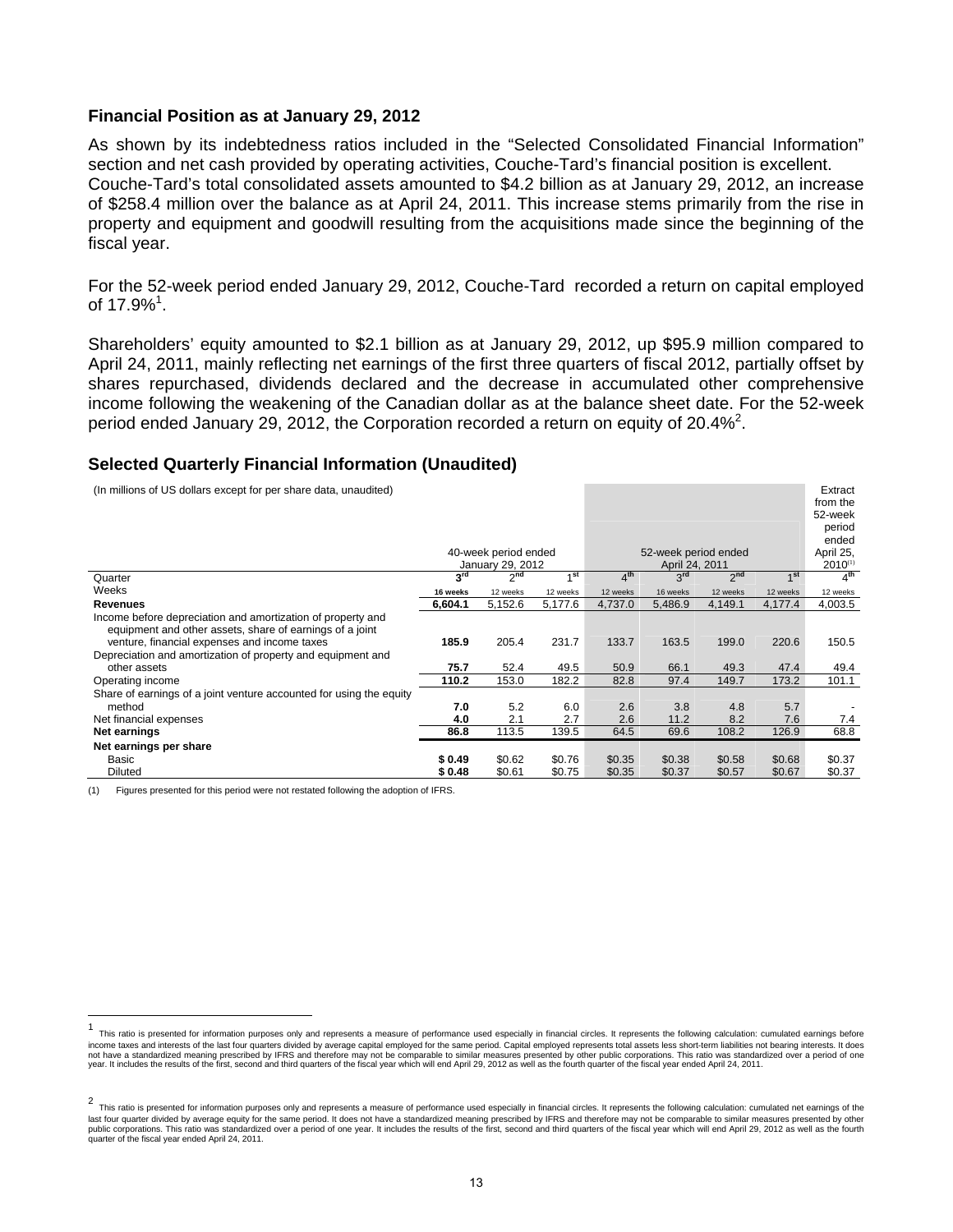# **Outlook**

For the remainder of fiscal year 2012, Couche-Tard expects to pursue its investments with caution in order to, amongst other things, improve its network. Given the economic climate and the Corporation's attractive access to capital, it believes to be well-positioned to realize acquisitions and create value. However, Couche-Tard will continue to exercise patience in order to benefit from a fair acquisition price in view of current market conditions. It also intends to keep an ongoing focus on supply terms and operating expenses.

Couche-Tard also intends to focus its efforts to integrate into its network stores recently acquired or in process of being acquired.

Finally, in line with its business model, Couche-Tard intends to continue to focus its resources on the sale of fresh products and on innovation, including the introduction of new products and services, in order to satisfy the needs of its large clientele.

# **Profile**

Alimentation Couche-Tard Inc. is the leader in the Canadian convenience store industry. In North America, Couche-Tard is the largest independent convenience store operator (whether integrated with a petroleum Corporation or not) in terms of number of company-operated stores. As of January 29, 2012, Couche-Tard had a network of 5,817 convenience stores, 4,225 of which include motor fuel dispensing. At the same date, the Corporation had agreements for the supply of motor fuel to 338 sites operated by independent operators. Couche-Tard's network consists of 13 business units, including nine in the United States covering 42 states and the District of Columbia, and four in Canada covering all ten provinces. More than 53,000 people are employed throughout Couche-Tard's retail convenience network and service centers.

# **Source**

## **Raymond Paré**, Vice-President and Chief Financial Officer Tel: (450) 662-6632 ext. 4607 **investor.relations@couche-tard.com**

The statements set forth in this press release, which describes Couche-Tard's objectives, projections, estimates, expectations or forecasts, may constitute forward-looking statements within the meaning of securities legislation. Positive or negative verbs such as "plan", "evaluate", "estimate", "believe" and other related expressions are used to identify such statements. Couche-Tard would like to point out that, by their very nature, forward-looking statements involve risks and uncertainties such that its results, or the measures it adopts, could differ materially from those indicated or underlying these statements, or could have an impact on the degree of realization of a particular projection. Major factors that may lead to a material difference between Couche-Tard's actual results and the projections or expectations set forth in the forward-looking statements include the effects of the integration of acquired businesses and the ability to achieve projected synergies, fluctuations in margins on motor fuel sales, competition in the convenience store and retail motor fuel industries, exchange rate variations, and such other risks as described in detail from time to time in the reports filed by Couche-Tard with securities authorities in Canada and the United States. Unless otherwise required by applicable securities laws, Couche-Tard disclaims any intention or obligation to update or revise any forward-looking statements, whether as a result of new information, future events or otherwise. The forward-looking information in this release is based on information available as of the date of the release.

# **Webcast on March 13, 2012 at 3:30 P.M. (EST)**

Couche-Tard invites analysts known to the Corporation to send their two questions in advance to its management, before 1:30 P.M. (EST) on March 13, 2012.

Financial analysts and investors who wish to listen to the webcast on Couche-Tard's results which will take place online on March 13, 2012 at 3:30 P.M. (EST) can do so by accessing the Corporation's website at www.couche-tard.com/corporate and by clicking on the corporate presentations link of the investor relations section. For those who will not be able to listen to the live presentation, the recording of the webcast will be available on the Corporation's website for a period of 90 days.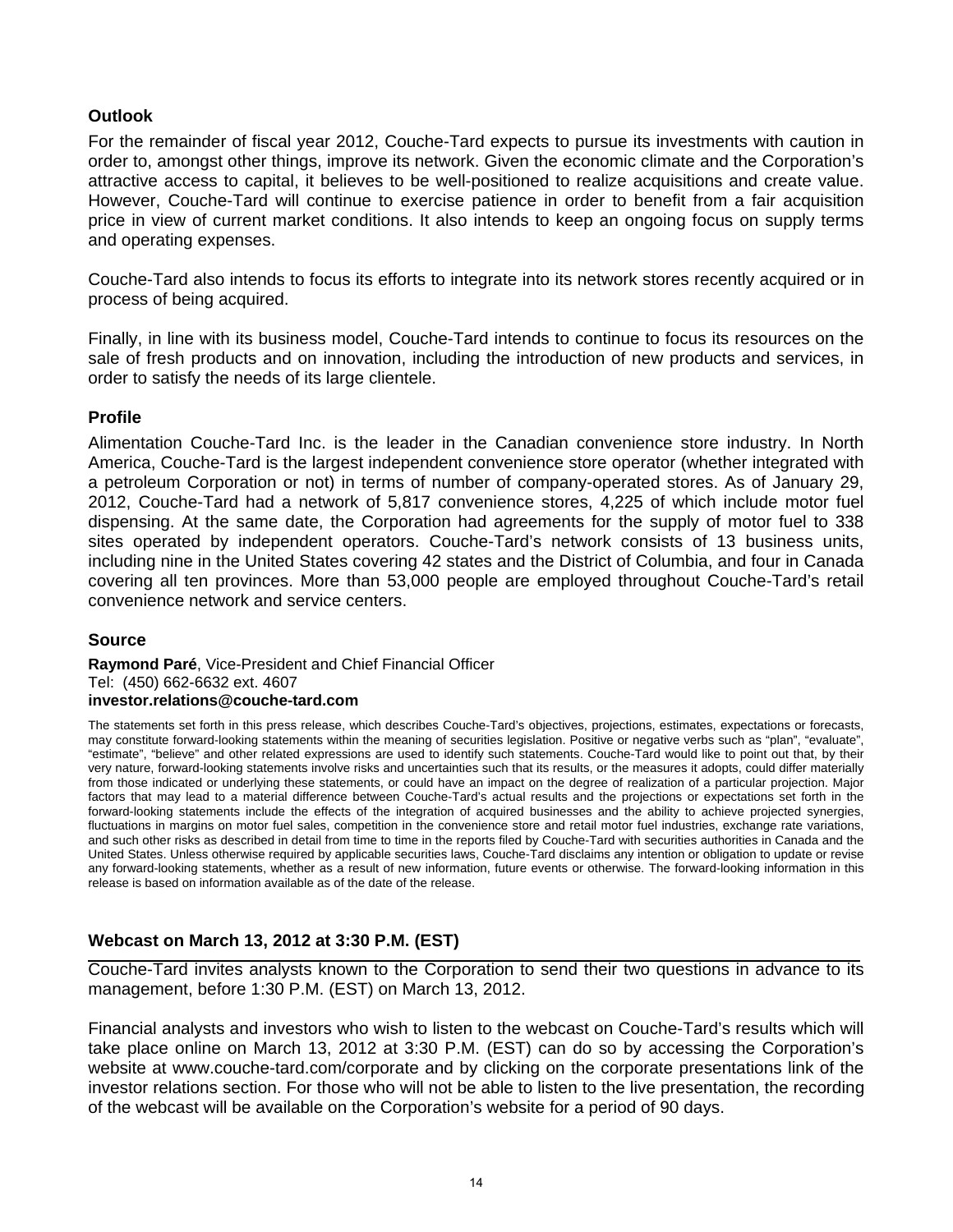## **CONSOLIDATED STATEMENTS OF EARNINGS**

(in millions of US dollars, except per share amounts, unaudited)

|                                                                                                                        |             | 16 weeks    | 40 weeks    |             |  |
|------------------------------------------------------------------------------------------------------------------------|-------------|-------------|-------------|-------------|--|
| For the periods ended                                                                                                  | January 29, | January 30, | January 29, | January 30, |  |
|                                                                                                                        | 2012        | 2011        | 2012        | 2011        |  |
|                                                                                                                        | \$          | \$          |             | \$          |  |
| <b>Revenues</b>                                                                                                        | 6,604.1     | 5,486.9     | 16,934.3    | 13,813.4    |  |
| Cost of sales                                                                                                          | 5,777.6     | 4,711.9     | 14,696.8    | 11,681.1    |  |
| <b>Gross profit</b>                                                                                                    | 826.5       | 775.0       | 2,237.5     | 2,132.3     |  |
| Operating, selling, administrative and general expenses<br>Depreciation and amortization of property and equipment and | 640.6       | 611.5       | 1,619.7     | 1,549.2     |  |
| other assets                                                                                                           | 75.7        | 66.1        | 177.6       | 162.8       |  |
|                                                                                                                        | 716.3       | 677.6       | 1,797.3     | 1,712.0     |  |
| Operating income                                                                                                       | 110.2       | 97.4        | 440.2       | 420.3       |  |
| Share of earnings of a joint venture accounted for using the                                                           |             |             |             |             |  |
| equity method                                                                                                          | 7.0         | 3.8         | 18.2        | 14.3        |  |
| <b>Financial expenses</b>                                                                                              | 4.3         | 20.7        | 9.9         | 38.2        |  |
| <b>Financial revenues</b>                                                                                              | (0.3)       | (9.5)       | (1.1)       | (11.2)      |  |
| Net financial expenses                                                                                                 | 4.0         | 11.2        | 8.8         | 27.0        |  |
| Earnings before income taxes                                                                                           | 113.2       | 90.0        | 449.6       | 407.6       |  |
| Income taxes                                                                                                           | 26.4        | 20.4        | 109.8       | 102.9       |  |
| Net earnings                                                                                                           | 86.8        | 69.6        | 339.8       | 304.7       |  |
| Net earnings per share (Note 6)                                                                                        |             |             |             |             |  |
| Basic                                                                                                                  | 0.49        | 0.38        | 1.88        | 1.65        |  |
| <b>Diluted</b>                                                                                                         | 0.48        | 0.37        | 1.84        | 1.62        |  |
| Weighted average number of shares (in thousands)                                                                       | 177,731     | 184,486     | 180,866     | 185,025     |  |
| Weighted average number of shares - diluted (in thousands)                                                             | 181,259     | 188,210     | 184,364     | 188,569     |  |
| Number of shares outstanding at end of period (in thousands)                                                           | 178,979     | 183,682     | 178,979     | 183,682     |  |

### **CONSOLIDATED STATEMENTS OF COMPREHENSIVE INCOME**

(in millions of US dollars, unaudited)

| For the periods ended                                            |             | 16 weeks                 | 40 weeks    |             |  |
|------------------------------------------------------------------|-------------|--------------------------|-------------|-------------|--|
|                                                                  | January 29, | January 30,              | January 29, | January 30, |  |
|                                                                  | 2012        | 2011                     | 2012        | 2011        |  |
|                                                                  |             | \$                       |             | \$          |  |
| Net earnings                                                     | 86.8        | 69.6                     | 339.8       | 304.7       |  |
| Other comprehensive income                                       |             |                          |             |             |  |
| Changes in cumulative translation adjustments <sup>(1)</sup>     | 23.2        | 3.0                      | (25.3)      | 0.8         |  |
| Change in fair value of a financial instrument designated as a   |             |                          |             |             |  |
| cash flow hedge (2)                                              | 0.3         | 1.0                      | 1.6         | 2.3         |  |
| Gain realized on a financial instrument designated as a cash     |             |                          |             |             |  |
| flow hedge transferred to earnings <sup>(3)</sup>                | (0.6)       | (0.6)                    | (1.7)       | (1.1)       |  |
| Change in fair value of an available-for-sale financial          |             |                          |             |             |  |
| instrument $(4)$                                                 | (0.3)       |                          |             |             |  |
| Gain realized on the disposal of an available-for-sale financial |             |                          |             |             |  |
| instrument transferred to earnings (5)                           |             | $\overline{\phantom{0}}$ | (0.6)       |             |  |
| Other comprehensive income                                       | 22.6        | 3.4                      | (26.0)      | 2.0         |  |
| <b>Comprehensive income</b>                                      | 109.4       | 73.0                     | 313.8       | 306.7       |  |

(1) For the 16 and 40-week periods ended January 29, 2012, these amounts include a gain of \$16.0 and a loss of \$20.5, respectively (net of income taxes of \$2.4 and \$3.1, respectively). For the 16 and 40-week periods ended January 30, 2011, these amounts include a gain of \$3.0 and a loss of \$3.9, respectively (net of income taxes of \$0.4 and \$0.6, respectively). These gains and losses arise from the translation of US dollar denominated long-term debt designated as a foreign exchange hedge of the Corporation's net investment in its U.S. operations.

(2) For the 16 and 40-week periods ended January 29, 2012, these amounts are net of income taxes of \$0.1 and \$0.5, respectively. For the 16 and 40-week periods ended January 30, 2011, these amounts are net of income taxes of \$0.3 and \$0.8, respectively.

(3) For the 16 and 40-week periods ended January 29, 2012, these amounts are net of income taxes of \$0.2 and \$0.6, respectively. For the 16 and 40-week periods ended January 30, 2011, these amounts are net of income taxes of \$0.2 and \$0.4, respectively.

(4) For the 16-week period ended January 29, 2012, this amount is net of income taxes of \$0.1.

(5) For the 40-week period ended January 29, 2012, this amount is net of income taxes.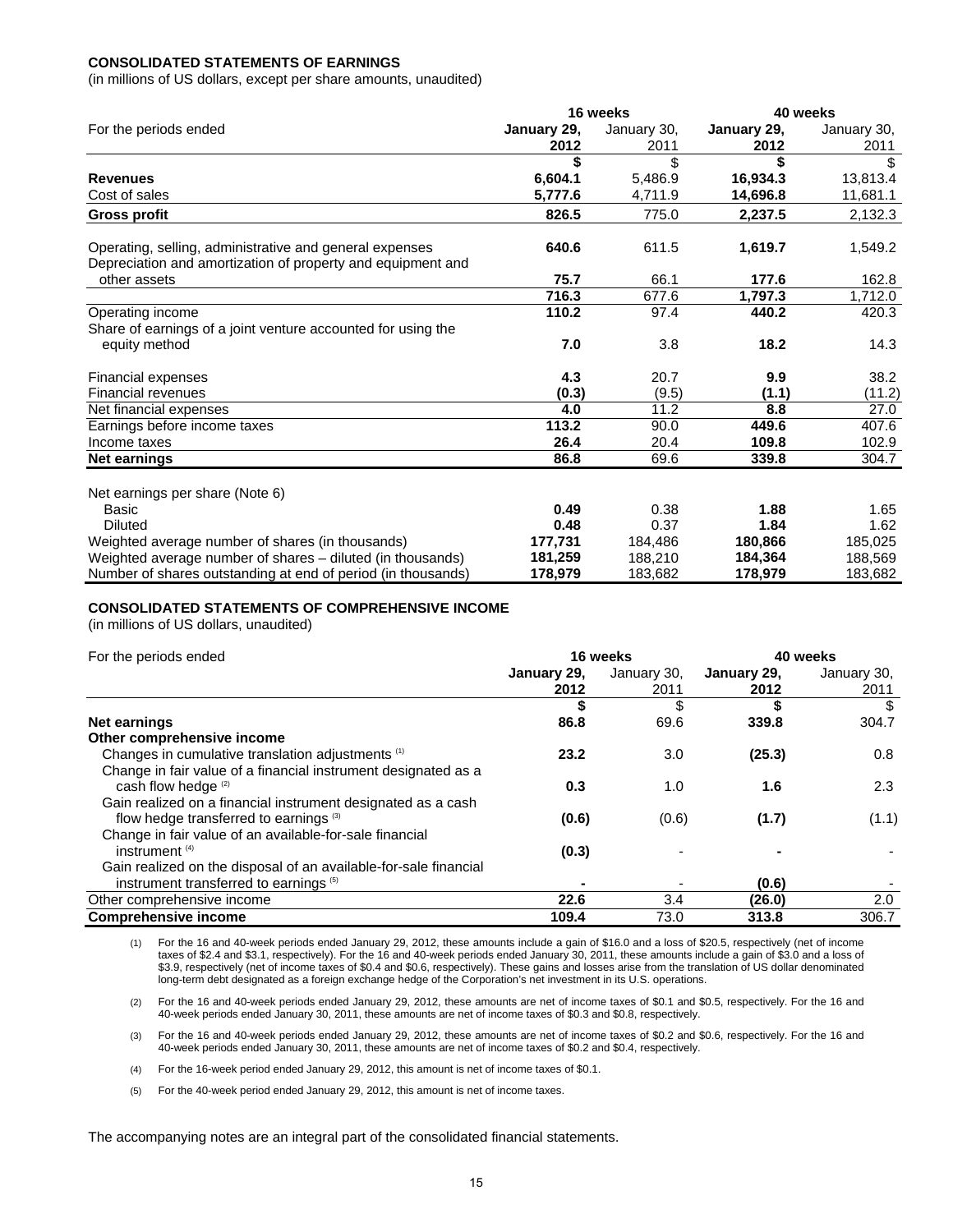### **CONSOLIDATED STATEMENTS OF CHANGES IN SHAREHOLDERS' EQUITY**

(in millions of US dollars, unaudited)

| For the 40-week period ended                                 |         |             |                 |                    | <b>January 29, 2012</b> |
|--------------------------------------------------------------|---------|-------------|-----------------|--------------------|-------------------------|
|                                                              |         |             |                 | <b>Accumulated</b> |                         |
|                                                              |         |             |                 | other              |                         |
|                                                              | Capital | Contributed | <b>Retained</b> | comprehensive      | Shareholders'           |
|                                                              | stock   | surplus     | earnings        | income             | equity                  |
|                                                              | \$      | \$          | \$              | \$                 | S                       |
| Balance, beginning of period                                 | 323.8   | 19.3        | 1,596.3         | 41.2               | 1,980.6                 |
| Comprehensive income:                                        |         |             | 339.8           |                    | 339.8                   |
| Net earnings<br>Change in cumulative translation adjustments |         |             |                 | (25.3)             | (25.3)                  |
| Change in fair value of a financial instrument               |         |             |                 |                    |                         |
| designated as a cash flow hedge (net of                      |         |             |                 |                    |                         |
| income taxes of \$0.5)                                       |         |             |                 | 1.6                | 1.6                     |
| Gain realized on a financial instrument                      |         |             |                 |                    |                         |
| designated as a cash flow hedge transferred                  |         |             |                 |                    |                         |
| to earnings (net of income taxes of \$0.6)                   |         |             |                 | (1.7)              | (1.7)                   |
| Gain realized on the disposal of an available-               |         |             |                 |                    |                         |
| for-sale financial instrument transferred to                 |         |             |                 |                    |                         |
| earnings (net of income taxes)                               |         |             |                 | (0.6)              | (0.6)                   |
| Total comprehensive income                                   |         |             |                 |                    | 313.8                   |
| <b>Dividends</b>                                             |         |             | (36.3)          |                    | (36.3)                  |
| Stock option-based compensation expense                      |         | 0.4         |                 |                    | 0.4                     |
| Initial fair value of stock options exercised                | 1.5     | (1.5)       |                 |                    |                         |
| Cash received upon exercise of stock options                 | 19.2    |             |                 |                    | 19.2                    |
| Repurchase and cancellation of shares                        | (23.9)  |             |                 |                    | (23.9)                  |
| Excess of acquisition cost over book value of                |         |             |                 |                    |                         |
| Class A multiple voting shares and Class B                   |         |             |                 |                    |                         |
| subordinate voting shares repurchased and                    |         |             |                 |                    |                         |
| cancelled                                                    |         |             | (177.3)         |                    | (177.3)                 |
| Balance, end of period                                       | 320.6   | 18.2        | 1,722.5         | 15.2               | 2,076.5                 |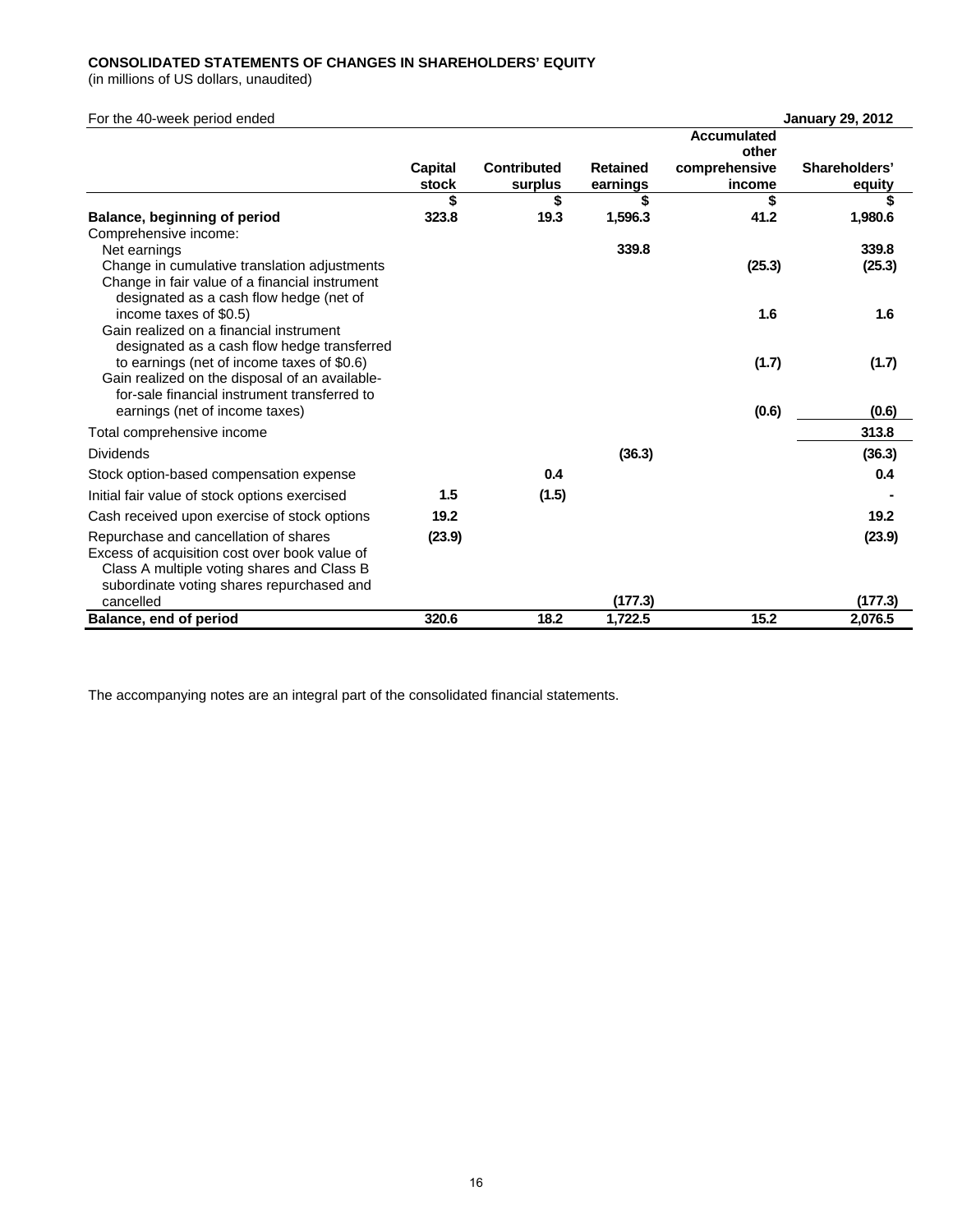## **CONSOLIDATED STATEMENTS OF CHANGES IN SHAREHOLDERS' EQUITY**

(in millions of US dollars, unaudited)

| For the 40-week period ended                   |         |             |          |               | January 30, 2011 |
|------------------------------------------------|---------|-------------|----------|---------------|------------------|
|                                                |         |             |          | Accumulated   |                  |
|                                                |         |             |          | other         |                  |
|                                                | Capital | Contributed | Retained | comprehensive | Shareholders'    |
|                                                | stock   | surplus     | earnings | income        | equity           |
|                                                | \$      | \$          | \$       | \$            | S                |
| Balance, beginning of period                   | 319.5   | 20.4        | 1,319.7  | 0.4           | 1,660.0          |
| Comprehensive income:                          |         |             |          |               |                  |
| Net earnings                                   |         |             | 304.7    |               | 304.7            |
| Change in cumulative translation adjustments   |         |             |          | 0.8           | 0.8              |
| Change in fair value of a financial instrument |         |             |          |               |                  |
| designated as a cash flow hedge (net of        |         |             |          |               |                  |
| income taxes of \$0.8)                         |         |             |          | 2.3           | 2.3              |
| Gain realized on a financial instrument        |         |             |          |               |                  |
| designated as a cash flow hedge transferred    |         |             |          |               |                  |
| to earnings (net of income taxes of \$0.4)     |         |             |          | (1.1)         | (1.1)            |
| Total comprehensive income                     |         |             |          |               | 306.7            |
| <b>Dividends</b>                               |         |             | (23.4)   |               | (23.4)           |
| Stock option-based compensation expense        |         | 0.9         |          |               | 0.9              |
| Initial fair value of stock options exercised  | 2.2     | (2.2)       |          |               |                  |
| Cash received upon exercise of stock options   | 10.0    |             |          |               | 10.0             |
| Repurchase and cancellation of shares          | (8.2)   |             |          |               | (8.2)            |
| Excess of acquisition cost over book value of  |         |             |          |               |                  |
| Class A multiple voting shares and Class B     |         |             |          |               |                  |
| subordinate voting shares repurchased and      |         |             |          |               |                  |
| cancelled                                      |         |             | (52.0)   |               | (52.0)           |
| Balance, end of period                         | 323.5   | 19.1        | 1,549.0  | 2.4           | 1,894.0          |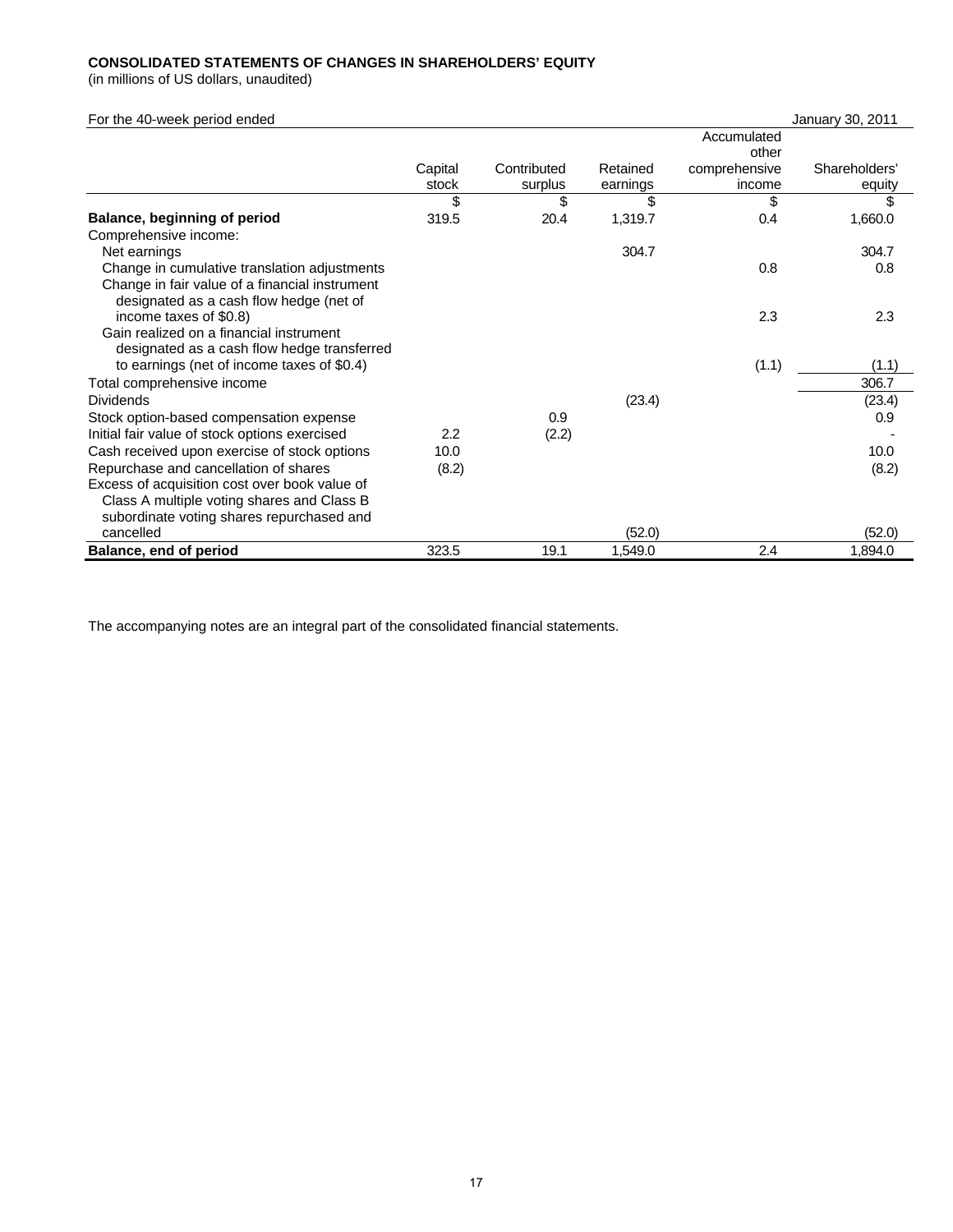## **CONSOLIDATED STATEMENTS OF CASH FLOWS**

(in millions of US dollars, unaudited)

|                                                                                       |             | 16 weeks    | 40 weeks    |             |  |
|---------------------------------------------------------------------------------------|-------------|-------------|-------------|-------------|--|
| For the periods ended                                                                 | January 29, | January 30, | January 29, | January 30, |  |
|                                                                                       | 2012        | 2011        | 2012        | 2011        |  |
|                                                                                       | \$          | \$          | \$          | \$          |  |
| <b>Operating activities</b>                                                           |             |             |             |             |  |
| Net earnings                                                                          | 86.8        | 69.6        | 339.8       | 304.7       |  |
| Adjustments to reconcile net earnings to net cash provided by<br>operating activities |             |             |             |             |  |
| Depreciation and amortization of property and equipment and                           |             |             |             |             |  |
| other assets, net of amortization of deferred credits                                 | 63.8        | 60.2        | 148.3       | 143.9       |  |
| Deferred income taxes                                                                 | (18.3)      | 26.2        | 1.4         | 35.5        |  |
| Gain on early redemption of subordinated unsecured<br>debt                            |             | (1.4)       |             | (1.4)       |  |
| Deemed interest on repayment of subordinated unsecured                                |             |             |             |             |  |
| debt                                                                                  |             | (17.4)      |             | (17.4)      |  |
| Loss on disposal of property and equipment and other assets                           | 2.6         | 1.3         | 7.8         | 1.3         |  |
| Deferred credits                                                                      | 4.3         | (0.2)       | 9.4         | 0.9         |  |
| Share of earnings (net of dividends) of a joint venture                               |             |             |             |             |  |
| accounted for using the equity method                                                 | (4.7)       | 3.0         | (14.4)      | (4.8)       |  |
| Other                                                                                 | 2.4         | 8.4         | 15.7        | 18.7        |  |
| Changes in non-cash working capital                                                   | (41.6)      | (152.9)     | (25.8)      | (102.2)     |  |
| Net cash provided by (used in) operating activities                                   | 95.3        | (3.2)       | 482.2       | 379.2       |  |
| <b>Investing activities</b>                                                           |             |             |             |             |  |
| Business acquisitions (Note 5)                                                        | (312.5)     | (8.1)       | (350.3)     | (34.3)      |  |
| Purchase of property and equipment and other assets                                   | (85.6)      | (68.6)      | (189.8)     | (133.5)     |  |
| Proceeds from disposal of property and equipment and other                            |             |             |             |             |  |
| assets                                                                                | 6.3         | 6.2         | 15.1        | 12.0        |  |
| Other                                                                                 |             |             | (0.1)       |             |  |
| Proceeds from sale and leaseback transactions                                         |             |             |             | 5.1         |  |
| Net cash used in investing activities                                                 | (391.8)     | (70.5)      | (525.1)     | (150.7)     |  |
|                                                                                       |             |             |             |             |  |
| <b>Financing activities</b>                                                           |             |             |             |             |  |
| Net increase in other long-term debt                                                  | 79.0        | 234.3       | 158.6       | 134.9       |  |
| Repurchase of shares                                                                  | (78.0)      | (60.2)      | (201.2)     | (60.2)      |  |
| <b>Issuance of shares</b>                                                             | 16.8        | 4.8         | 19.2        | 10.0        |  |
| Cash dividends paid                                                                   | (12.8)      | (9.1)       | (36.3)      | (23.4)      |  |
| Early redemption of subordinated unsecured debt                                       |             | (332.6)     |             | (332.6)     |  |
| Net cash provided by (used in) financing activities                                   | 5.0         | (162.8)     | (59.7)      | (271.3)     |  |
| Effect of exchange rate fluctuations on cash and cash equivalents                     | 6.0         | 1.6         | (4.1)       | 2.2         |  |
| Net decrease in cash and cash equivalents                                             | (285.5)     | (234.9)     | (106.7)     | (40.6)      |  |
| Cash and cash equivalents, beginning of period                                        | 488.5       | 410.0       | 309.7       | 215.7       |  |
| Cash and cash equivalents, end of period                                              | 203.0       | 175.1       | 203.0       | 175.1       |  |
|                                                                                       |             |             |             |             |  |
| <b>Supplemental information:</b>                                                      |             |             |             |             |  |
| Interest paid<br>Interest received                                                    | 2.4<br>0.3  | 16.0<br>0.1 | 5.1<br>1.1  | 31.3        |  |
| Income taxes paid                                                                     | 40.3        | 33.6        | 36.3        | 1.0<br>77.3 |  |
|                                                                                       |             |             |             |             |  |
| Cash and cash equivalents components:                                                 |             |             |             |             |  |
| Cash and demand deposits                                                              |             |             | 161.5       | 126.3       |  |
| Liquid investments                                                                    |             |             | 41.5        | 48.8        |  |
|                                                                                       |             |             | 203.0       | 175.1       |  |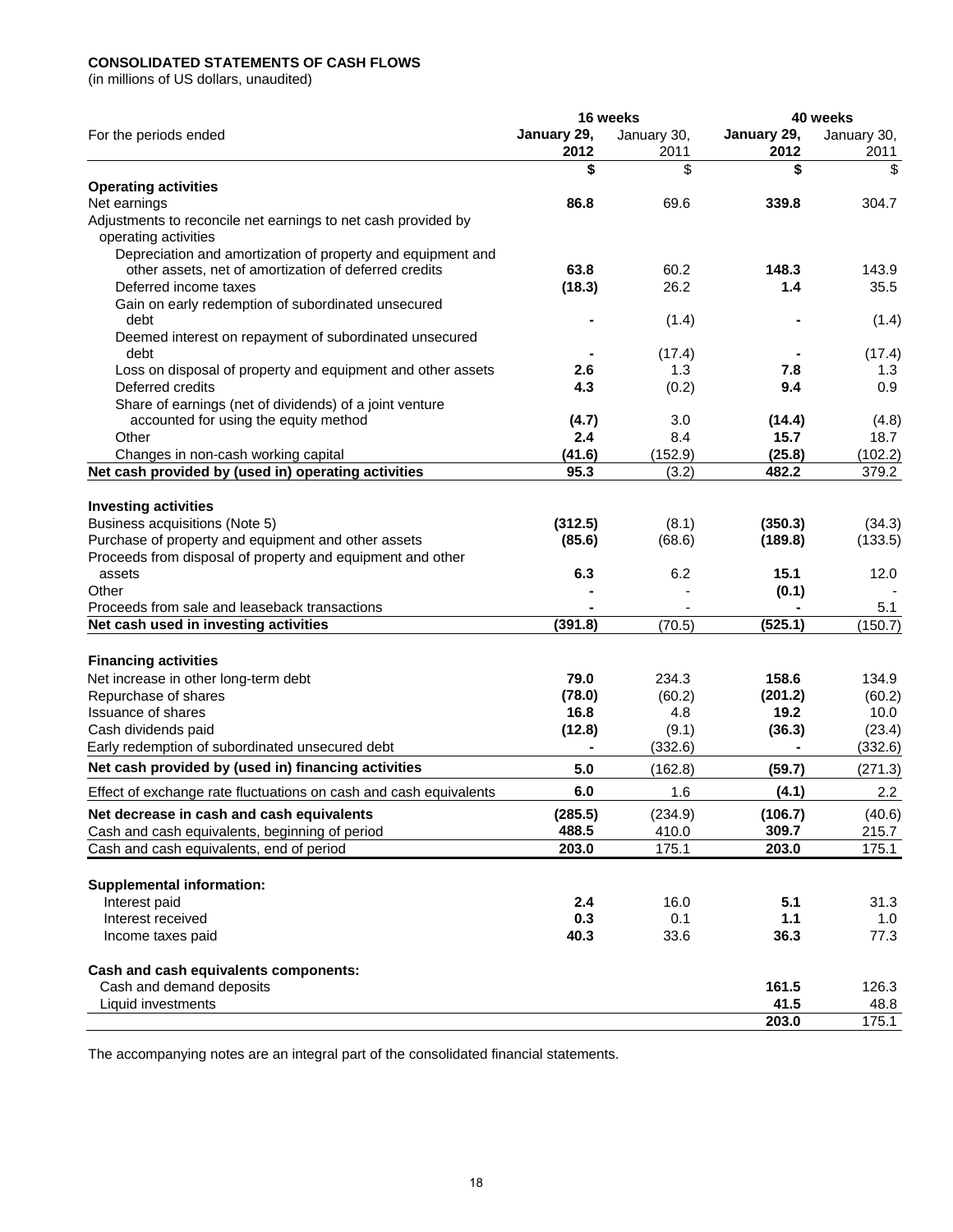## **CONSOLIDATED BALANCE SHEETS**

(in millions of US dollars, unaudited)

|                                          | As at January 29, | As at April 24, | As at April 26, |
|------------------------------------------|-------------------|-----------------|-----------------|
|                                          | 2012              | 2011            | 2010            |
|                                          | \$                | \$              | \$              |
| <b>Assets</b>                            |                   |                 |                 |
| <b>Current assets</b>                    |                   |                 |                 |
| Cash and cash equivalents                | 203.0             | 309.7           | 215.7           |
| Accounts receivable                      | 405.1             | 349.1           | 280.8           |
| Inventories                              | 532.0             | 526.0           | 469.9           |
| Prepaid expenses                         | 26.2              | 21.0            | 20.0            |
| Income taxes receivable                  |                   | 36.4            | 17.7            |
|                                          | 1,166.3           | 1,242.2         | 1,004.1         |
| Property and equipment                   | 2,142.6           | 1,935.4         | 1,914.9         |
| Goodwill                                 | 503.6             | 440.9           | 425.3           |
| Intangible assets                        | 221.6             | 188.6           | 188.2           |
| Other assets                             | 72.3              | 58.0            | 55.8            |
| Investment in a joint venture            | 62.6              | 48.2            | 42.1            |
| Deferred income taxes                    | 15.4              | 12.7            | 8.6             |
|                                          | 4,184.4           | 3,926.0         | 3,639.0         |
|                                          |                   |                 |                 |
| <b>Liabilities</b>                       |                   |                 |                 |
| <b>Current liabilities</b>               |                   |                 |                 |
| Accounts payable and accrued liabilities | 866.9             | 936.5           | 821.7           |
| Provisions                               | 47.8              | 36.3            | 31.4            |
| Income taxes payable                     | 32.4              |                 |                 |
| Current portion of long-term debt        | 484.1             | 4.6             | 4.4             |
|                                          | 1,431.2           | 977.4           | 857.5           |
| Long-term debt                           | 180.2             | 496.9           | 711.9           |
| Provisions (Note 9)                      | 104.9             | 88.7            | 87.7            |
| Deferred credits and other liabilities   | 147.4             | 137.7           | 128.0           |
| Deferred income taxes                    | 244.2             | 244.7           | 193.9           |
|                                          | 2,107.9           | 1,945.4         | 1,979.0         |
|                                          |                   |                 |                 |
| <b>Shareholders' equity</b>              |                   |                 |                 |
| Capital stock                            | 320.6             | 323.8           | 319.5           |
| Contributed surplus                      | 18.2              | 19.3            | 20.4            |
| Retained earnings                        | 1,722.5           | 1,596.3         | 1 319.7         |
| Accumulated other comprehensive income   | 15.2              | 41.2            | 0.4             |
|                                          | 2,076.5           | 1,980.6         | 1.660.0         |
|                                          | 4,184.4           | 3,926.0         | 3,639.0         |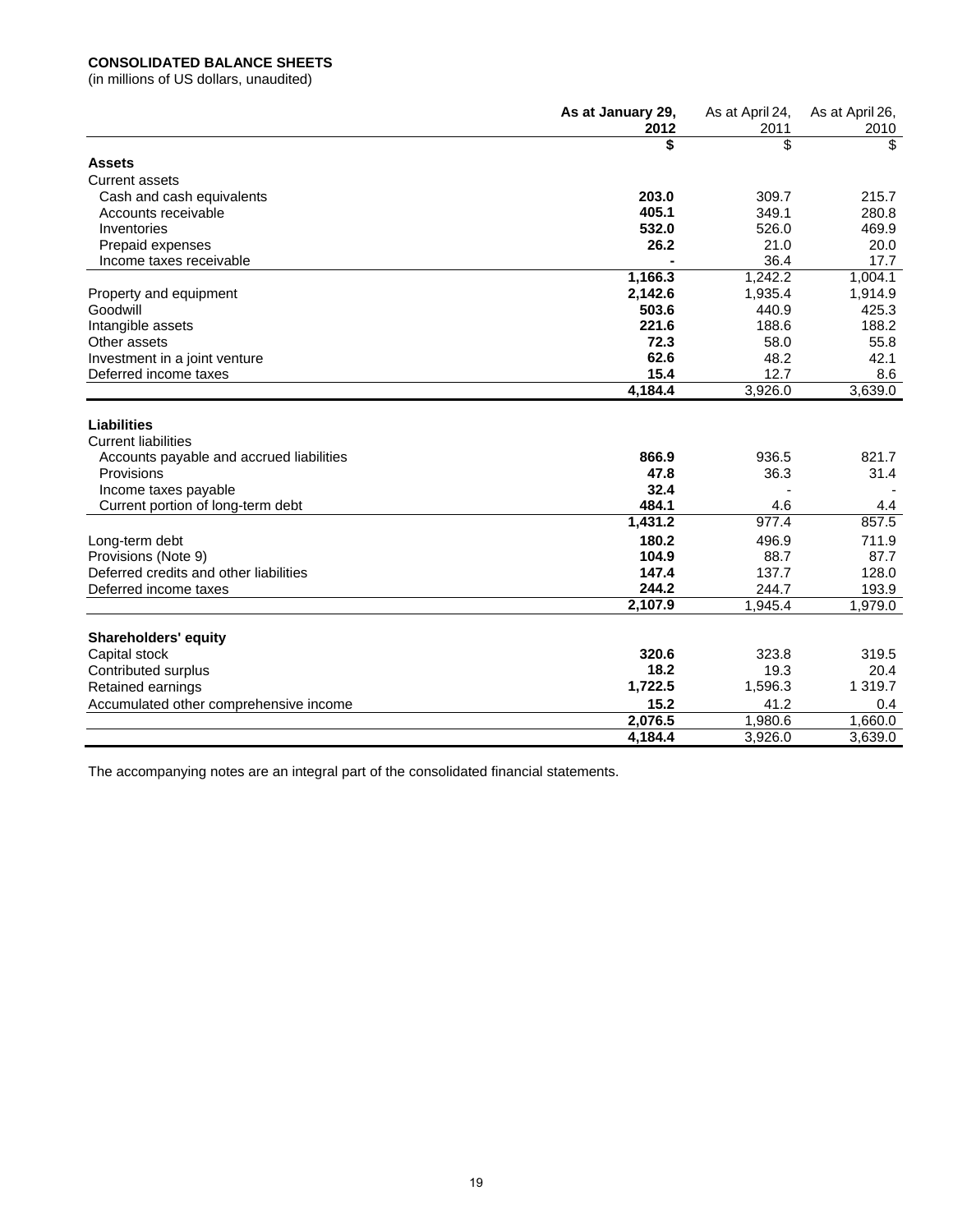(in millions of US dollars, except per share and stock option data, unaudited)

### **1. CONSOLIDATED FINANCIAL STATEMENTS PRESENTATION**

The condensed unaudited interim consolidated financial statements ("the interim financial statements") have been prepared by the Corporation in accordance with Canadian generally accepted accounting principles as set out in the Handbook of the Canadian Institute of Chartered Accountants ("CICA Handbook"). In 2010, the CICA Handbook was revised to incorporate International Financial Reporting Standards ("IFRS"), and require publicly accountable enterprises to apply such standards effective for years beginning on or after January 1st, 2011. Therefore, the Corporation started to present its information in accordance with these accounting standards in the interim financial statements for the 12-week period ended July 17, 2011 (Q1 2012). In these interim financial statements, the term "Canadian GAAP" refers to Canadian GAAP before the adoption of IFRS.

These interim financial statements were prepared in accordance with applicable IFRS for interim financial statements, including IAS 34 "Interim Financial Reporting" and IFRS 1 "First-time Adoption of International Financial Reporting Standards". In accordance with IFRS, the Corporation has:

- provided comparative financial information:
- applied the same accounting policies throughout all reporting periods presented (except for certain exemptions applicable for first time IFRS adopters applied and disclosed in Note 11); and
- retrospectively applied all IFRS standards issued as of March 13, 2012, the date at which the board of directors approved the interim financial statements, with an effective date before April 29, 2012.

The Corporation's consolidated financial statements were previously prepared in accordance with Canadian GAAP. Canadian GAAP differs from IFRS in some areas. In preparing these interim financial statements in accordance with IFRS, management has amended certain accounting, measurement and consolidation methods previously applied in its financial statements prepared under Canadian GAAP. Note 11 presents line-by-line reconciliations of the balance sheets as at April 24, 2011 and April 26, 2010, a reconciliation of net earnings and comprehensive income for the fiscal year ended April 24, 2011, a reconciliation of shareholders' equity, net earnings and comprehensive income for the 16 and 40-week periods ended January 30, 2011, as well as a description of the effect of the transition from Canadian GAAP to IFRS on these items.

These interim financial statements have not been subject to a review engagement by the Corporation's external auditors. The interim financial statements were prepared in accordance with the same accounting policies and methods as the audited annual consolidated financial statements prepared in accordance with Canadian GAAP for the year ended April 24, 2011, except for those disclosed in Note 2. The interim financial statements do not include all the information required for complete financial statements and should be read in conjunction with the audited annual consolidated financial statements and notes thereto in the Corporation's 2011 Annual Report (the 2011 Annual Report). The results of operations for the interim periods presented do not necessarily reflect results expected for the full fiscal year. The Corporation's business follows a seasonal pattern. The busiest period is the first half-year of each fiscal year, which includes summer's sales.

On March 13, 2012, the Corporation's interim financial statements for the 16 and 40-week periods ended January 29, 2012 (including comparative statements) were approved by the board of directors which also approved their publication. Future changes to IFRS after that date will be applied to the annual consolidated financial statements for the fiscal year ended on April 29, 2012. Theses changes could result in a restatement of these interim financial statements, including adjustments to the transitory adjustments at the transition date.

### **2. ACCOUNTING POLICIES AFFECTED BY IFRS TRANSITION AND DIFFERENT FROM THOSE USED IN THE 2011 ANNUAL CONSOLIDATED FINANCIAL STATEMENTS**

### **Principles of consolidation**

The interim financial statements include the accounts of the Corporation and its subsidiaries, all of which are wholly owned. They also include the Corporation's portion of the earnings of a joint venture accounted for using the equity method. All intercompany balances and transactions have been eliminated on consolidation.

Subsidiaries are entities over which the Corporation has control, where control is defined as the power to govern financial and operating policies. The Corporation has a shareholding of 100% of the voting rights in its subsidiaries. The effect of potential voting rights that are currently exercisable is considered when assessing whether control exists. These criteria are reassessed regularly and subsidiaries are fully consolidated from the date control is transferred to the Corporation, and are deconsolidated from the date control ceases.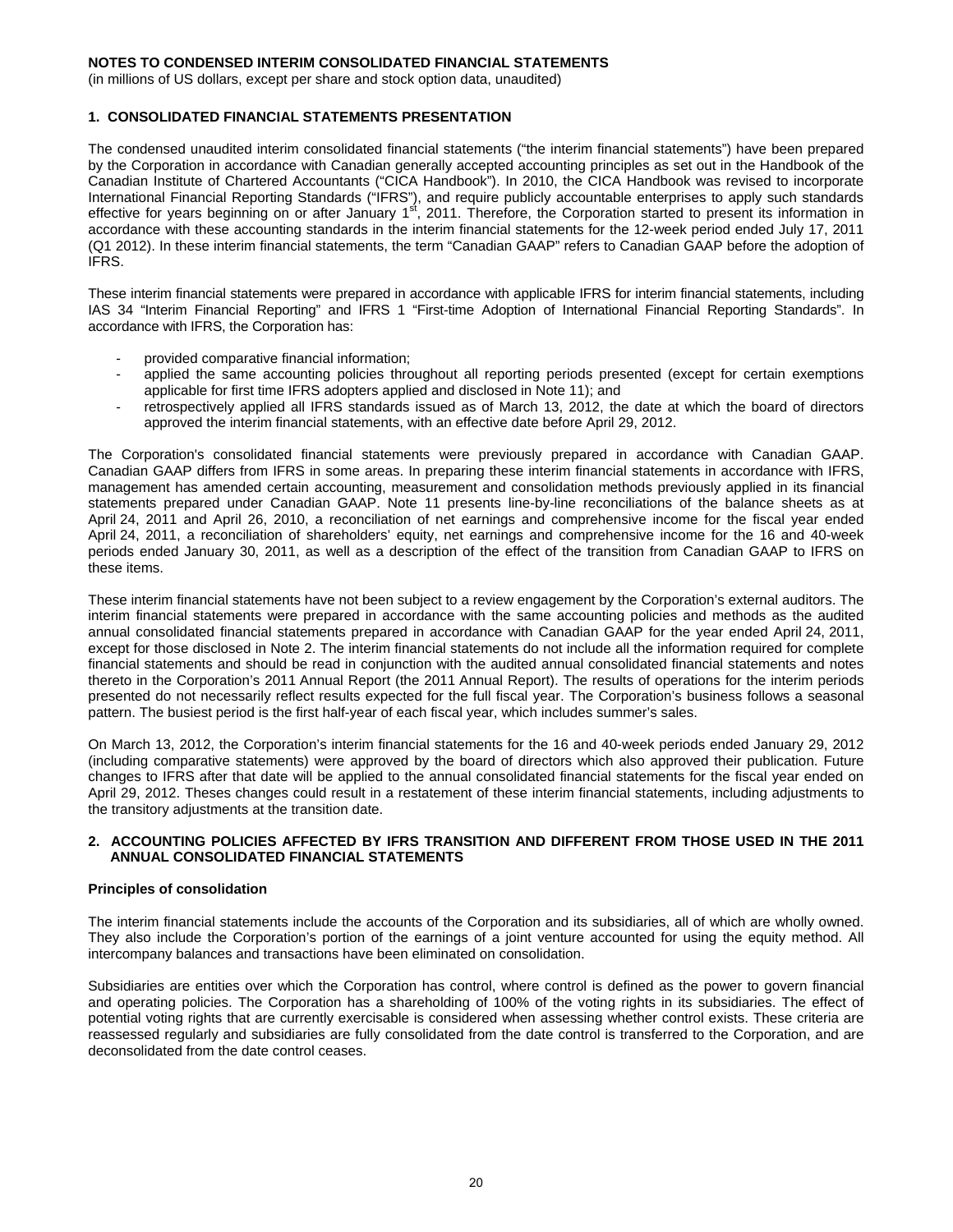(in millions of US dollars, except per share and stock option data, unaudited)

#### **Foreign currency translation**

#### *Functional currency*

The functional currency of the parent Corporation and its Canadian operations is the Canadian dollar while the US operations' is the US dollar.

#### *Foreign currency transactions*

Transactions denominated in foreign currencies are translated into the relevant functional currency as follows: Monetary assets and liabilities are translated at the exchange rate in effect at the balance sheet date and revenues and expenses are translated at the average exchange rate on a 4-week period basis. Non-monetary assets and liabilities are translated at historical rates or at the date they were valued at fair value. Gains and losses arising from such translation, if any, are reflected in the consolidated statement of earnings except when deferred in equity as qualifying net investment hedge.

#### *Consolidation and foreign operations*

The interim financial statements are consolidated in Canadian dollars using the following procedure: Assets and liabilities of the US operations are translated into Canadian dollars using the exchange rate in effect at the balance sheet date. Revenues and expenses are translated at the average exchange rate on a 4-week period basis. Gains and losses arising from such translation are included in Accumulated other comprehensive income account in Shareholders' equity.

#### *Reporting currency*

The Corporation has adopted the US dollar as its reporting currency. The Canadian dollar consolidated interim financial statements are translated into the reporting currency using the procedure described above. Capital stock, Contributed surplus and Retained earnings are translated using historical rates. Non-monetary assets at fair value are translated at the rate of the date at which their fair value was determined. Gains and losses arising from translation are included in Other comprehensive income in Shareholders' equity.

#### **Net earnings per share**

Basic net earnings per share is calculated by dividing the net earnings available to Class A and Class B shareholders by the weighted average number of Class A and Class B shares outstanding during the year. Diluted net earnings per share is calculated using the average weighted number of shares outstanding plus the weighted average number of shares that would be issued upon the conversion of all potential dilutive stock-options into common shares.

#### **Income taxes**

The income tax expense recorded to earnings is the sum of the deferred income tax and current income taxes that are not recognized in Other comprehensive income or directly to Shareholders' equity.

Income tax expense is recognized based on management's best estimate of the weighted average annual income tax rate expected for the fiscal year. The estimated weighted average annual tax rate used for the fiscal year ending on April 29, 2012 is 24.4% (25.2% for the 40-week period ended January 30, 2011).

The Corporation uses the balance sheet liability method to account for income taxes. Under this method, deferred tax assets and liabilities are determined based on differences between the carrying amounts and tax bases of assets and liabilities using enacted or substantively enacted tax rates and laws, as appropriate, at the date of the interim financial statements for the years in which the temporary differences are expected to reverse. A valuation allowance is recognized to the extent that it is more likely than not that all of the deferred income tax assets will not be realized.

Deferred tax liabilities are recognized for taxable temporary differences associated with investments in subsidiaries, and interests in joint ventures, except where the Corporation is able to control the reversal of the temporary difference and it is probable that the temporary difference will not reverse in the foreseeable future. Deferred tax assets arising from deductible temporary differences associated with such investments and interests are only recognized to the extent that it is probable that there will be sufficient taxable profits against which to utilize the benefits of the temporary differences and they are expected to reverse in the foreseeable future.

Deferred tax assets and liabilities are offset when there is a legally enforceable right to set off current tax assets against current tax liabilities and when they relate to income taxes levied by the same taxation authority and the Corporation intends to settle its current tax assets and liabilities on a net basis.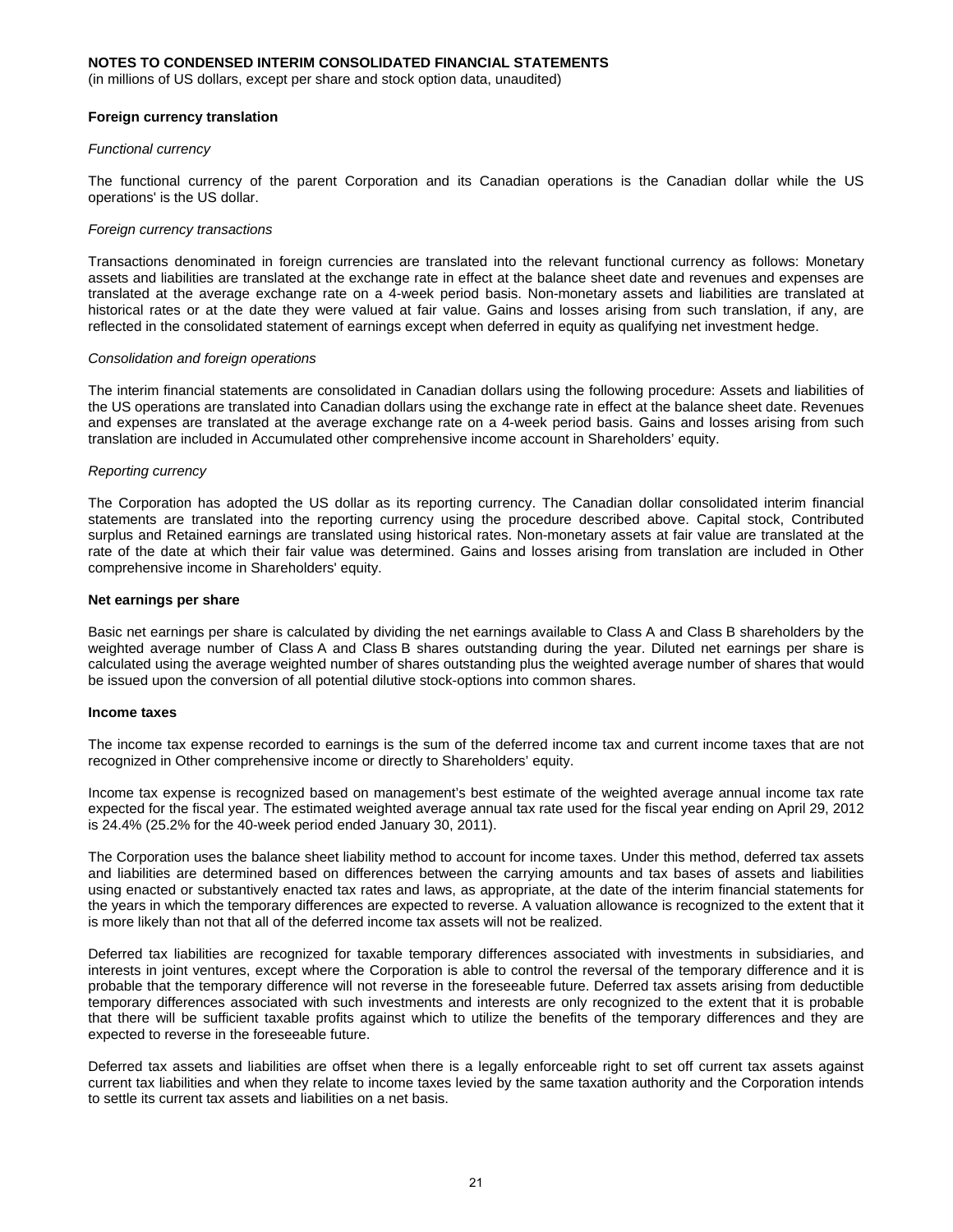(in millions of US dollars, except per share and stock option data, unaudited)

#### **Property and equipment, depreciation and amortization and impairment**

Property and equipment are stated at cost less accumulated depreciation and are depreciated over their estimated useful lives using the straight-line method based on the following periods:

| Buildings and building components | 3 to 40 years |
|-----------------------------------|---------------|
| Equipment                         | 3 to 40 years |
| Buildings under finance leases    | Lease term    |
| Equipment under finance leases    | Lease term    |

Building components include air conditioning and heating systems, plumbing and electrical fixtures. Equipment includes signage, fuel equipment and in-store equipment.

Leasehold improvements and property and equipment on leased properties are amortized and depreciated over the lesser of their useful lives and the term of the lease.

Property and equipment are tested for impairment should events or circumstances indicate that their book value may not be recoverable, as measured by comparing their net book value to their recoverable amount which corresponds to the higher of fair value less costs to sell and value in use of the asset or cash-generating unit. Should the carrying amount of property and equipment exceed their recoverable amount, an impairment loss in the amount of the excess would be recognized.

The Corporation performs an annual evaluation of residual values, estimated useful lives and depreciation methods used for property and equipment and any change resulting from this evaluation is applied prospectively by the Corporation.

#### **Goodwill**

Goodwill is the excess of the cost of an acquired business over the fair value of underlying net assets acquired from the business at the time of acquisition. Goodwill is not amortized. Rather it is tested for impairment annually during the first quarter, or more frequently should events or changes in circumstances indicate that it might be impaired. Should the carrying amount of a cash-generating unit's goodwill exceed its recoverable amount, an impairment loss would be recognized. When the initial evaluation of the net fair value of the acquired assets of an acquired business exceeds the cost of the business combination, the excess is immediately recognized to earnings.

### **Intangible assets**

Intangible assets are mainly comprised of trademarks and licenses. Trademarks and licenses have indefinite lives since they do not expire, are recorded at cost, are not amortized and are tested for impairment annually during the first quarter, or more frequently should events or changes in circumstances indicate that they might be impaired. Other intangible assets are amortized using the straight-line method over a period of five to ten years.

#### **Rent expense**

The Corporation accounts for finance leases in instances where it has acquired substantially all the benefits and risks incidental to ownership of the leased property. In some cases, the lease transaction is not always conclusive, and management uses judgment in determining whether the lease is a finance lease arrangement that transfers substantially all the risks and benefits incidental to ownership. The cost of assets under finance leases represents the present value of minimum lease payments or the fair value of the leased property, whichever is lower, and is amortized on a straight-line basis over the term of the lease or useful life of the asset, whichever is shorter. Assets under finance leases are presented under Property and equipment in the consolidated balance sheet.

Leases that do not transfer substantially all the benefits and risks incidental to ownership of the property are accounted for as operating leases. When a lease contains a predetermined fixed escalation of the minimum rent, the Corporation recognizes the related rent expense on a straight-line basis over the term of the lease and, consequently, records the difference between the recognized rental expense and the amounts payable under the lease as deferred rent expense.

The Corporation also receives tenant allowances, which are amortized on a straight-line basis over the term of the lease or useful life of the asset, whichever is shorter.

Gains and losses resulting from sale and leaseback transactions are recorded in the consolidated statements of earnings at the transaction date except if:

 the sale price is below fair value and the loss is compensated for by future lease payments below market price, in which case it shall be deferred and amortized in proportion to the lease payments over the period during which the asset is expected to be used;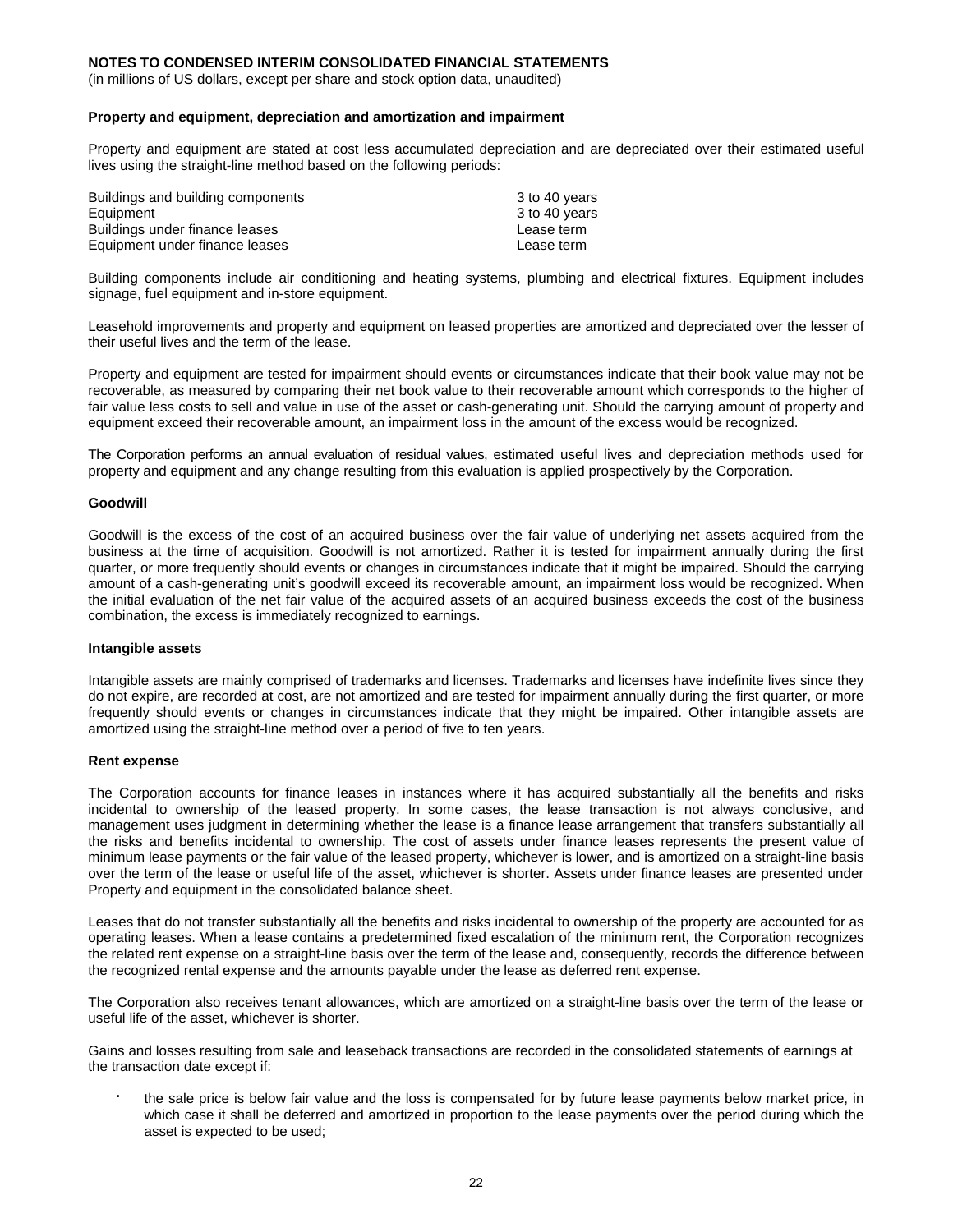(in millions of US dollars, except per share and stock option data, unaudited)

 the sale price is above fair value, in which case the excess shall be deferred and amortized over the period during which the asset is expected to be used.

#### **Stock-based compensation and other stock-based payments**

Stock-based compensation costs are measured at the grant date of the award based on the fair value method for all transactions entered into starting in fiscal year 2003.

The fair value of stock options is recognized over the vesting period of each respective vesting portion as compensation expense with a corresponding increase in contributed surplus. When stock options are exercised, the corresponding contributed surplus is transferred to capital stock.

The Phantom Stock Units compensation cost and the related liability are recorded on a straight-line basis over the corresponding vesting period based on the fair market value of Class B shares and the best estimate of the number of Phantom Stock Units that will ultimately be paid. The recorded liability is adjusted periodically to reflect any variation in the fair market value of the Class B shares.

#### **Employee future benefits**

The Corporation accrues its obligations under employee pension plans and the related costs, net of plan assets. The Corporation has adopted the following accounting policies with respect to the defined benefit plans:

- the accrued benefit obligations and the cost of pension benefits earned by active employees are actuarially determined using the projected unit credit method pro-rated on service and pension expense is recorded in earnings as the services are rendered by active employees. The calculations reflect management's best estimate of expected plan investment performance, salary escalation and retirement ages of employees;
- for the purpose of calculating the expected return on plan assets, those assets are valued at fair value;
- actuarial gains (losses) arise from the difference between the actual long-term rate of return on plan assets for a period and the expected long-term rate of return on plan assets for that period or from changes in actuarial assumptions used to determine the accrued benefit obligation. The excess of the net actuarial gain (loss) over 10% of the greater of the present value of the benefit obligation and the fair value of plan assets, established at the beginning of the year, is amortized over the expected average remaining active life of participating employees. The expected average remaining active life of employees covered by the pension plans is nine years;
- past service costs are amortized on a straight-line basis over the average period until the benefits become vested.

The pension cost recorded in net earnings for the defined contribution plan is equivalent to the contribution which the Corporation is required to pay in exchange for services provided by the employees.

### **Provisions**

Provisions are recognized when the Corporation has a present obligation (legal or constructive) as a result of a past event, it is probable that the Corporation will be required to settle the obligation and a reliable estimate of the amount of the obligation can be made. The amount recognized as a provision is the best estimate of the consideration required to settle the present obligation at the balance sheet date, taking into account the risks and uncertainties surrounding the obligation. Where a provision is measured using the cash flows estimated to settle the present obligation, its carrying amount is the present value of those cash flows.

#### *Onerous contracts*

Present obligations arising under onerous contracts are recognized and measured as provisions. An onerous contract is considered to exist where the Corporation has a contract under which the unavoidable costs of meeting the obligations under the contract exceed the economic benefits expected to be received under it. In order to determine the initial recorded liability, the present value of estimated future cash flows is calculated using a pre-tax rate that reflects current market assessments of the time value of money and the risks specific to the liability.

#### *Environmental costs*

The Corporation provides for estimated future site remediation costs to meet government standards for known site contaminations when such costs can be reasonably estimated. Estimates of the anticipated future costs for remediation activities at such sites are based on the Corporation's prior experience with remediation sites and consideration of other factors such as the condition of the site contamination, location of sites and experience with contractors that perform the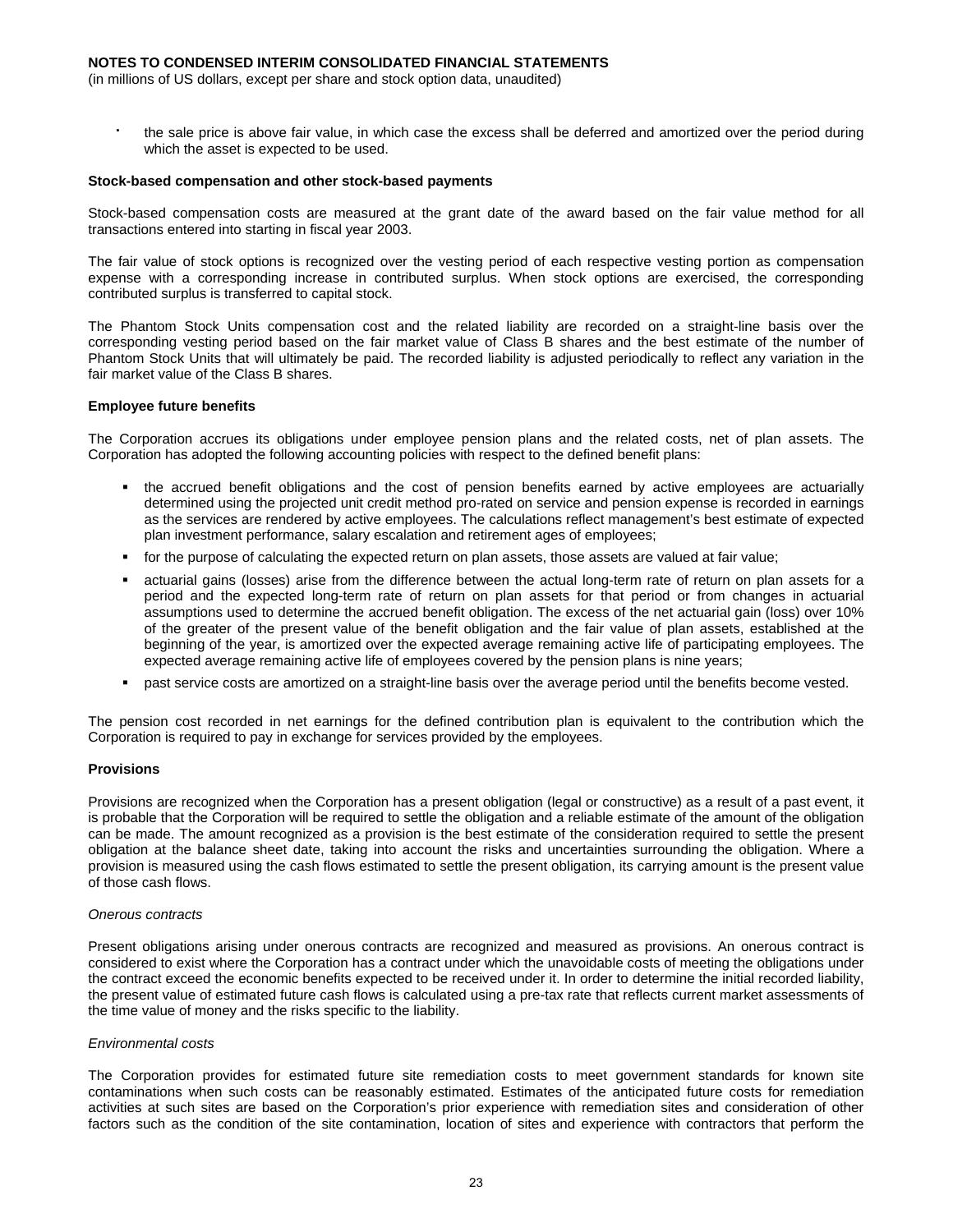(in millions of US dollars, except per share and stock option data, unaudited)

environmental assessments and remediation work. In order to determine the initial recorded liability, the present value of estimated future cash flows was calculated using a pre-tax rate that reflects current market assessments of the time value of money and the risks specific to the liability.

#### *Asset retirement obligations*

Asset retirement obligations relate to estimated future costs to remove underground motor fuel storage tanks and are based on the Corporation's prior experience in removing these tanks, estimated tank useful life, lease terms for those tanks installed on leased properties, external estimates and governmental regulatory requirements. A discounted liability is recorded for the fair value of an asset retirement obligation with a corresponding increase to the carrying value of the related long-lived asset at the time an underground storage tank is installed. To determine the initial recorded liability, the future estimated cash flows are discounted using a pre-tax rate that reflects current market assessments of the time value of money and the risks specific to the liability. The amount added to property and equipment is amortized and an accretion expense is recognized in connection with the discounted liability over the remaining life of the tank or lease term for leased properties.

Following the initial recognition of the asset retirement obligation, the carrying amount of the liability is increased to reflect the passage of time and then adjusted for variations in the current market-based discount rate or the scheduled underlying cash flows required to settle the liability.

#### *Obligations related to general liability and workers' compensation*

In the United States, the Corporation is self-insured for certain losses related to general liability and workers' compensation. The expected ultimate cost for claims incurred as of the balance sheet date is discounted and is recognized as a liability. This cost is estimated based on analysis of the Corporation's historical data and actuarial estimates. In order to determine the initial recorded liability, the present value of estimated future cash flows is calculated using a pre-tax rate that reflects current market assessments of the time value of money and the risks specific to the liability.

### **Financial instruments recognition and measurement**

The Corporation has made the following classifications for its financial assets and liabilities:

| <b>Financial assets and liabilities</b>   | <b>Classification</b>       | <b>Subsequent</b><br>measurement <sup>(1)</sup> | Classification of gains and<br>losses |
|-------------------------------------------|-----------------------------|-------------------------------------------------|---------------------------------------|
| Cash and cash equivalents                 | Loans and receivables       | Amortized cost                                  | Net earnings                          |
| Accounts receivable                       | Loans and receivables       | Amortized cost                                  | Net earnings                          |
| Investments in publicly-traded securities | Available for sale          | Fair value                                      | Other comprehensive income            |
| Bank indebtedness and long-term debt      | Other financial liabilities | Amortized cost                                  | Net earnings                          |
| Accounts payable and accrued liabilities  | Other financial liabilities | Amortized cost                                  | Net earnings                          |

 $<sup>(1)</sup>$  Initial measurement of all financial assets and liabilities is at fair value.</sup>

## **Business combinations**

Business combinations are accounted for using the purchase method. The cost of a business combination is measured as the aggregate of the fair values (at the date of acquisition) of assets given, liabilities incurred or assumed, and equity instruments issued by the Corporation in exchange for control of the acquiree. The acquiree's identifiable assets, liabilities and contingent liabilities that meet the conditions for recognition under IFRS 3 "Business Combinations" are recognized at their fair values at the acquisition date. Direct acquisition costs are recorded to earnings when incurred.

Goodwill arising from business combinations is recognized as an asset and initially measured at cost, being the excess of the cost of the business combination over the Corporation's interest in the net fair value of the identifiable assets, liabilities and contingent liabilities recognized. If, after reassessment, the Corporation's interest in the net fair value of the acquiree's identifiable assets, liabilities and contingent liabilities exceeds the cost of the business combination, the excess is recognized immediately to earnings.

Earnings from the businesses acquired are included in the consolidated statements of earnings from their respective dates of acquisition.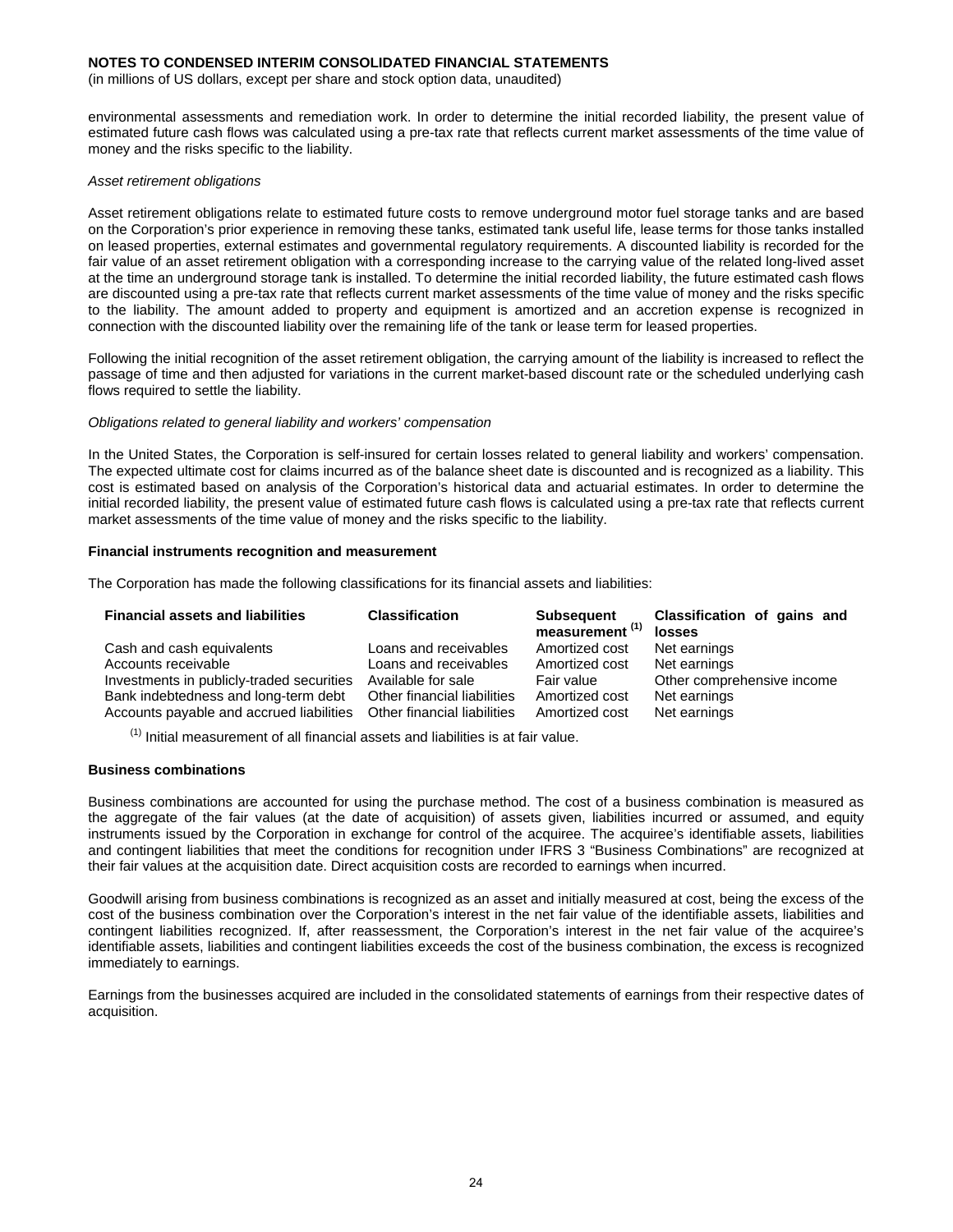(in millions of US dollars, except per share and stock option data, unaudited)

### **3. RECENTLY ISSUED ACCOUNTING STANDARDS NOT YET IMPLEMENTED**

### **Revised Standards**

#### *Financial Statement Presentation*

In June 2011, the IASB issued amendments to IAS 1, "Presentation of Financial Statements". The amendments govern the presentation of Other Comprehensive Income ("OCI") in the financial statements, primarily by requiring OCI items that may be reclassified to the statement of earnings to be presented separately from those that remain in equity.

These changes are applicable for fiscal years beginning on or after July  $1<sup>st</sup>$ , 2012. The Corporation will apply these changes for its first quarter of fiscal year 2013 and is still evaluating their impact but does not expect a significant impact on its consolidated financial statements.

### *Employee Benefits*

In June 2011, the IASB issued a revised version of IAS 19 "Employee Benefits" to modify accounting rules for defined benefits pension plans. The revised version of the standard contains multiple modifications, including the elimination of the corridor approach, which allowed deferring part of actuarial gains and losses, as well as enhanced guidance on measurement of plan assets and defined benefit obligations, streamlining the presentation of changes in assets and liabilities arising from defined benefit plans and the introduction of enhanced disclosures for defined benefit plans.

These changes are applicable for fiscal years beginning on or after January  $1<sup>st</sup>$ , 2013. The Corporation will apply these changes for its first quarter of fiscal year 2014 and is still evaluating their impact on its consolidated financial statements.

#### *Financial Instruments – Presentation and disclosure*

In December 2011, the IASB issued revised versions of IFRS 7 "Financial instruments: disclosures" and IAS 32 "Financial instruments: presentation". The modifications clarify the offsetting rules and state new disclosure requirements for offsetting of financial assets and liabilities on the balance sheet.

The changes applied to IFRS 7 are applicable for fiscal years beginning on or after January 1<sup>st</sup>, 2013 while changes applied to IAS 32 are applicable for fiscal years beginning on or after January 1<sup>st</sup>, 2014. The Corporation will apply these changes for its first quarter of fiscal years 2014 and 2015, respectively and is still evaluating their impact but does not expect a significant impact on its consolidated financial statements.

#### **New standards**

#### *Financial Instruments*

In November 2009, the IASB issued a new standard, IFRS 9 "Financial Instruments" which is the first phase of the IASB's three-phase project to replace IAS 39 "Financial Instruments: Recognition and Measurement". The standard provides guidance on the classification and measurement of financial liabilities and requirements for the derecognition of financial assets and financial liabilities.

#### *Consolidated financial statements*

In May 2011, the IASB issued a new standard, IFRS 10 "Consolidated Financial Statements" which requires an entity to consolidate an investee when it is exposed, or has rights, to variable returns from its involvement with the investee and has the ability to affect those returns through its power over the investee. Under existing IFRS, consolidation is required when an entity has the power to govern the financial and operating policies of an entity so as to obtain benefits from its activities. IFRS 10 replaces SIC-12 "Consolidation—Special Purpose Entities" and parts of IAS 27 "Consolidated and Separate Financial Statements".

#### *Joint Arrangements*

In May 2011, the IASB issued a new standard, IFRS 11 "Joint Arrangements" which requires a venturer to classify its interest in a joint arrangement as a joint venture or joint operation. Joint ventures will be accounted for using the equity method of accounting whereas for a joint operation the venturer will recognize its share of the assets, liabilities, revenue and expenses of the joint operation. Under existing IFRS, entities have the choice to proportionately consolidate or equity account for interests in joint ventures. IFRS 11 supersedes IAS 31 "Interests in Joint Ventures", and SIC-13 "Jointly Controlled Entities-Non-monetary Contributions by Venturers".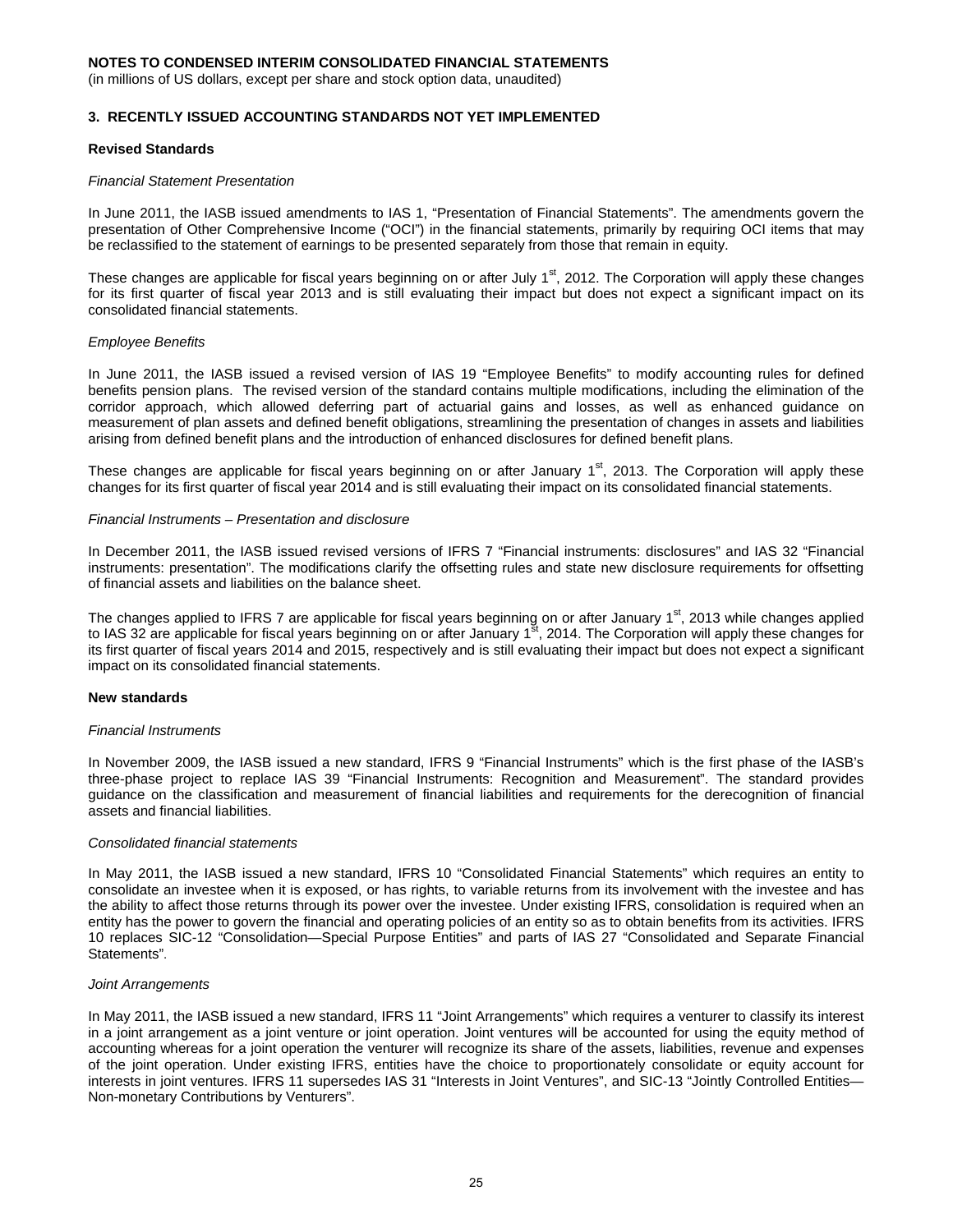(in millions of US dollars, except per share and stock option data, unaudited)

#### *Disclosure of Interest in Other Entities*

In May 2011, the IASB issued a new standard, IFRS 12 "Disclosure of Interest in Other Entities". IFRS 12 establishes disclosure requirements for interests in other entities, such as joint arrangements, associates, special purpose vehicles and off balance sheet vehicles. The standard includes existing disclosures and also introduces significant additional disclosure requirements that address the nature of, and risks associated with, an entity's interests in other entities.

#### *Fair Value Measurement*

In May 2011, the IASB issued a new standard, IFRS 13 "Fair value measurement". IFRS 13 is a comprehensive standard for fair value measurement and disclosure requirements for use across all IFRS standards. The new standard clarifies that fair value is the price that would be received to sell an asset, or paid to transfer a liability in an orderly transaction between market participants, at the measurement date. It also establishes disclosures about fair value measurement. Under existing IFRS, guidance on measuring and disclosing fair value is dispersed among the specific standards requiring fair value measurements and in many cases does not reflect a clear measurement basis or consistent disclosures.

IFRS 9, 10, 11, 12 and 13 are all applicable for fiscal years beginning on or after January  $1<sup>st</sup>$ , 2013. The Corporation will apply these new standards for its first quarter of fiscal year 2014 and is still evaluating their impact on its consolidated financial statements.

### **4. LONG-TERM DEBT**

On December 9, 2011, the Corporation entered into a new credit agreement consisting of a revolving unsecured facility of an initial maximum amount of \$1,000.0 with an initial term of five years. The credit facility is available in the following forms:

- A term revolving unsecured operating credit, available i) in Canadian dollars, ii) in US dollars, iii) in the form of Canadian dollar bankers' acceptances, with stamping fees and iv) in the form of standby letters of credit not exceeding \$100.0 or the equivalent in Canadian dollars, with applicable fees. Depending on the form and the currency of the loan, the amounts borrowed bear interest at variable rates based on the Canadian prime rate, the bankers' acceptance rate, the US base rate or LIBOR plus a variable margin; and
- An unsecured line of credit in the maximum amount of \$50.0, available in Canadian or US dollars, bearing interest at variable rates based, depending on the form and currency of the loan, on the Canadian prime rate, the US prime rate or the US base rate plus a variable margin.

Standby fees, which vary based on a leverage ratio of the Corporation, apply to the unused portion of the credit facility. Stamping fees, standby letters of credit fees and the variable margin used to determine the interest rate applicable to amount borrowed are determined according to a leverage ratio of the Corporation.

Under the credit agreement, the Corporation must maintain certain financial ratios and respect certain restrictive provisions.

Considering this new agreement, the amounts available under the previously existing credit agreements were adjusted as follows:

- Operating credit A's initial amount of \$650.0 was reduced to \$326.0; and
- Operating credit B's initial amount of \$310.0 was reduced to \$154.0.

The used portion of these facilities in excess of the reduced initial amounts was transferred to the new credit facility. The previous agreements remain in effect until September 22, 2012. All other conditions pertaining to the previous agreements remain unchanged.

As at January 29, 2012, the weighted average effective interest rate is 0.89% for the US dollar portion and 1.93% for the Canadian dollar portion (0.81% at January 30, 2011 for both the US dollar portion and Canadian dollar portion). In addition, CA\$1.5 (CA\$0.8 as at January 30, 2011) and \$28.5 (\$29.4 as at January 30, 2011) are used for standby letters of credit. As at January 29, 2012, the available lines of credit were unused and the Corporation was in compliance with the restrictive provisions and ratios imposed by the credit agreements.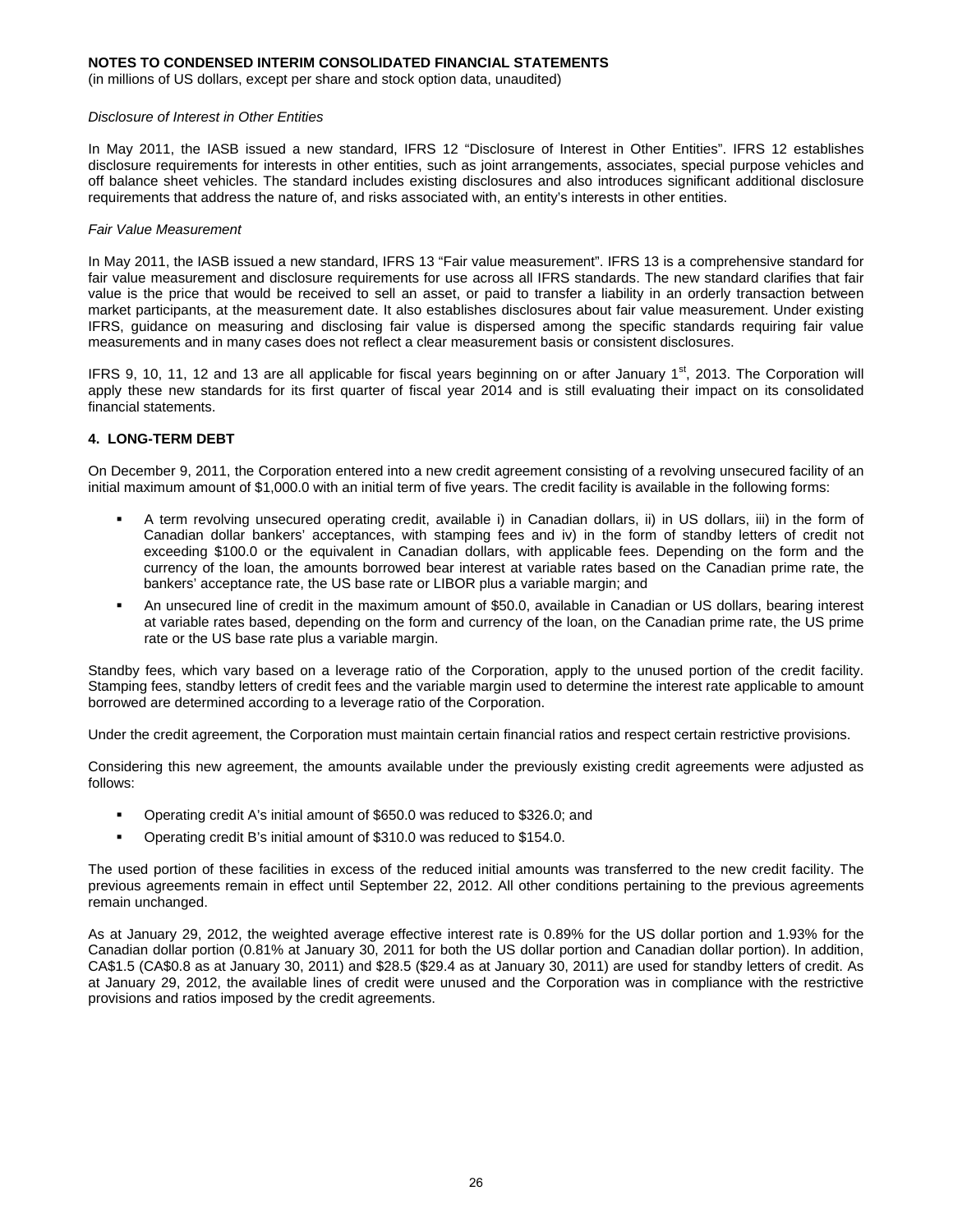(in millions of US dollars, except per share and stock option data, unaudited)

### **5. BUSINESS ACQUISITIONS**

- In May 2011, the Corporation purchased 11 company-operated stores located in Ontario, Manitoba, Saskatchewan, Alberta and British-Columbia from Shell Canada Products. The Corporation leases the land and buildings for four sites and owns both these assets for the other sites.
- In June 2011, the Corporation signed an agreement with ExxonMobil for 322 stores and motor fuel supply agreements for another 63 stores. All stores are operated in Southern California, United States. The transaction is scheduled to close in stages: the first stages occurred during the month of August 2011 and final stages should occur by the end of calendar year 2012. The transaction is subject to standard regulatory approvals and closing conditions. The following is a summary of progress made during the 40-week period ended on January 29, 2012 and steps that should be completed subsequently:
	- In August 2011, the Corporation purchased one company-operated store for which it owns the land and building and it acquired the motor fuel supply agreements for 63 other stores;
	- In October 2011, the Corporation acquired one company-operated store for which it owns the land and building as well as 83 stores operated by independent operators for which the Corporation owns the buildings and leases the land;
	- At end of October 2011 and beginning of November 2011, the Corporation acquired 72 company-operated stores for which it owns the land and buildings for 37 stores and leases the land and owns the building for the other stores;
	- Subsequent to the 40-week period ended January 29, 2012 and consequentially not reflected into the purchase price allocation table below :
		- As at January 29, 2012, 164 sites operated by independent operators along with related motor fuel supply agreements remained to be integrated to the Corporation's network. However, the sale to the Corporation by ExxonMobil of real estate for these sites is conditional to ExxonMobil's obligation to submit a *bona fide* offer to each independent operator. If the offer is accepted by the independent operator than only the motor fuel supply agreement is transferred to the Corporation.
		- Between January 29, 2012 and March 13, 2012, the Corporation acquired seven stores operated by independent operators for which the real estate is owned by the Corporation along with the related motor fuel supply agreements. Additionally, during this time period, three independent operators elected to accept ExxonMobil's *bona fide* offer. Consequentially, three fuel supply agreements were transferred to the Corporation during this period.
		- By the end of calendar year 2012, the Corporation expects to acquire 140 stores operated by independent operators and for which the real estate should be owned by the Corporation and expects 14 fuel supply agreements to be transferred to the Corporation.
- On October 13, 2011, the Corporation acquired from Chico Enterprises Inc., 26 company-operated stores operating in northern West Virginia, United States. The Corporation owns the real estate for 25 sites while it owns the building and leases the land for the other site.
- On November 16 and 17, 2011, the Corporation acquired from ExxonMobil, 33 company-operated stores operating under the "On the Run" banner in Louisiana, United States. The Corporation owns the buildings for 33 sites as well as land for 25 sites while it leases the land for the other eight sites.
- On December 12, 2011, the Corporation acquired from Neighbors Stores Inc., 11 company-operated stores operating under the "Neighbors" banner in North Carolina, United States. The Corporation owns the buildings for eight sites as well as land for nine sites while it leases theses same assets for the other sites.
- During the 40-week period ended January 29, 2012, the Corporation also acquired 15 other stores through distinct transactions. The Corporation leases the land and buildings for seven sites and owns both these assets for the other sites.

Acquisition costs in connection with these acquisitions are included in Operating, selling, administrative and general expenses. These acquisitions were settled for a total cash consideration of \$350.3.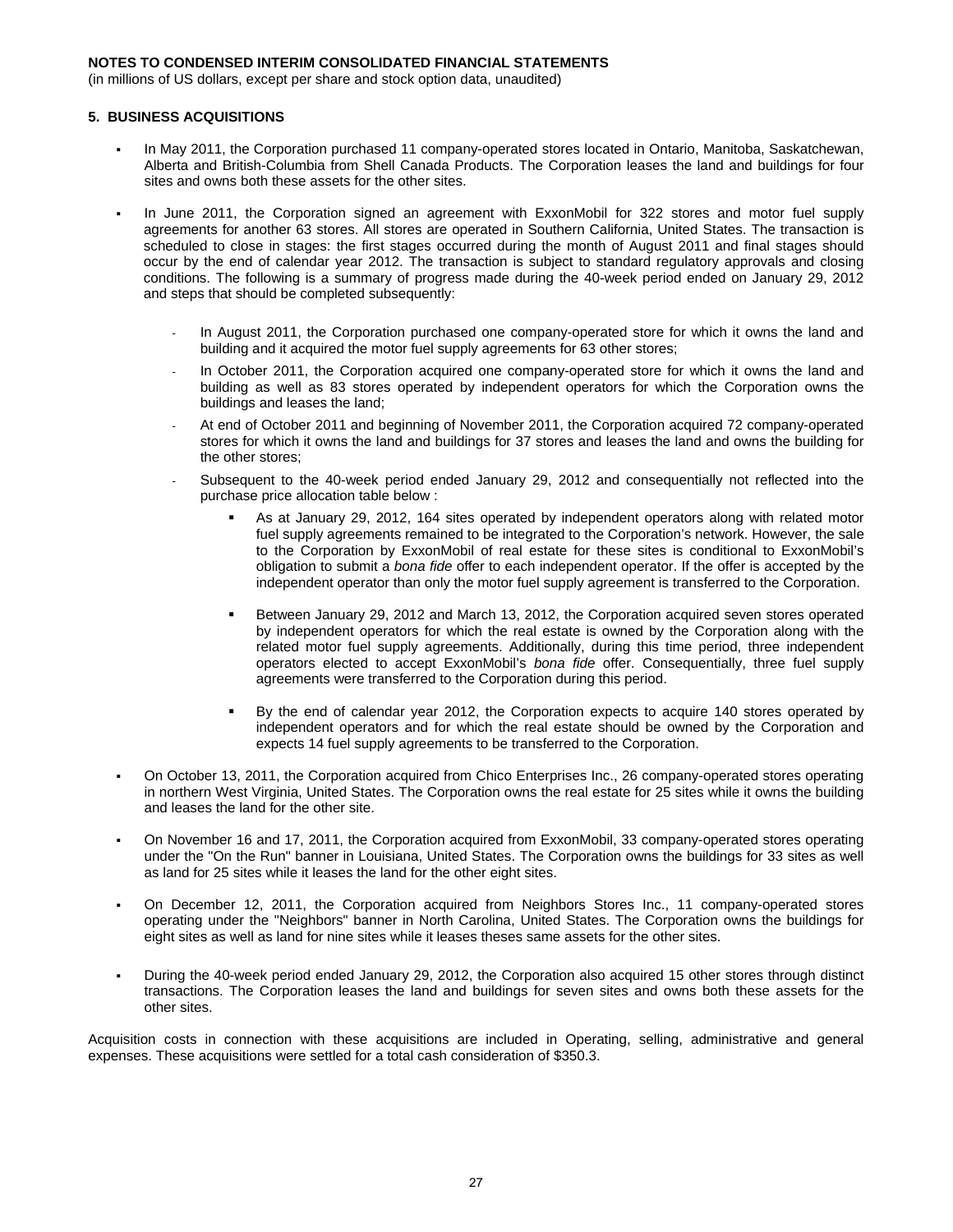(in millions of US dollars, except per share and stock option data, unaudited)

Purchase price allocations based on the estimated fair value on the dates of acquisition are as follows:

|                                          | \$    |
|------------------------------------------|-------|
| Tangible assets acquired                 |       |
| Inventories                              | 17.4  |
| Property and equipment                   | 241.0 |
| Other assets                             | 2.1   |
| Total tangible assets                    | 260.5 |
| Liabilities assumed                      |       |
| Accounts payable and accrued liabilities | 1.3   |
| Deferred credits and other liabilities   | 23.8  |
| <b>Total liabilities</b>                 | 25.1  |
| Net tangible assets acquired             | 235.4 |
| Intangibles assets                       | 43.9  |
| Goodwill                                 | 72.3  |
| Negative goodwill recorded to earnings   | (1.3) |
| Total cash consideration paid            | 350.3 |

The Corporation expects that approximately \$4.8 of the goodwill related to these transactions will be deductible for tax purposes.

These acquisitions were concluded in order to expand the Corporation's market share and to increase its economies of scale. These acquisitions generated goodwill in the amount of \$72.3 mainly due to the location of stores which is favorable to the Corporation's operations: accessible location, limited competition, proximity to target clientele. Since the date of acquisition, revenues and net earnings from these stores amounted to \$616.1 and \$3.0, respectively. Considering de nature of these acquisitions, the available financial information does not allow for the accurate disclosure of pro-forma Revenues and Net earnings had the Corporation concluded these acquisitions at the beginning of the year.

On May 11, 2011, the Corporation, through the RDK joint venture, purchased four company-operated stores located in the Chicago area, United States, from Gas City, Ltd. RDK leases the land and buildings for one site and owns both these assets for the other sites.

On November 8, 9 and 10, 2011, the Corporation, through the RDK joint venture, acquired from Supervalu Inc., 27 stores operating in the Chicago area, Illinois, United States. The agreement also includes the transfer to RDK of two vacant land parcels. Out of the 27 stores, 14 are company-operated while the other 13 are operated by independent operators. RDK owns the real estate for 24 sites as well as the two vacant land parcels, owns the building and leases the land for two sites and leases both these assets for the remaining site.

## **6. NET EARNINGS PER SHARE**

|                                                                  | 16-week period<br>ended January 29, 2012 |                                                               |                                     | 16-week period<br>ended January 30, 2011 |                                                        |                                     |  |
|------------------------------------------------------------------|------------------------------------------|---------------------------------------------------------------|-------------------------------------|------------------------------------------|--------------------------------------------------------|-------------------------------------|--|
|                                                                  | <b>Net</b><br>earnings                   | <b>Weighted average</b><br>number of shares<br>(in thousands) | <b>Net</b><br>earnings<br>per share | <b>Net</b><br>earnings                   | Weighted average<br>number of shares<br>(in thousands) | <b>Net</b><br>earnings<br>per share |  |
|                                                                  |                                          |                                                               | \$                                  | \$                                       |                                                        | \$                                  |  |
| Basic net earnings attributable to<br>Class A and B shareholders | 86.8                                     | 177,731                                                       | 0.49                                | 69.6                                     | 184,486                                                | 0.38                                |  |
| Dilutive effect of stock options                                 |                                          | 3,528                                                         | (0.01)                              |                                          | 3,724                                                  | (0.01)                              |  |
| Diluted net earnings available for<br>Class A and B shareholders | 86.8                                     | 181,259                                                       | 0.48                                | 69.6                                     | 188,210                                                | 0.37                                |  |
|                                                                  |                                          | 40-week period<br>ended January 29, 2012                      |                                     |                                          | 40-week period<br>ended January 30, 2011               |                                     |  |
|                                                                  | <b>Net</b><br>earnings                   | <b>Weighted average</b><br>number of shares<br>(in thousands) | <b>Net</b><br>earnings<br>per share | Net<br>earnings                          | Weighted average<br>number of shares<br>(in thousands) | <b>Net</b><br>earnings<br>per share |  |
|                                                                  |                                          |                                                               |                                     | \$                                       |                                                        | \$                                  |  |
| Basic net earnings attributable to<br>Class A and B shareholders | 339.8                                    | 180,866                                                       | 1.88                                | 304.7                                    | 185,025                                                | 1.65                                |  |
| Dilutive effect of stock options                                 |                                          | 3,498                                                         | (0.04)                              |                                          | 3,544                                                  | (0.03)                              |  |
| Diluted net earnings available for<br>Class A and B shareholders | 339.8                                    | 184.364                                                       | 1.84                                | 304.7                                    | 188.569                                                | 1.62                                |  |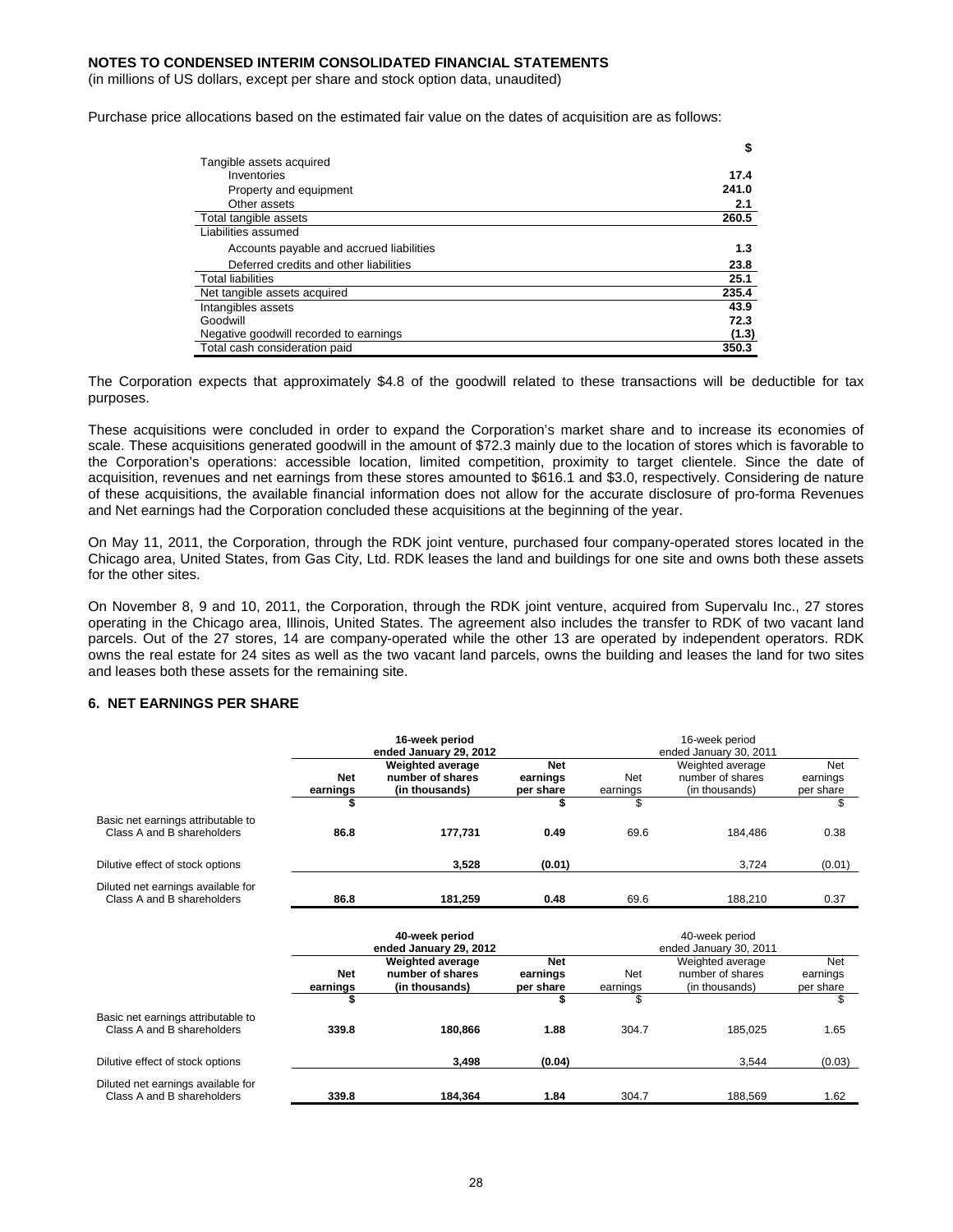(in millions of US dollars, except per share and stock option data, unaudited)

When they have an anti-dilutive effect, stock options must be excluded from the calculation of the diluted net earnings per share. No stock options were excluded for the 16 and 40-week periods ended January 29, 2012. There are 304,500 and 636,405 stock options excluded from the calculation for the 16 and 40-week periods ended January 30, 2011, respectively.

### **7. CAPITAL STOCK**

As at January 29, 2012, the Corporation has 53,686,412 (53,698,712 as at January 30, 2011) issued and outstanding Class A multiple voting shares each comprising ten votes per share and 125,292,818 (129,983,221 as at January 30, 2011) outstanding Class B subordinate voting shares each comprising one vote per share.

Since October 25, 2010, the Corporation had a share repurchase program which expired on October 24, 2011. This program allowed the Corporation to repurchase up to 2,685,335 of the 53,706,712 Class A multiple voting shares and up to 11,621,801 of the 116,218,014 Class B subordinate voting shares issued and outstanding as at October 20, 2010 (representing 5.0% of the Class A multiple voting shares issued and outstanding and 10.0% of the Class B subordinate voting shares of the public float, as at that date, respectively, as defined by applicable rules). In accordance with Toronto Stock Exchange requirements, the Corporation could repurchase a daily maximum of 1,000 Class A multiple voting shares and of 83,622 Class B subordinate voting shares. When making such repurchases, the number of Class A multiple voting shares and of Class B subordinate voting shares in circulation has been reduced and the proportionate interest of all remaining shareholders in the Corporation's share capital was increased on a pro rata basis. All shares repurchased under the share repurchase program were cancelled upon repurchase. The following table summarizes share repurchases made under this program.

|                                   | 16-week period ended January 29, |              |             | 40-week period ended January 29, | Since implementation of the |              |  |
|-----------------------------------|----------------------------------|--------------|-------------|----------------------------------|-----------------------------|--------------|--|
|                                   | 2012                             |              |             | 2012                             |                             | program      |  |
|                                   | Number of                        | Weighted     | Number of   | Weighted                         | Number of                   | Weighted     |  |
|                                   | shares                           | average cost | shares      | average cost                     | shares                      | average cost |  |
|                                   | repurchased                      | per share    | repurchased | per share                        | repurchased                 | per share    |  |
| Class A multiple voting shares    | .000                             | CA\$29.50    | 2.700       | CA\$29.44                        | 14.700                      | CA\$26.08    |  |
| Class B subordinate voting shares | 206.700                          | CA\$29.28    | 4.559.900   | CA\$28.81                        | 7.328.200                   | CA\$27.40    |  |

On October 25, 2011, the Corporation implemented a new share repurchase program. This program allows the Corporation to repurchase up to 2,684,420 of the 53,688,412 Class A multiple voting shares and up to 11,126,400 of the 111,264,009 Class B subordinate voting shares issued and outstanding as at October 11, 2011 (representing 5.0% of the Class A multiple voting shares issued and outstanding and 10.0% of the Class B subordinate voting shares of the public float, as at that date, respectively, as defined by applicable rules). In accordance with Toronto Stock Exchange requirements, the Corporation can repurchase a daily maximum of 1,000 Class A multiple voting shares and of 82,118 Class B subordinate voting shares. When making such repurchases, the number of Class A multiple voting shares and of Class B subordinate voting shares in circulation is reduced and the proportionate interest of all remaining shareholders in the Corporation's share capital is increased on a pro rata basis. All shares repurchased under the share repurchase program are cancelled upon repurchase. The share repurchase period will end no later than October 24, 2012. The following table summarizes share repurchases made under this program since its implementation.

|                                   | 16-week period ended January 29, |              | 40-week period ended January 29, |              | Since implementation of the |              |  |
|-----------------------------------|----------------------------------|--------------|----------------------------------|--------------|-----------------------------|--------------|--|
|                                   | 2012                             |              | 2012                             |              | program                     |              |  |
|                                   | Number of                        | Weighted     | Number of                        | Weighted     | Number of                   | Weighted     |  |
|                                   | shares                           | average cost | shares                           | average cost | shares                      | average cost |  |
|                                   | repurchased                      | per share    | repurchased                      | per share    | repurchased                 | per share    |  |
| Class A multiple voting shares    | .000                             | CA\$30.50    | .000                             | CA\$30.50    | 000.1                       | CA\$30.50    |  |
| Class B subordinate voting shares | 2.409.300                        | CA\$30.19    | 2.409.300                        | CA\$30.19    | 2.409.300                   | CA\$30.19    |  |

For the 16-week period ended January 29, 2012, a total of 2,171,724 Class B subordinate voting shares were issued following the exercise of stock options (517,255 for the 16-week period ended January 30, 2011). For the 40-week period ended January 29, 2012, a total of 2,358,141 Class B subordinate voting shares were issued following the exercise of stock options (2,393,228 for 40-week period ended January 30, 2011).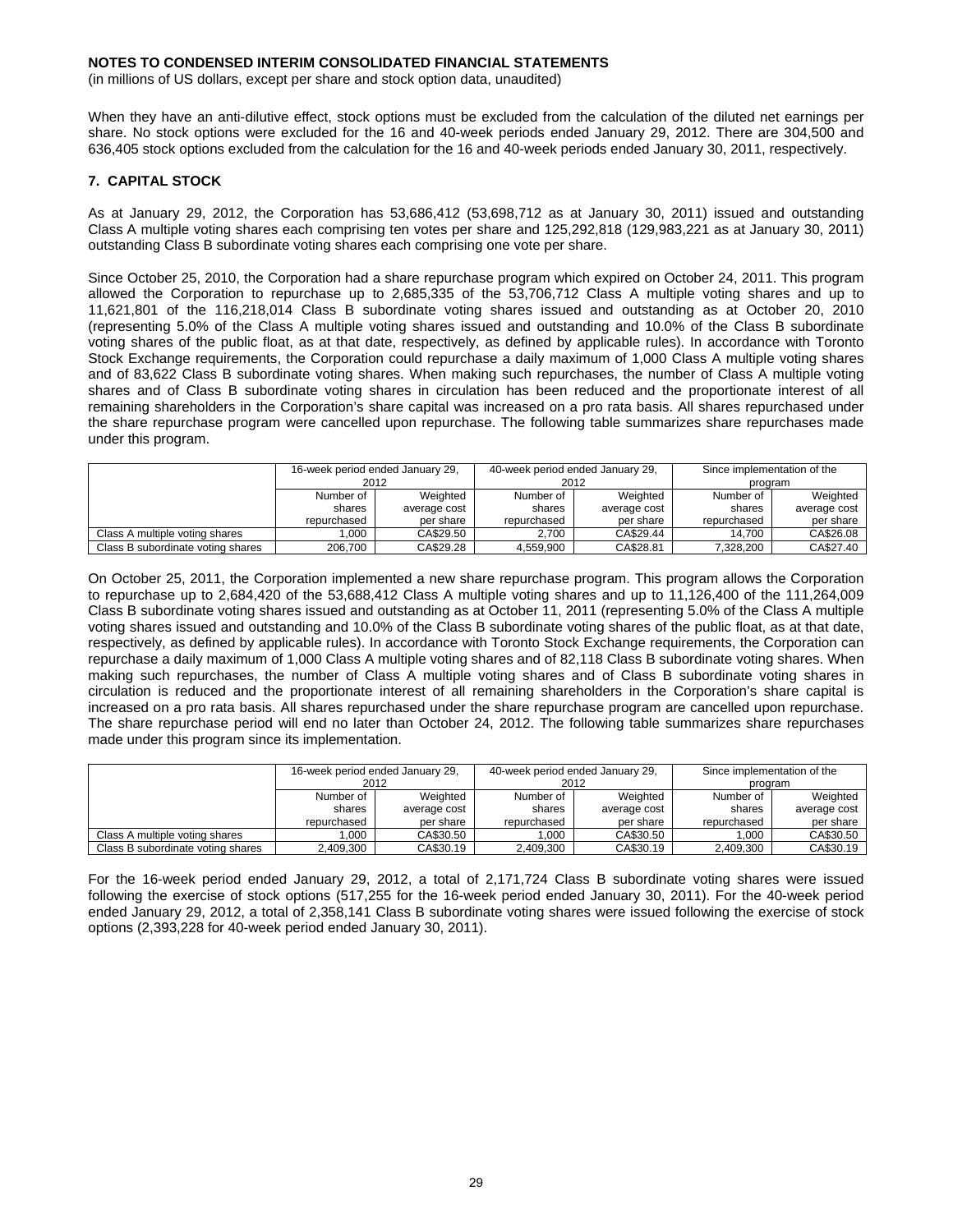(in millions of US dollars, except per share and stock option data, unaudited)

### **8. SEGMENTED INFORMATION**

The Corporation operates convenience stores in the United States and in Canada. It essentially operates in one reportable segment, the sale of goods for immediate consumption and motor fuel through corporate stores or franchise operations. It operates a convenience store chain under several banners, including Couche-Tard, Mac's and Circle K. Revenues from outside sources mainly fall into two categories: merchandise and services and motor fuel.

The following table provides the information on the principal revenue classes as well as geographic information:

|                                                     |                      | 16-week period         | 16-week period         |                      |                        |          |  |  |  |
|-----------------------------------------------------|----------------------|------------------------|------------------------|----------------------|------------------------|----------|--|--|--|
|                                                     |                      | ended January 29, 2012 | ended January 30, 2011 |                      |                        |          |  |  |  |
|                                                     | <b>United States</b> | Canada                 | <b>United States</b>   | Total<br>Canada      |                        |          |  |  |  |
|                                                     | \$                   | \$                     | \$                     | \$                   |                        | \$       |  |  |  |
| <b>External customer</b><br>revenues <sup>(a)</sup> |                      |                        |                        |                      |                        |          |  |  |  |
| Merchandise and services                            | 1,272.5              | 595.4                  | 1,867.9                | 1,200.8              | 585.0                  | 1,785.8  |  |  |  |
| Motor fuel                                          | 3,969.0              | 767.2                  | 4,736.2                | 3,047.7              | 653.4                  | 3,701.1  |  |  |  |
|                                                     | 5,241.5              | 1,362.6                | 6,604.1                | 4,248.5              | 1,238.4                | 5,486.9  |  |  |  |
| <b>Gross Profit</b>                                 |                      |                        |                        |                      |                        |          |  |  |  |
| Merchandise and services                            | 420.9                | 193.2                  | 614.1                  | 398.4                | 195.3                  | 593.7    |  |  |  |
| Motor fuel                                          | 171.4                | 41.0                   | 212.4                  | 138.1                | 43.2                   | 181.3    |  |  |  |
|                                                     | 592.3                | 234.2                  | 826.5                  | 536.5                | 238.5                  | 775.0    |  |  |  |
| Total non-current assets (b)                        |                      |                        |                        |                      |                        |          |  |  |  |
|                                                     | 2,374.5              | 612.8                  | 2,987.3                | 2,058.7              | 548.0                  | 2,606.7  |  |  |  |
|                                                     |                      |                        |                        |                      |                        |          |  |  |  |
|                                                     |                      | 40-week period         |                        | 40-week period       |                        |          |  |  |  |
|                                                     |                      | ended January 29, 2012 |                        |                      | ended January 30, 2011 |          |  |  |  |
|                                                     | <b>United States</b> | Canada                 | <b>Total</b>           | <b>United States</b> | Canada                 | Total    |  |  |  |
|                                                     | \$                   | \$                     | \$                     | \$                   | \$                     | \$       |  |  |  |
| <b>External customer</b><br>revenues <sup>(a)</sup> |                      |                        |                        |                      |                        |          |  |  |  |
| Merchandise and services                            | 3,298.3              | 1,685.3                | 4,983.6                | 3,178.5              | 1,602.2                | 4,780.7  |  |  |  |
| Motor fuel                                          | 9,901.7              | 2,049.0                | 11,950.7               | 7,439.0              | 1,593.7                | 9,032.7  |  |  |  |
|                                                     | 13,200.0             | 3,734.3                | 16,934.3               | 10,617.5             | 3,195.9                | 13,813.4 |  |  |  |
| <b>Gross Profit</b>                                 |                      |                        |                        |                      |                        |          |  |  |  |

(a) Geographic areas are determined according to where the Corporation generates operating income (where the sale takes place) and according to the location of the non-current assets.

**1,561.8 675.7 2,237.5** 1,473.5 658.8 2,132.3

Merchandise and services **1,088.7 563.4 1,652.1** 1,049.5 552.3 1,601.8 Motor fuel **473.1 112.3 585.4** 424.0 106.5 530.5

(b) Excluding financial instruments, deferred tax assets and post-employment benefit assets.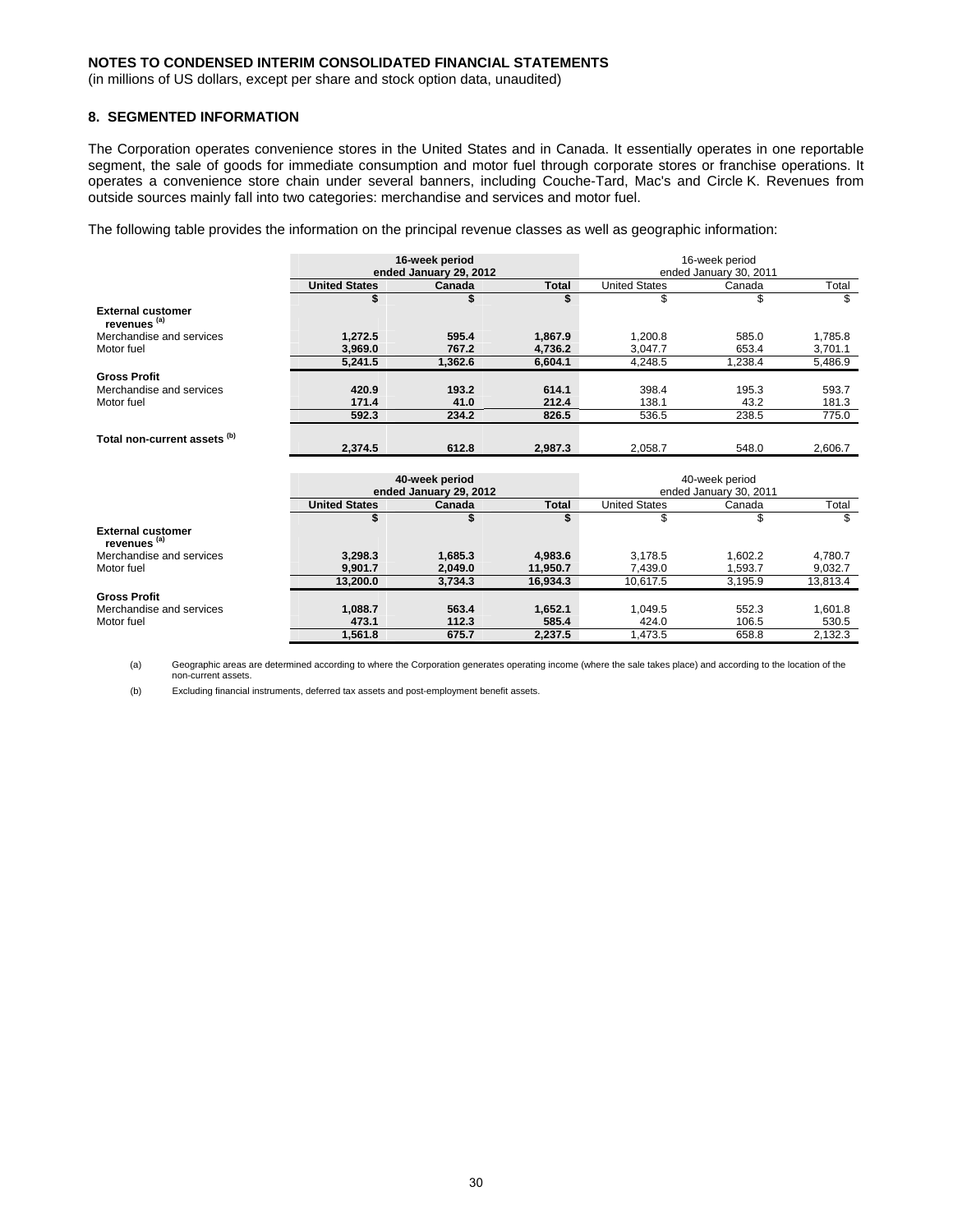(in millions of US dollars, except per share and stock option data, unaudited)

## **9. PROVISIONS**

The reconciliation of the Corporation's main provisions is as follows:

|                                                 |                         | <b>Provision for</b> | <b>Provision for</b> |                      |            |              |
|-------------------------------------------------|-------------------------|----------------------|----------------------|----------------------|------------|--------------|
|                                                 | <b>Asset retirement</b> | site restoration     | workers'             | <b>Provision for</b> | Other      |              |
|                                                 | obligation              | costs                | compensation         | general liability    | provisions | <b>Total</b> |
|                                                 | \$                      | \$                   | \$                   | S                    | \$         | \$           |
| 40-week period ended<br><b>January 29, 2012</b> |                         |                      |                      |                      |            |              |
| Balance, beginning of period                    | 60.8                    | 25.5                 | 25.0                 | 13.7                 |            | 125.0        |
| Liabilities incurred                            | 0.4                     | 5.8                  | 11.9                 | 5.5                  |            | 23.6         |
| Liabilities settled                             | (1.1)                   | (4.9)                | (10.7)               | (4.4)                |            | (21.1)       |
| Accretion expense                               | 3.6                     | 0.2                  | 0.5                  | 0.1                  |            | 4.4          |
| <b>Business acquisitions</b>                    | 1.8                     | 22.0                 |                      |                      |            | 23.8         |
| Reversal of provision                           | (0.2)                   | (2.2)                |                      |                      |            | (2.4)        |
| Change in estimates                             |                         | 0.1                  |                      | 0.1                  |            | 0.2          |
| Effect of exchange rate                         |                         |                      |                      |                      |            |              |
| variations                                      | (0.4)                   | (0.4)                |                      |                      | ۰          | (0.8)        |
| Balance, end of period                          | 64.9                    | 46.1                 | 26.7                 | 15.0                 |            | 152.7        |
| Current portion of provisions                   |                         |                      |                      |                      |            | 47.8         |
| Long term portion of provisions                 |                         |                      |                      |                      |            | 104.9        |
| 52-week period ended<br>April 24, 2011          |                         |                      |                      |                      |            |              |
| Balance, beginning of period                    | 56.4                    | 26.6                 | 23.3                 | 12.0                 | 0.8        | 119.1        |
| Liabilities incurred                            | 0.5                     | 8.3                  | 15.7                 | 9.0                  |            | 33.5         |
| Liabilities settled                             | (1.6)                   | (6.2)                | (14.4)               | (7.4)                | (0.8)      | (30.4)       |
| Accretion expense                               | 4.5                     | 0.3                  | 0.5                  | 0.1                  |            | 5.4          |
| <b>Business acquisitions</b>                    | 0.4                     |                      |                      |                      |            | 0.4          |
| Reversal of provision                           |                         | (3.8)                | (0.1)                | (0.1)                |            | (4.0)        |
| Change in estimates                             |                         |                      |                      | 0.1                  |            | 0.1          |
| Effect of exchange rate                         |                         |                      |                      |                      |            |              |
| variations                                      | 0.6                     | 0.3                  |                      |                      |            | 0.9          |
| Balance, end of period                          | 60.8                    | 25.5                 | 25.0                 | 13.7                 |            | 125.0        |
| Current portion of provisions                   |                         |                      |                      |                      |            | 36.3         |
| Long term portion of provisions                 |                         |                      |                      |                      |            | 88.7         |

#### **10. SUBSEQUENT EVENTS**

In February 2012, the Corporation signed an agreement to acquire 20 company-operated stores operating in Texas, United States. Assuming the closing of the transaction which is scheduled for May 2012, the Corporation would lease the real estate for all sites. The transaction is subject to standard regulatory approvals and closing conditions.

#### **11. FIRST-TIME ADOPTION OF IFRS**

The consolidated financial statements for the fiscal year ended April 29, 2012 will be the first annual consolidated financial statements of the Corporation prepared in accordance with IFRS. These interim financial statements have been prepared in accordance with applicable standards for interim financial reporting, as issued by the IASB. The date of the Corporation's transition to IFRS is April 26, 2010.

The Corporation's IFRS accounting policies presented in Note 2 have been applied in preparing the interim financial statements for the 16 and 40-week periods ended January 29, 2012, for the comparative information and for the opening consolidated balance sheet at the date of transition.

The Corporation has applied IAS 34, "*Interim Financial Reporting"* and IFRS 1 "*First-time Adoption of International Financial Reporting Standards"* in preparing its first IFRS interim financial statements. The effects of the transition to IFRS on the consolidated statements of earnings, consolidated statements of comprehensive income, consolidated balance sheets, consolidated shareholders' equity and consolidated cash flows are presented in this section and are further explained in the explanatory notes that accompany the tables.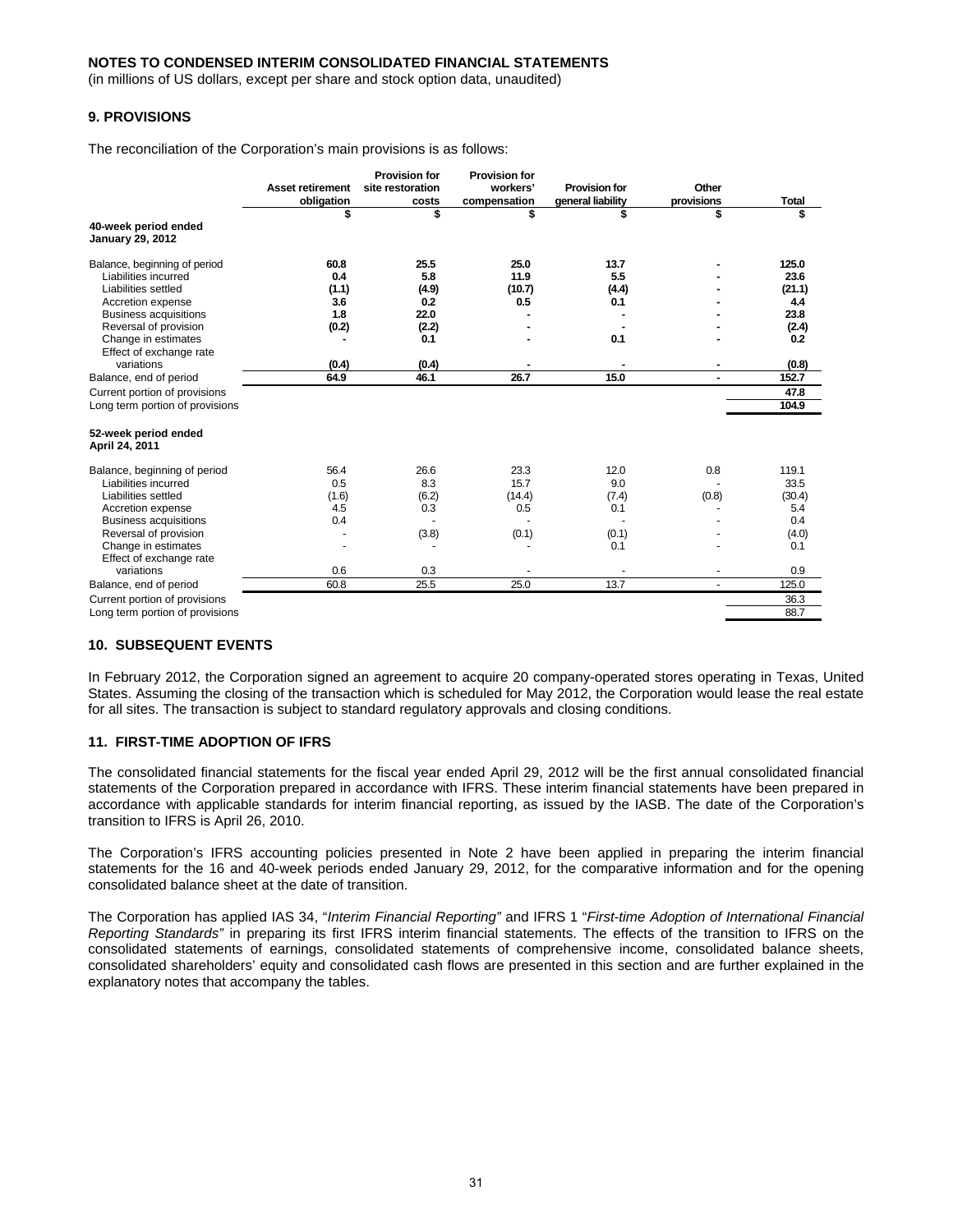(in millions of US dollars, except per share and stock option data, unaudited)

#### **First-time adoption exemptions**

Upon transition, IFRS 1 imposes certain mandatory exceptions and permits certain exemptions from full retrospective application. The Corporation has applied the mandatory exceptions and the following optional exemptions:

*Mandatory exceptions applied by the Corporation:* 

- Financial assets and liabilities that had been de-recognized before April 26, 2010 under Canadian GAAP have not been recognized under IFRS.
- The Corporation has only applied hedge accounting in the opening statement of financial position where all the requirements in IAS 39 were met at the date of transition.
- The estimates previously established under Canadian GAAP have not been revised following the adoption of IFRS, unless it was necessary to take into account differences in accounting policies.

*Other optional exemptions adopted by the Corporation:* 

- The Corporation has elected not to apply IFRS 3 "*Business Combinations"* retrospectively to business combinations that occurred before the date of transition (April 26, 2010), including business acquisitions done by the joint venture. See note g) to obtain an explanation of the effect of this exemption.
- For all its employee future benefits plans, the Corporation has elected to recognize all cumulative actuarial gains and losses existing at the transition date to retained earning. See note d) to obtain an explanation of the effect of this exemption.
- The Corporation has elected not to retrospectively recognize the effect on the assets of the variances related to its existing asset retirement obligation and similar liabilities, which may have occurred before the transition date.
- The Corporation elected to use facts and circumstances existing as at April 26, 2010 to determine whether an arrangement signed before April 26, 2004 contains a lease. The arrangements signed after that date were evaluated under Canadian GAAP and were not analyzed in detail since this analysis would have given similar conclusions as per IAS 17 and IFRIC 4.
- The Corporation elected to avail itself of the exemption provided under IFRS 1 and applied IFRS 2 for all equity instruments granted after April 29, 2002.
- The Corporation elected to reset all cumulative translation adjustments to zero in opening retained earnings at its Transition Date.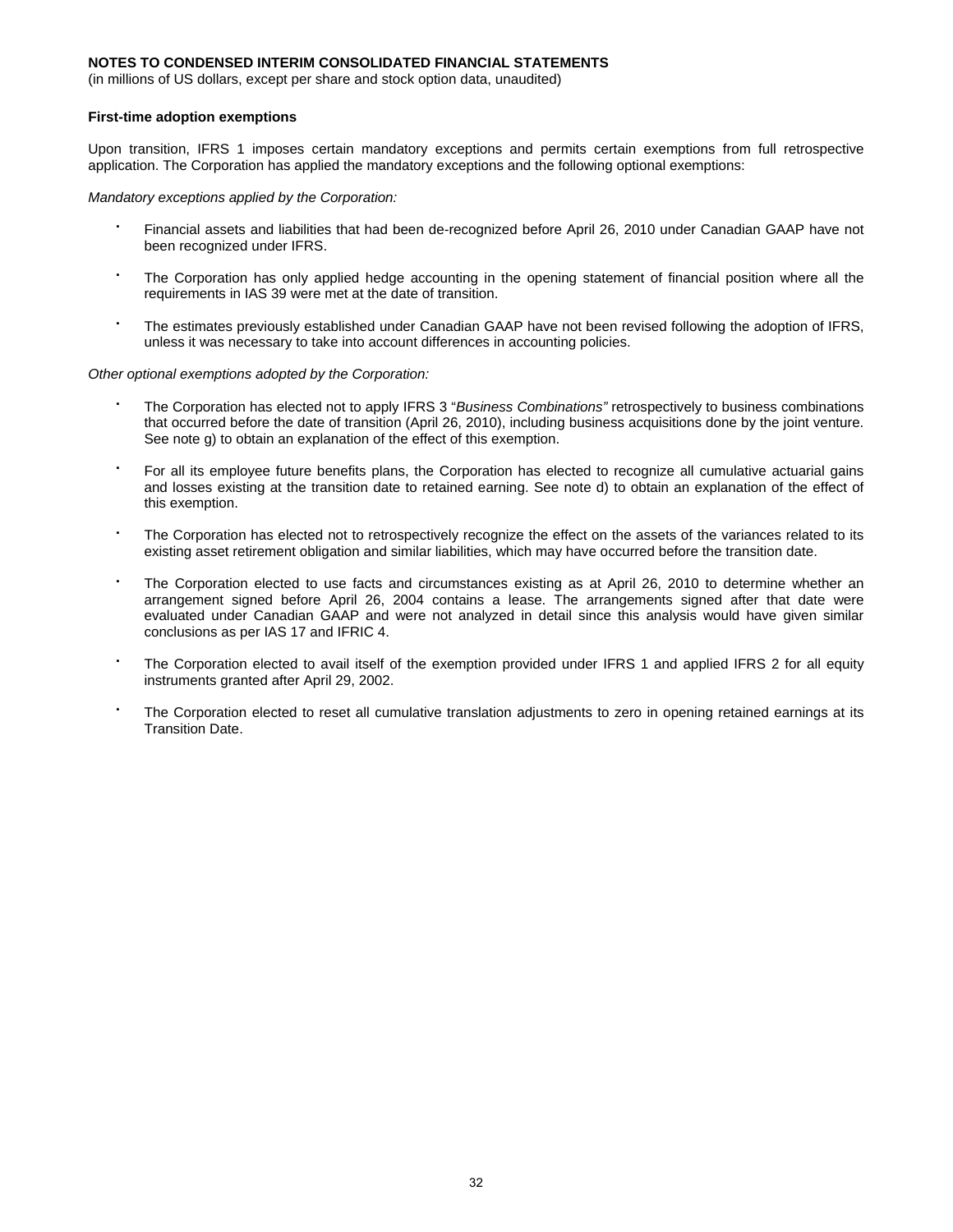(in millions of US dollars, except per share and stock option data, unaudited)

## **Reconciliation of consolidated balance sheets and Shareholders' equity as at April 26, 2010**

|                                                                                       |                                                          | <b>Reconciling items with IFRS</b>          |                                           |                                   |                                             |                               |                          |                                          |                                                                  |                                       |  |
|---------------------------------------------------------------------------------------|----------------------------------------------------------|---------------------------------------------|-------------------------------------------|-----------------------------------|---------------------------------------------|-------------------------------|--------------------------|------------------------------------------|------------------------------------------------------------------|---------------------------------------|--|
| <b>Explanatory notes</b>                                                              | <b>Balance</b><br>sheet under<br>Canadian<br><b>GAAP</b> | Sale and<br>leaseback<br>transactions<br>a) | <b>Discounting</b><br>of provisions<br>b) | <b>Onerous</b><br>contracts<br>C) | <b>Employee</b><br>future<br>benefits<br>d) | <b>Stock</b><br>options<br>e) | Joint venture<br>f)      | <b>Presentation</b><br>differences<br>h) | <b>Cumulative</b><br>translation<br>adjustment<br>reversal<br>i) | <b>Balance</b><br>sheet<br>under IFRS |  |
|                                                                                       | Ŝ                                                        | s,                                          | \$                                        | \$                                | \$                                          | \$                            | \$                       | \$                                       | \$                                                               | $\overline{\mathbf{r}}$               |  |
| <b>Assets</b><br>Current assets                                                       |                                                          |                                             |                                           |                                   |                                             |                               |                          |                                          |                                                                  |                                       |  |
| Cash and cash equivalents                                                             | 220.9                                                    |                                             |                                           |                                   |                                             |                               | (5.2)                    |                                          |                                                                  | 215.7                                 |  |
| Accounts receivable                                                                   | 286.2                                                    |                                             |                                           |                                   |                                             |                               | (5.4)                    |                                          |                                                                  | 280.8                                 |  |
| Inventories                                                                           | 474.1                                                    |                                             |                                           |                                   |                                             |                               | (4.2)                    |                                          |                                                                  | 469.9                                 |  |
| Prepaid expenses                                                                      | 20.2                                                     |                                             |                                           |                                   |                                             |                               | (0.2)                    |                                          |                                                                  | 20.0                                  |  |
| Income taxes receivable                                                               | 4.7                                                      |                                             |                                           |                                   |                                             |                               |                          | 13.0                                     |                                                                  | 17.7                                  |  |
| Deferred income taxes                                                                 | 24.9                                                     |                                             |                                           |                                   |                                             |                               |                          | (24.9)                                   |                                                                  |                                       |  |
|                                                                                       | 1,031.0                                                  | $\blacksquare$                              |                                           |                                   |                                             |                               | (15.0)                   | (11.9)                                   | $\blacksquare$                                                   | 1.004.1                               |  |
| Property and equipment<br>Goodwill                                                    | 1,980.5<br>426.5                                         |                                             |                                           |                                   |                                             |                               | (65.6)                   |                                          |                                                                  | 1,914.9<br>425.3                      |  |
|                                                                                       | 188.2                                                    |                                             |                                           |                                   |                                             |                               | (1.2)                    |                                          |                                                                  | 188.2                                 |  |
| Intangible assets<br>Other assets                                                     | 65.2                                                     |                                             | (1.1)                                     |                                   | (8.3)                                       |                               |                          |                                          |                                                                  | 55.8                                  |  |
| Investment in a joint venture                                                         |                                                          |                                             |                                           |                                   |                                             |                               | 42.1                     |                                          |                                                                  | 42.1                                  |  |
| Deferred income taxes                                                                 | 5.3                                                      |                                             |                                           | 0.2                               | 3.0                                         |                               |                          | 0.1                                      |                                                                  | 8.6                                   |  |
|                                                                                       | 3,696.7                                                  | $\blacksquare$                              | (1.1)                                     | 0.2                               | (5.3)                                       | $\blacksquare$                | (39.7)                   | (11.8)                                   | $\sim$                                                           | 3,639.0                               |  |
|                                                                                       |                                                          |                                             |                                           |                                   |                                             |                               |                          |                                          |                                                                  |                                       |  |
| Liabilities<br><b>Current liabilities</b><br>Accounts payable and accrued liabilities | 872.9                                                    | (0.1)                                       |                                           |                                   |                                             |                               | (14.2)                   | (36.9)                                   |                                                                  | 821.7                                 |  |
| Provisions                                                                            |                                                          |                                             |                                           |                                   |                                             |                               |                          | 31.4                                     |                                                                  | 31.4                                  |  |
| Current portion of long-term debt                                                     | 4.4                                                      |                                             |                                           |                                   |                                             |                               |                          |                                          |                                                                  | 4.4                                   |  |
| Deferred income taxes                                                                 | 5.6                                                      |                                             | 0.2                                       |                                   | (3.0)                                       |                               |                          | (2.8)                                    |                                                                  |                                       |  |
| Long-term debt                                                                        | 882.9<br>736.8                                           | (0.1)                                       | 0.2                                       |                                   | (3.0)                                       |                               | (14.2)<br>(24.9)         | (8.3)                                    | L.                                                               | 857.5<br>711.9                        |  |
| Provisions                                                                            |                                                          |                                             | (3.4)                                     | 0.8                               |                                             |                               |                          | 90.3                                     |                                                                  | 87.7                                  |  |
| Deferred credits and other liabilities                                                | 285.8                                                    | (98.6)                                      |                                           |                                   | 13.2                                        |                               | (0.6)                    | (71.8)                                   |                                                                  | 128.0                                 |  |
| Deferred income taxes                                                                 | 176.9                                                    | 38.4                                        | 0.6                                       |                                   |                                             |                               |                          | (22.0)                                   |                                                                  | 193.9                                 |  |
|                                                                                       | 2,082.4                                                  | (60.3)                                      | (2.6)                                     | 0.8                               | 10.2                                        | $\sim$                        | (39.7)                   | (11.8)                                   | $\overline{\phantom{a}}$                                         | 1,979.0                               |  |
|                                                                                       |                                                          |                                             |                                           |                                   |                                             |                               |                          |                                          |                                                                  |                                       |  |
| Shareholders' equity                                                                  |                                                          |                                             |                                           |                                   |                                             |                               |                          |                                          |                                                                  |                                       |  |
| Capital stock                                                                         | 319.5                                                    |                                             |                                           |                                   |                                             |                               |                          |                                          |                                                                  | 319.5                                 |  |
| Contributed surplus                                                                   | 18.8                                                     |                                             |                                           |                                   |                                             | 1.6                           |                          |                                          |                                                                  | 20.4                                  |  |
| Retained earnings                                                                     | 1,167.0                                                  | 60.3                                        | 1.5                                       | (0.6)                             | (15.5)                                      | (1.6)                         |                          |                                          | 108.6                                                            | 1,319.7                               |  |
| Accumulated other comprehensive income                                                | 109.0                                                    |                                             |                                           |                                   |                                             |                               |                          |                                          | (108.6)                                                          | 0.4                                   |  |
|                                                                                       | 1,614.3                                                  | 60.3                                        | 1.5                                       | (0.6)                             | (15.5)                                      | $\blacksquare$                | $\overline{\phantom{a}}$ | $\overline{\phantom{a}}$                 | $\blacksquare$                                                   | 1,660.0                               |  |
|                                                                                       | 3,696.7                                                  | $\mathbf{r}$                                | (1.1)                                     | 0.2                               | (5.3)                                       | $\sim$                        | (39.7)                   | (11.8)                                   | $\sim$                                                           | 3,639.0                               |  |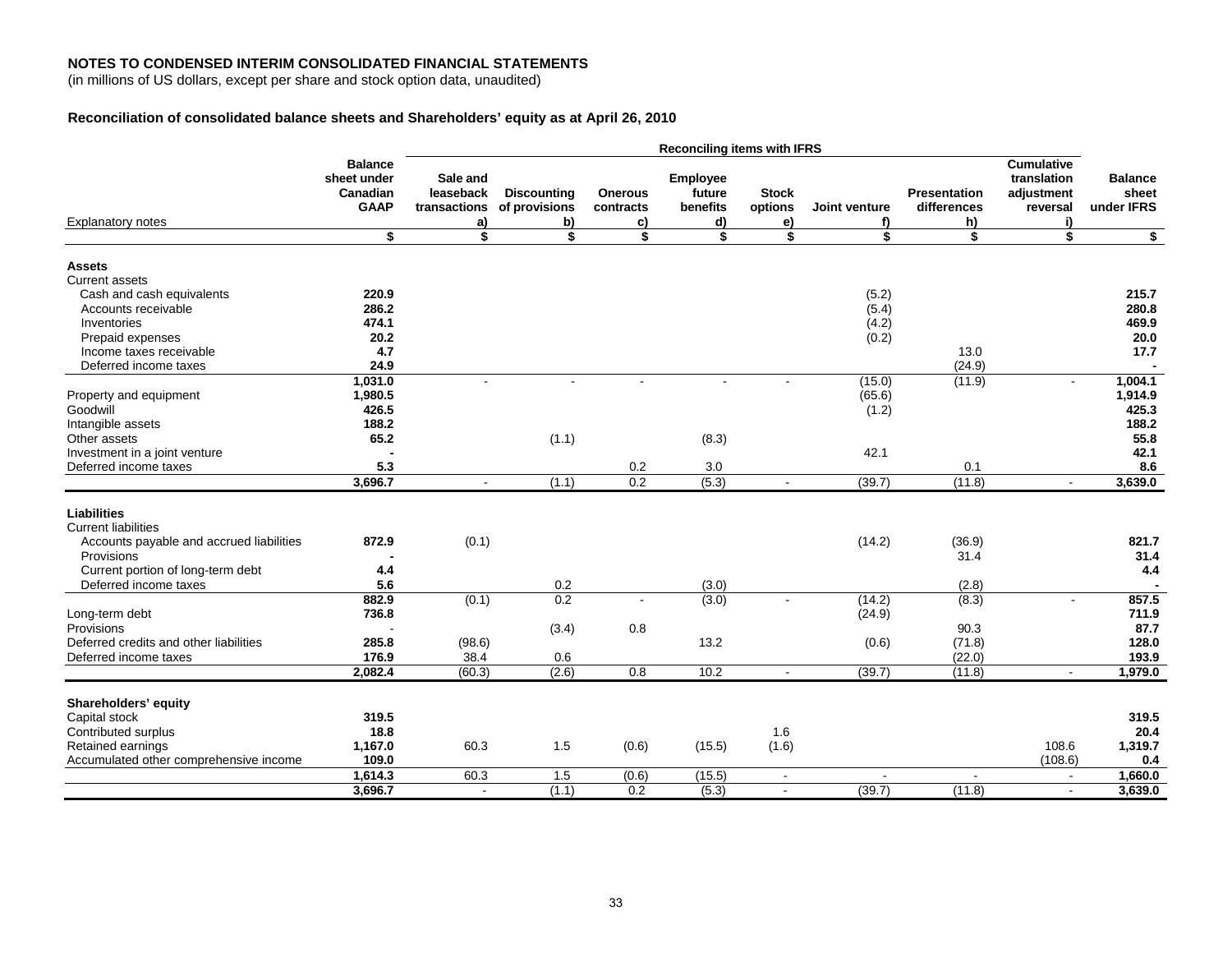(in millions of US dollars, except per share and stock option data, unaudited)

## **Reconciliation of consolidated balance sheets and Shareholders' equity as at April 24, 2011**

|                                        |                | <b>Reconciling items with IFRS</b> |                    |                 |              |         |                 |                     |                   |                |  |
|----------------------------------------|----------------|------------------------------------|--------------------|-----------------|--------------|---------|-----------------|---------------------|-------------------|----------------|--|
|                                        | <b>Balance</b> |                                    |                    |                 |              |         | <b>Business</b> |                     | <b>Cumulative</b> |                |  |
|                                        | sheet          | Sale and                           | <b>Discounting</b> | <b>Employee</b> |              |         | combinations    |                     | translation       | <b>Balance</b> |  |
|                                        | under          | leaseback                          | of                 | future          | <b>Stock</b> | Joint   | - acquisition   | <b>Presentation</b> | adjustment        | sheet          |  |
|                                        | Canadian       | transactions                       | provisions         | benefits        | option       | venture | costs           | differences         | reversal          | under          |  |
| <b>Explanatory notes</b>               | <b>GAAP</b>    | a)                                 | b)                 | d)              | e)           | f)      | <u>g)</u>       | h)                  | i)                | <b>IFRS</b>    |  |
|                                        | \$             | \$                                 | \$                 | \$              | \$           | \$      | \$              | \$                  | \$                | \$             |  |
| <b>Assets</b>                          |                |                                    |                    |                 |              |         |                 |                     |                   |                |  |
| <b>Current assets</b>                  |                |                                    |                    |                 |              |         |                 |                     |                   |                |  |
| Cash and cash equivalents              | 320.4          |                                    |                    |                 |              | (10.7)  |                 |                     |                   | 309.7          |  |
| Accounts receivable                    | 356.1          |                                    |                    |                 |              | (6.9)   | (0.1)           |                     |                   | 349.1          |  |
| Inventories                            | 530.7          |                                    |                    |                 |              | (4.7)   |                 |                     |                   | 526.0          |  |
| Prepaid expenses                       | 21.3           |                                    |                    |                 |              | (0.3)   |                 |                     |                   | 21.0           |  |
| Income taxes receivable                | 26.6           |                                    |                    |                 |              |         |                 | 9.8                 |                   | 36.4           |  |
| Deferred income taxes                  | 33.9           |                                    | (0.2)              | 2.8             |              |         |                 | (36.5)              |                   |                |  |
|                                        | 1,289.0        |                                    | (0.2)              | 2.8             |              | (22.6)  | (0.1)           | (26.7)              |                   | 1,242.2        |  |
|                                        | 2,002.8        |                                    |                    |                 |              | (67.2)  | (0.2)           |                     |                   | 1,935.4        |  |
| Property and equipment                 |                |                                    |                    |                 |              |         |                 |                     |                   | 440.9          |  |
| Goodwill                               | 442.5          |                                    |                    |                 |              | (1.1)   | (0.5)           |                     |                   |                |  |
| Intangible assets                      | 188.6          |                                    |                    |                 |              |         |                 |                     |                   | 188.6          |  |
| Other assets                           | 66.9           |                                    | (0.8)              | (7.9)           |              | (0.2)   |                 |                     |                   | 58.0           |  |
| Investment in a joint venture          |                |                                    |                    |                 |              | 48.2    |                 |                     |                   | 48.2           |  |
| Deferred income taxes                  | 9.8            |                                    |                    | 2.9             |              |         |                 |                     |                   | 12.7           |  |
|                                        | 3,999.6        | $\sim$                             | (1.0)              | (2.2)           |              | (42.9)  | (0.8)           | (26.7)              | $\sim$            | 3,926.0        |  |
|                                        |                |                                    |                    |                 |              |         |                 |                     |                   |                |  |
| <b>Liabilities</b>                     |                |                                    |                    |                 |              |         |                 |                     |                   |                |  |
| <b>Current liabilities</b>             |                |                                    |                    |                 |              |         |                 |                     |                   |                |  |
| Accounts payable and accrued           |                |                                    |                    |                 |              |         |                 |                     |                   | 936.5          |  |
| liabilities                            | 994.5          | (0.2)                              |                    |                 |              | (17.5)  |                 | (40.3)              |                   |                |  |
| Provisions                             |                |                                    |                    |                 |              |         |                 | 36.3                |                   | 36.3           |  |
| Current portion of long-term debt      | 4.6            |                                    |                    |                 |              |         |                 |                     |                   | 4.6            |  |
| Deferred income taxes                  | 21.2           |                                    |                    |                 |              |         |                 | (21.2)              |                   |                |  |
|                                        | 1,020.3        | (0.2)                              | $\blacksquare$     |                 | $\sim$       | (17.5)  |                 | (25.2)              |                   | 977.4          |  |
| Long-term debt                         | 521.8          |                                    |                    |                 |              | (24.9)  |                 |                     |                   | 496.9          |  |
| Provisions                             |                |                                    | (3.3)              |                 |              |         |                 | 92.0                |                   | 88.7           |  |
| Deferred credits and other liabilities | 299.0          | (95.6)                             |                    | 13.0            |              | (0.5)   |                 | (78.2)              |                   | 137.7          |  |
| Deferred income taxes                  | 222.4          | 37.2                               | 0.7                |                 |              |         | (0.3)           | (15.3)              |                   | 244.7          |  |
|                                        | 2,063.5        | (58.6)                             | (2.6)              | 13.0            | $\sim$       | (42.9)  | (0.3)           | (26.7)              | $\sim$            | 1,945.4        |  |
|                                        |                |                                    |                    |                 |              |         |                 |                     |                   |                |  |
| Shareholders' equity                   |                |                                    |                    |                 |              |         |                 |                     |                   |                |  |
| Capital stock                          | 323.8          |                                    |                    |                 |              |         |                 |                     |                   | 323.8          |  |
| Contributed surplus                    | 18.1           |                                    |                    |                 | 1.2          |         |                 |                     |                   | 19.3           |  |
| Retained earnings                      | 1,444.5        | 58.5                               | 1.6                | (15.2)          | (1.2)        |         | (0.5)           |                     | 108.6             | 1,596.3        |  |
| Accumulated other comprehensive        |                |                                    |                    |                 |              |         |                 |                     |                   |                |  |
| income                                 | 149.7          | 0.1                                |                    |                 |              |         |                 |                     | (108.6)           | 41.2           |  |
|                                        | 1,936.1        | 58.6                               | 1.6                | (15.2)          | $\sim$       |         | (0.5)           | $\sim$              | $\sim$            | 1,980.6        |  |
|                                        | 3,999.6        | $\sim$                             | (1.0)              | (2.2)           | $\sim$       | (42.9)  | (0.8)           | (26.7)              | $\mathbf{r}$      | 3,926.0        |  |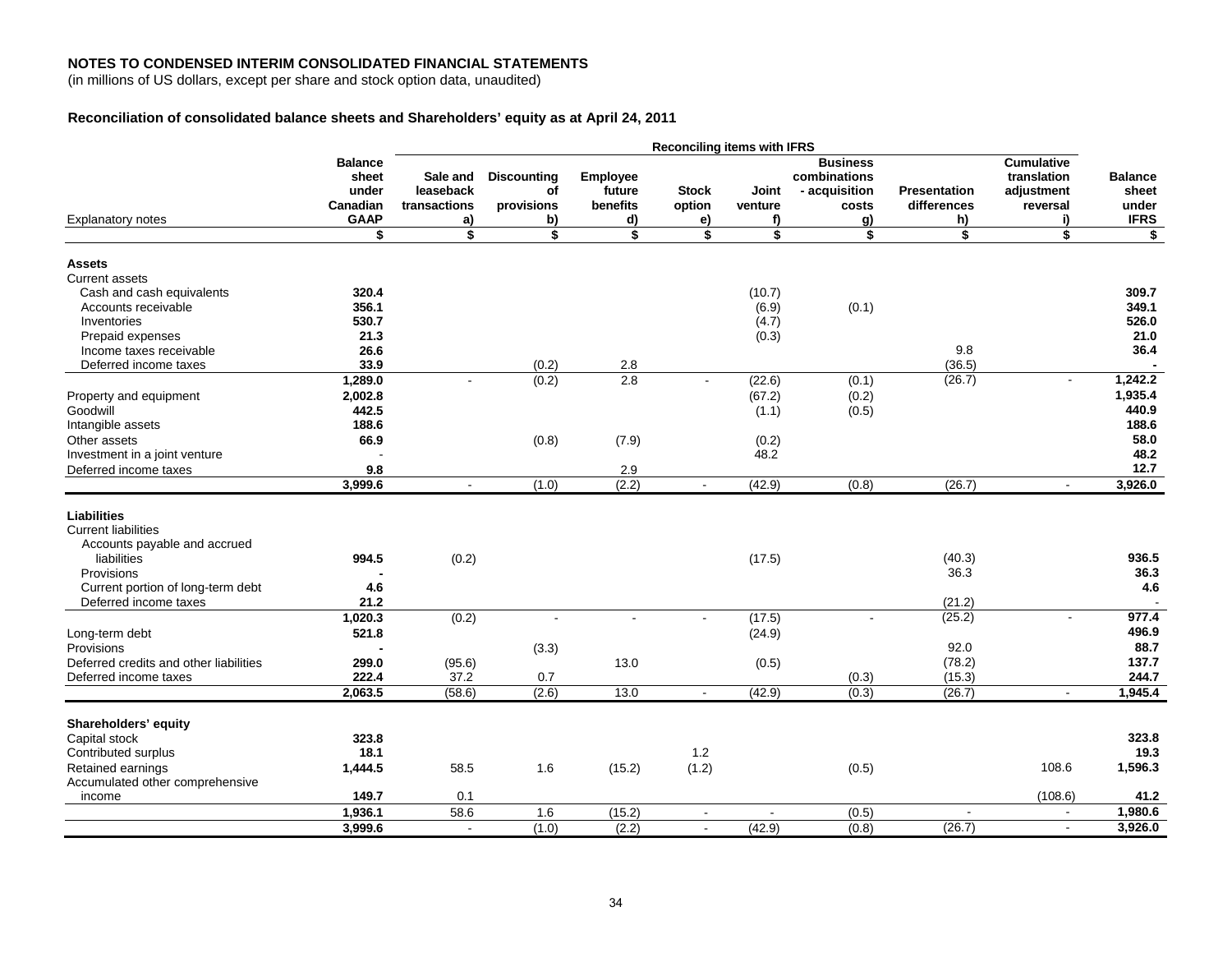(in millions of US dollars, except per share and stock option data, unaudited)

## **Reconciliation of consolidated statement of earnings and consolidated comprehensive income for the year ended April 24, 2011**

|                                                                                                                                         | <b>Reconciling items with IFRS</b>                                     |                                                   |                                                    |                                         |                                      |                                    |                              |                                                                       |                                          |                                                            |
|-----------------------------------------------------------------------------------------------------------------------------------------|------------------------------------------------------------------------|---------------------------------------------------|----------------------------------------------------|-----------------------------------------|--------------------------------------|------------------------------------|------------------------------|-----------------------------------------------------------------------|------------------------------------------|------------------------------------------------------------|
| <b>Explanatory notes</b>                                                                                                                | <b>Statement</b><br>of<br>earnings<br>under<br>Canadian<br><b>GAAP</b> | Sale and<br>leaseback<br>transactions<br>a)<br>\$ | <b>Discounting</b><br>of<br>provisions<br>b)<br>\$ | <b>Onerous</b><br>contracts<br>C)<br>\$ | Employee<br>future<br>benefits<br>d) | <b>Stock</b><br>option<br>e)<br>\$ | Joint<br>venture<br>f)<br>\$ | <b>Business</b><br>combinations -<br>acquisition<br>costs<br>g)<br>\$ | <b>Presentation</b><br>differences<br>h) | <b>Statement</b><br>of<br>earnings<br>under<br><b>IFRS</b> |
|                                                                                                                                         |                                                                        |                                                   |                                                    |                                         | \$                                   |                                    |                              |                                                                       |                                          | \$                                                         |
| <b>Revenues</b><br>Cost of sales<br><b>Gross profit</b>                                                                                 | 18,965.9<br>16,180.7<br>2,785.2                                        | $\blacksquare$                                    | $\overline{\phantom{a}}$                           |                                         |                                      |                                    | (415.5)<br>(376.0)<br>(39.5) | $\blacksquare$                                                        | $\sim$                                   | 18,550.4<br>15,804.7<br>2,745.7                            |
| Operating, selling, administrative and<br>general expenses<br>Depreciation and amortization of property                                 | 2,050.4                                                                | 3.0                                               | (0.9)                                              | (0.8)                                   | (0.6)                                | (0.4)                              | (18.1)                       | 0.8                                                                   | (4.5)                                    | 2,028.9                                                    |
| and equipment and other assets                                                                                                          | 216.3                                                                  |                                                   |                                                    |                                         |                                      |                                    | (2.6)                        |                                                                       |                                          | 213.7                                                      |
| Operating income                                                                                                                        | 518.5                                                                  | (3.0)                                             | 0.9                                                | 0.8                                     | 0.6                                  | 0.4                                | (18.8)                       | (0.8)                                                                 | 4.5                                      | 503.1                                                      |
| Share of earnings of a joint venture<br>accounted for using the equity method<br><b>Financial expenses</b><br><b>Financial revenues</b> | 37.6<br>(11.3)                                                         |                                                   | 0.7                                                |                                         |                                      |                                    | 16.9<br>(1.9)                |                                                                       | 4.5                                      | 16.9<br>40.9<br>(11.3)                                     |
| Net financial expenses                                                                                                                  | 26.3                                                                   |                                                   | 0.7                                                |                                         |                                      |                                    | (1.9)                        |                                                                       | 4.5                                      | 29.6                                                       |
| Earnings before income taxes<br>Income taxes                                                                                            | 492.2<br>122.1                                                         | (3.0)<br>(1.2)                                    | 0.2<br>0.1                                         | 0.8<br>0.2                              | 0.6<br>0.3                           | 0.4                                |                              | (0.8)<br>(0.3)                                                        |                                          | 490.4<br>121.2                                             |
| Net earnings                                                                                                                            | 370.1                                                                  | (1.8)                                             | 0.1                                                | 0.6                                     | 0.3                                  | 0.4                                | $\blacksquare$               | (0.5)                                                                 | $\blacksquare$                           | 369.2                                                      |
| Changes in cumulative translation<br>adjustments<br>Change in fair value of a financial<br>instrument designated as a cash flow         | 40.0                                                                   |                                                   |                                                    |                                         |                                      |                                    |                              |                                                                       |                                          | 40.0                                                       |
| hedge<br>Gain realized on a financial instrument<br>designated as a cash flow hedge                                                     | 2.0                                                                    |                                                   |                                                    |                                         |                                      |                                    |                              |                                                                       |                                          | 2.0                                                        |
| transferred to earnings                                                                                                                 | (1.3)                                                                  |                                                   |                                                    |                                         |                                      |                                    |                              |                                                                       |                                          | (1.3)                                                      |
| <b>Comprehensive income</b>                                                                                                             | 410.8                                                                  | (1.8)                                             | 0.1                                                | 0.6                                     | 0.3                                  | 0.4                                | $\sim$                       | (0.5)                                                                 |                                          | 409.9                                                      |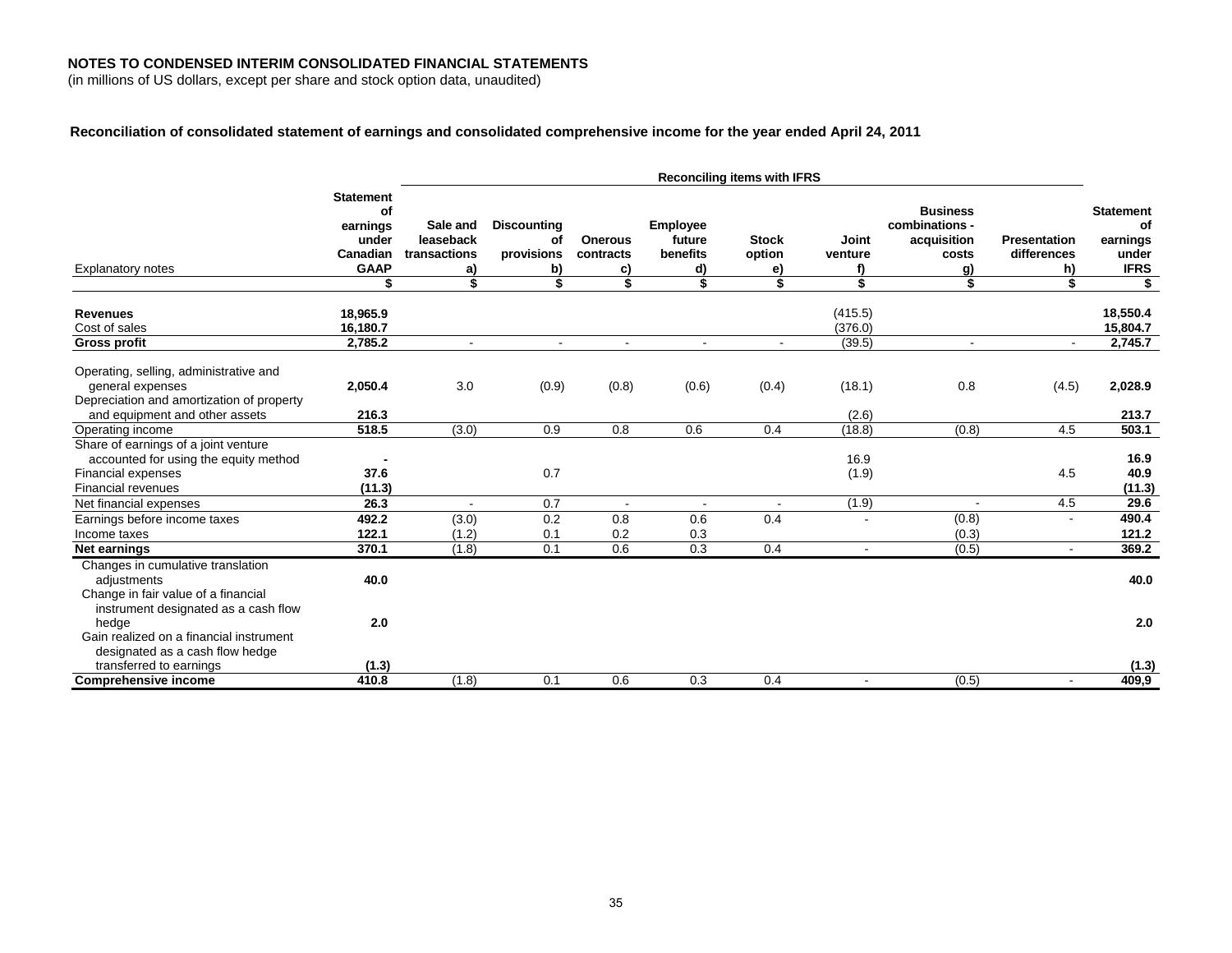(in millions of US dollars, except per share and stock option data, unaudited)

## **Reconciliation of consolidated Shareholders' equity as at January 30, 2011**

|                                        | Shareholders'   | Sale and     |                    |                | <b>Employee</b> |              | <b>Business</b><br>combinations | <b>Cumulative</b><br>translation |               |
|----------------------------------------|-----------------|--------------|--------------------|----------------|-----------------|--------------|---------------------------------|----------------------------------|---------------|
|                                        | equity under    | leaseback    | <b>Discounting</b> | <b>Onerous</b> | future          | <b>Stock</b> | acquisition                     | adjustment                       | Shareholders' |
|                                        | <b>Canadian</b> | transactions | of provisions      | contracts      | benefits        | option       | cost                            | reversal                         | equity under  |
| <b>Explanatory notes</b>               | <b>GAAP</b>     |              | b)                 |                | d)              |              | a)                              |                                  | <b>IFRS</b>   |
|                                        |                 |              |                    |                |                 |              |                                 |                                  |               |
| Shareholders' equity                   |                 |              |                    |                |                 |              |                                 |                                  |               |
| Capital stock                          | 323.5           |              |                    |                |                 |              |                                 |                                  | 323.5         |
| Contributed surplus                    | 17.9            |              |                    |                |                 | 1.2          |                                 |                                  | 19.1          |
| Retained earnings                      | 1.397.7         | 59.3         | 1.2                | (0.4)          | (15.7)          | (1.2)        | (0.5)                           | 108.6                            | 1,549.0       |
| Accumulated other comprehensive income | 111.0           |              |                    |                |                 |              |                                 | (108.6)                          | 2.4           |
|                                        | 1.850.1         | 59.3         | 1.2                | (0.4)          | (15.7)          | . .          | (0.5)                           | $\overline{\phantom{0}}$         | 1.894.0       |

**Reconciliation of consolidated statement of earnings and consolidated comprehensive income for the 16-week period ended January 30, 2011** 

|                                                            |                                          | <b>Reconciling items with IFRS</b> |                    |                |                |         |                                                  |                     |                     |  |  |
|------------------------------------------------------------|------------------------------------------|------------------------------------|--------------------|----------------|----------------|---------|--------------------------------------------------|---------------------|---------------------|--|--|
|                                                            | <b>Statement</b><br>of earnings<br>under | Sale and<br>leaseback              | <b>Discounting</b> | <b>Onerous</b> | <b>Stock</b>   | Joint   | <b>Business</b><br>combinations -<br>acquisition | <b>Presentation</b> | <b>Statement of</b> |  |  |
|                                                            | Canadian                                 | transactions                       | of provisions      | contracts      | option         | venture | costs                                            | differences         | earnings under      |  |  |
| <b>Explanatory notes</b>                                   | <b>GAAP</b>                              | a)                                 | b)                 | C)             | e)             |         | g)                                               | h)                  | <b>IFRS</b>         |  |  |
|                                                            |                                          | \$                                 |                    | \$             | \$             | \$      | \$                                               | \$                  | \$                  |  |  |
|                                                            |                                          |                                    |                    |                |                | (124.3) |                                                  |                     | 5,486.9             |  |  |
| <b>Revenues</b><br>Cost of sales                           | 5,611.2<br>4,825.3                       |                                    |                    |                |                | (113.4) |                                                  |                     |                     |  |  |
| Gross profit                                               | 785.9                                    | $\sim$                             | $\sim$             | $\blacksquare$ | $\blacksquare$ | (10.9)  | $\blacksquare$                                   | $\blacksquare$      | 4,711.9<br>775.0    |  |  |
|                                                            |                                          |                                    |                    |                |                |         |                                                  |                     |                     |  |  |
| Operating, selling, administrative and general<br>expenses | 616.8                                    | 1.9                                |                    | (0.1)          | (0.2)          | (5.7)   | 0.2                                              | (1.4)               | 611.5               |  |  |
| Depreciation and amortization of property and              |                                          |                                    |                    |                |                |         |                                                  |                     |                     |  |  |
| equipment and other assets                                 | 67.0                                     |                                    |                    |                |                | (0.9)   |                                                  |                     | 66.1                |  |  |
| Operating income                                           | 102.1                                    | (1.9)                              | $\overline{a}$     | 0.1            | 0.2            | (4.3)   | (0.2)                                            | 1.4                 | 97.4                |  |  |
| Share of earnings of a joint venture accounted             |                                          |                                    |                    |                |                |         |                                                  |                     |                     |  |  |
| for using the equity method                                |                                          |                                    |                    |                |                | 3.8     |                                                  |                     | 3.8                 |  |  |
| Financial expenses                                         | 19.5                                     |                                    | 0.3                |                |                | (0.5)   |                                                  | 1.4                 | 20.7                |  |  |
| <b>Financial revenues</b>                                  | (9.5)                                    |                                    |                    |                |                |         |                                                  |                     | (9.5)               |  |  |
| Net financial expenses                                     | 10.0                                     | $\overline{\phantom{a}}$           | 0.3                | $\blacksquare$ |                | (0.5)   |                                                  | 1.4                 | 11.2                |  |  |
| Earnings before income taxes                               | 92.1                                     | (1.9)                              | (0.3)              | 0.1            | 0.2            |         | (0.2)                                            |                     | 90.0                |  |  |
| Income taxes                                               | 21.1                                     | (0.7)                              | (0.1)              | 0.1            |                |         |                                                  |                     | 20.4                |  |  |
| Net earnings                                               | 71.0                                     | (1.2)                              | (0.2)              | $\blacksquare$ | 0.2            |         | (0.2)                                            | $\blacksquare$      | 69.6                |  |  |
| Changes in cumulative translation                          |                                          |                                    |                    |                |                |         |                                                  |                     |                     |  |  |
| adjustments                                                | 3.0                                      |                                    |                    |                |                |         |                                                  |                     | 3.0                 |  |  |
| Change in fair value of a financial instrument             |                                          |                                    |                    |                |                |         |                                                  |                     |                     |  |  |
| designated as a cash flow hedge                            | 1.0                                      |                                    |                    |                |                |         |                                                  |                     | 1.0                 |  |  |
| Gain realized on a financial instrument                    |                                          |                                    |                    |                |                |         |                                                  |                     |                     |  |  |
| designated as a cash flow hedge                            |                                          |                                    |                    |                |                |         |                                                  |                     |                     |  |  |
| transferred to earnings                                    | (0.6)                                    |                                    |                    |                |                |         |                                                  |                     | (0.6)               |  |  |
| <b>Comprehensive income</b>                                | 74.4                                     | (1.2)                              | (0.2)              | $\blacksquare$ | 0.2            |         | (0.2)                                            |                     | 73.0                |  |  |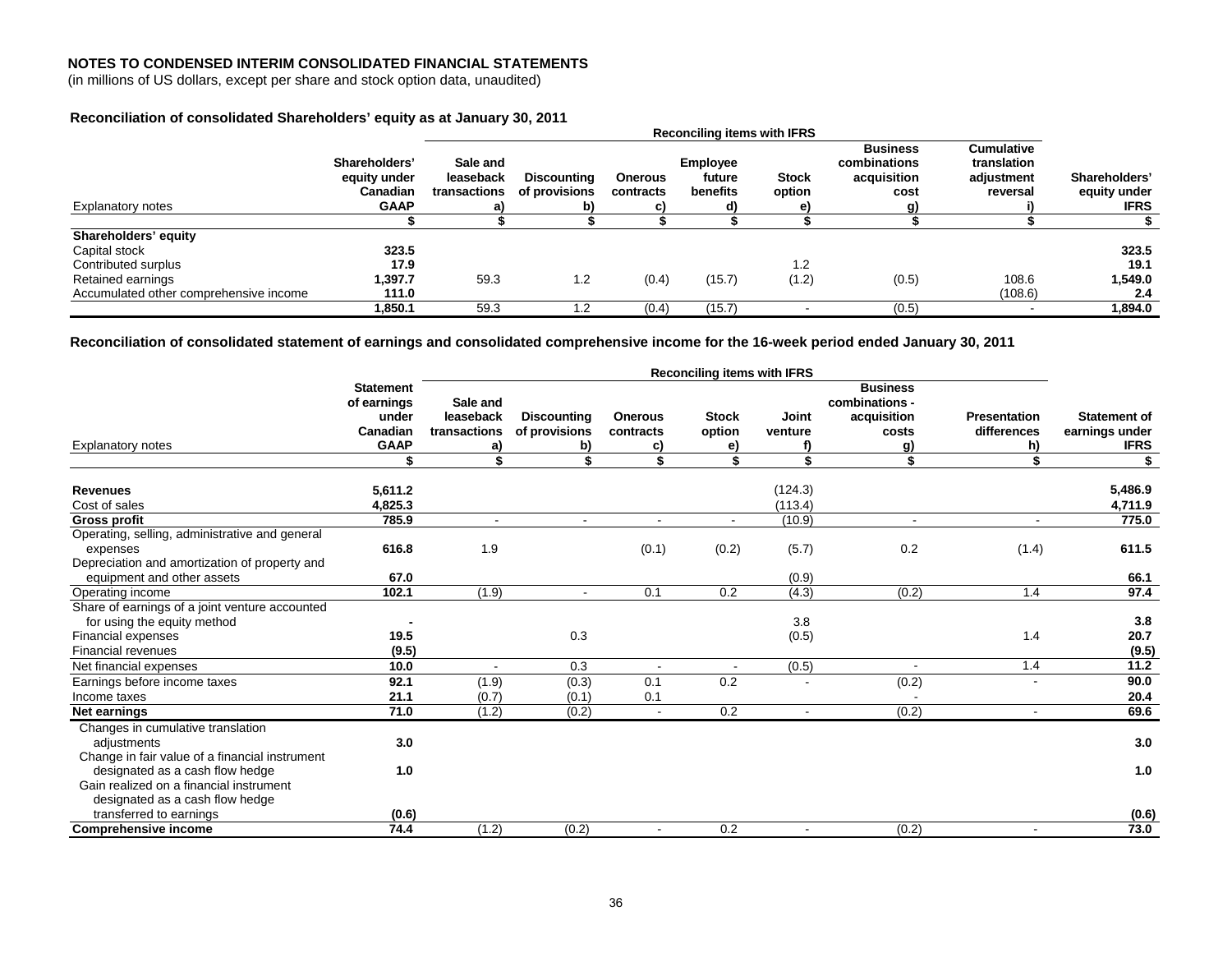(in millions of US dollars, except per share and stock option data, unaudited)

## **Reconciliation of consolidated statement of earnings and consolidated comprehensive income for the 40-week period ended January 30, 2011**

|                                                                                                                                                                 |                                                                     |                                             | <b>Reconciling items with IFRS</b>        |                                   |                                             |                              |                    |                                                           |                                          |                                                            |
|-----------------------------------------------------------------------------------------------------------------------------------------------------------------|---------------------------------------------------------------------|---------------------------------------------|-------------------------------------------|-----------------------------------|---------------------------------------------|------------------------------|--------------------|-----------------------------------------------------------|------------------------------------------|------------------------------------------------------------|
| <b>Explanatory notes</b>                                                                                                                                        | <b>Statement</b><br>of earnings<br>under<br>Canadian<br><b>GAAP</b> | Sale and<br>leaseback<br>transactions<br>a) | <b>Discounting</b><br>of provisions<br>b) | <b>Onerous</b><br>contracts<br>C) | <b>Employee</b><br>future<br>benefits<br>d) | <b>Stock</b><br>option<br>e) | Joint<br>venture   | <b>Business</b><br>combinations<br>- acquisition<br>costs | <b>Presentation</b><br>differences<br>h) | <b>Statement</b><br>οf<br>earnings<br>under<br><b>IFRS</b> |
|                                                                                                                                                                 | \$                                                                  |                                             |                                           | \$                                |                                             | \$                           | \$                 | \$                                                        | \$                                       | \$                                                         |
| <b>Revenues</b><br>Cost of sales                                                                                                                                | 14,124.8<br>11,960.4                                                |                                             |                                           |                                   |                                             |                              | (311.4)<br>(279.3) |                                                           |                                          | 13,813.4<br>11,681.1                                       |
| <b>Gross profit</b>                                                                                                                                             | 2,164.4                                                             | $\sim$                                      | $\sim$                                    | $\blacksquare$                    |                                             |                              | (32.1)             | $\blacksquare$                                            | $\sim$                                   | 2,132.3                                                    |
| Operating, selling, administrative and general<br>expenses<br>Depreciation and amortization of property and                                                     | 1,565.9                                                             | 1.5                                         | (0.2)                                     | (0.3)                             |                                             | (0.4)                        | (14.4)             | 0.6                                                       | (3.5)                                    | 1,549.2                                                    |
| equipment and other assets                                                                                                                                      | 164.8                                                               |                                             |                                           |                                   |                                             |                              | (2.0)              |                                                           |                                          | 162.8                                                      |
| Operating income                                                                                                                                                | 433.7                                                               | (1.5)                                       | 0.2                                       | 0.3                               |                                             | 0.4                          | (15.7)             | (0.6)                                                     | 3.5                                      | 420.3                                                      |
| Share of earnings of a joint venture accounted<br>for using the equity method                                                                                   |                                                                     |                                             |                                           |                                   |                                             |                              | 14.3               |                                                           |                                          | 14.3                                                       |
| <b>Financial expenses</b><br><b>Financial revenues</b>                                                                                                          | 35.5<br>(11.2)                                                      |                                             | 0.6                                       |                                   |                                             |                              | (1.4)              |                                                           | 3.5                                      | 38.2<br>(11.2)                                             |
| Net financial expenses                                                                                                                                          | 24.3                                                                |                                             | 0.6                                       | $\overline{\phantom{a}}$          |                                             | $\blacksquare$               | (1.4)              |                                                           | 3.5                                      | 27.0                                                       |
| Earnings before income taxes<br>Income taxes                                                                                                                    | 409.4<br>103.3                                                      | (1.5)<br>(0.5)                              | (0.4)<br>(0.1)                            | 0.3<br>0.1                        | 0.2                                         | 0.4                          |                    | (0.6)<br>(0.1)                                            | $\blacksquare$                           | 407.6<br>102.9                                             |
| Net earnings                                                                                                                                                    | 306.1                                                               | (1.0)                                       | (0.3)                                     | 0.2                               | (0.2)                                       | 0.4                          |                    | (0.5)                                                     |                                          | 304.7                                                      |
| Changes in cumulative translation<br>adjustments                                                                                                                | 0.8                                                                 |                                             |                                           |                                   |                                             |                              |                    |                                                           |                                          | 0.8                                                        |
| Change in fair value of a financial instrument<br>designated as a cash flow hedge<br>Gain realized on a financial instrument<br>designated as a cash flow hedge | 2.3                                                                 |                                             |                                           |                                   |                                             |                              |                    |                                                           |                                          | 2.3                                                        |
| transferred to earnings                                                                                                                                         | (1.1)                                                               |                                             |                                           |                                   |                                             |                              |                    |                                                           |                                          | (1.1)                                                      |
| <b>Comprehensive income</b>                                                                                                                                     | 308.1                                                               | (1.0)                                       | (0.3)                                     | 0.2                               | (0.2)                                       | 0.4                          |                    | (0.5)                                                     | $\blacksquare$                           | 306.7                                                      |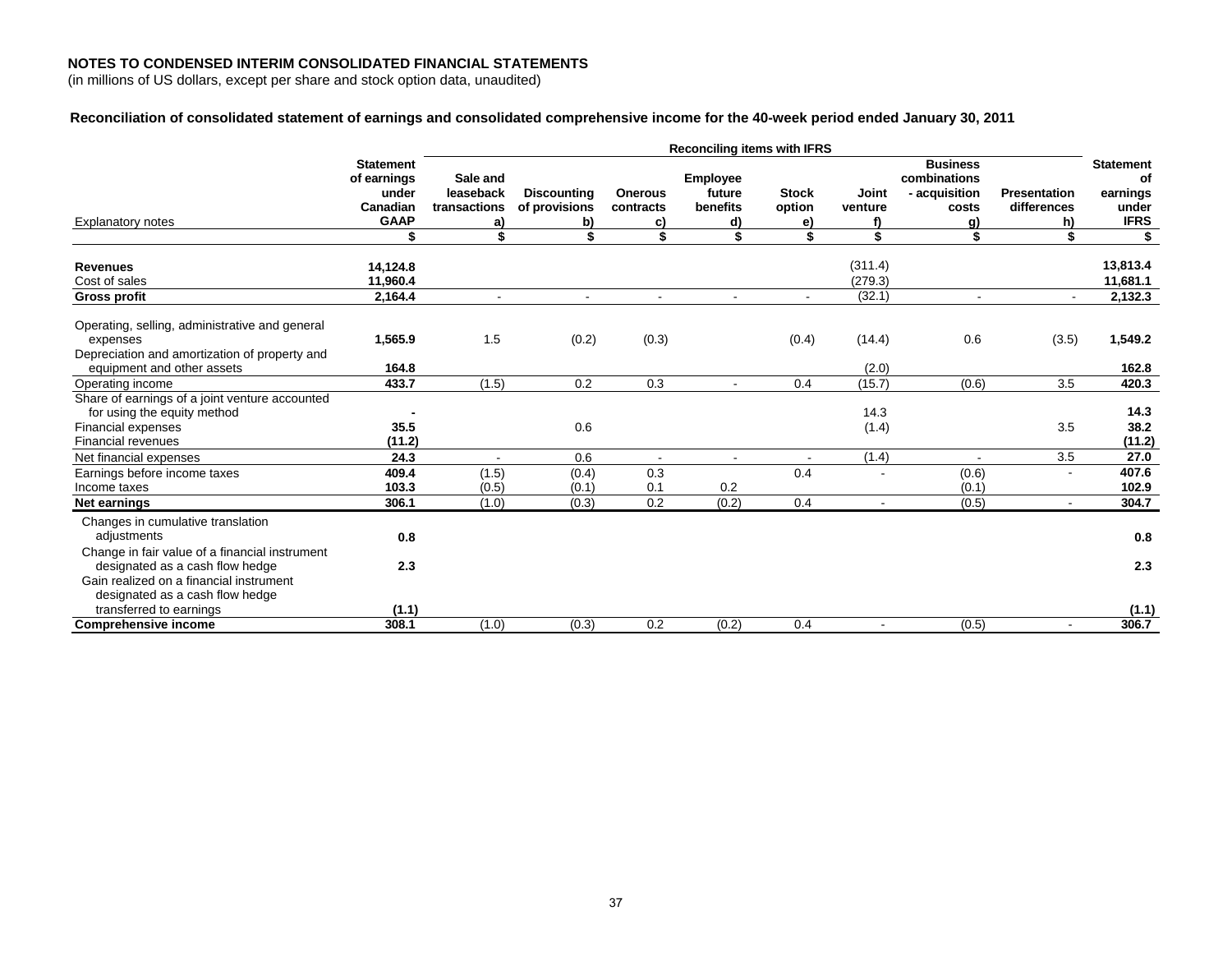(in millions of US dollars, except per share and stock option data, unaudited)

#### **Explanatory notes related to the reconciliations**

#### **a) Deferred gains on sale and leaseback recognition**

*Under Canadian GAAP*: CICA Handbook Section 3065 *"Leases"* required that any profit or loss arising from a sale and leaseback transaction be deferred and amortized over the lease term. A loss was recognized to earnings immediately when, at the time of the transaction, the fair value of the property was less than its carrying value.

*Under IFRS:* IAS 17 *"Leases"* requires the immediate recognition of all profits or losses arising from a sale and leaseback transaction except if:

- the sale price is below fair value and the loss is compensated for by future lease payments below market price, in which case it shall be deferred and amortized in proportion to the lease payments over the period during which the asset is expected to be used;
- the sale price is above fair value, in which case the excess shall be deferred and amortized over the period during which the asset is expected to be used.

Considering this difference, the Corporation analyzed all deferred gains existing at the transition date. When the transactions were concluded at fair value, the deferred gains in the balance sheet at the transition date were reversed and recognized to retained earnings. The amortization of the deferred gains recognized in 2011 was reversed and all deferred gains from sale and leaseback transactions realized in 2011 were reclassified and recognized directly to earnings.

#### **b) Discounting of provisions**

*Under Canadian GAAP*: The only provision that needed to be discounted was the asset retirement obligation provision and changes in the discount rate were not applied retroactively.

*Under IFRS:* IAS 37 *"Provisions, contingent liabilities and contingent assets"* states that where the effect of the time value of money is material, the amount of a provision shall be the present value of the expenditures expected to be required to settle the obligation.

Considering this difference, the Corporation reviewed all provisions recorded in its balance sheet at the transition date and discounted those for which the time value of money had a significant impact. This resulted in the reduction of the provision balances in the balance sheet at the transition date. For fiscal 2011, new expenses recognized to earnings related to these provisions have been reduced to reflect their discounting and an accretion expense has been recorded to earnings.

#### **c) Onerous contracts**

*Under Canadian GAAP*: Provisions were not recognized for onerous contracts.

*Under IFRS*: As per IAS 37 *"Provisions, contingent liabilities and contingent assets",* if an entity has a contract that is onerous, the present obligation under the contract shall be recognized and measured as a provision. An onerous contract is a contract in which the unavoidable costs of meeting the obligations under the contract exceed the economic benefits expected to be received under it. The unavoidable costs under a contract reflect the least net cost of exiting from the contract, which is the lower of the cost of fulfilling it and any compensation or penalties arising from failure to fulfill it.

Considering this difference, the Corporation has reviewed its existing contracts at the transition date to identify onerous contracts. This resulted in the recognition of a provision for onerous contracts as at April 26, 2010. This provision is recognized to earnings, reversed as the contracts progress and entirely reversed as at April 24, 2011. This has led to a decrease in Operating, selling, administrative and general expenses of fiscal 2011 following the amortization of the provision.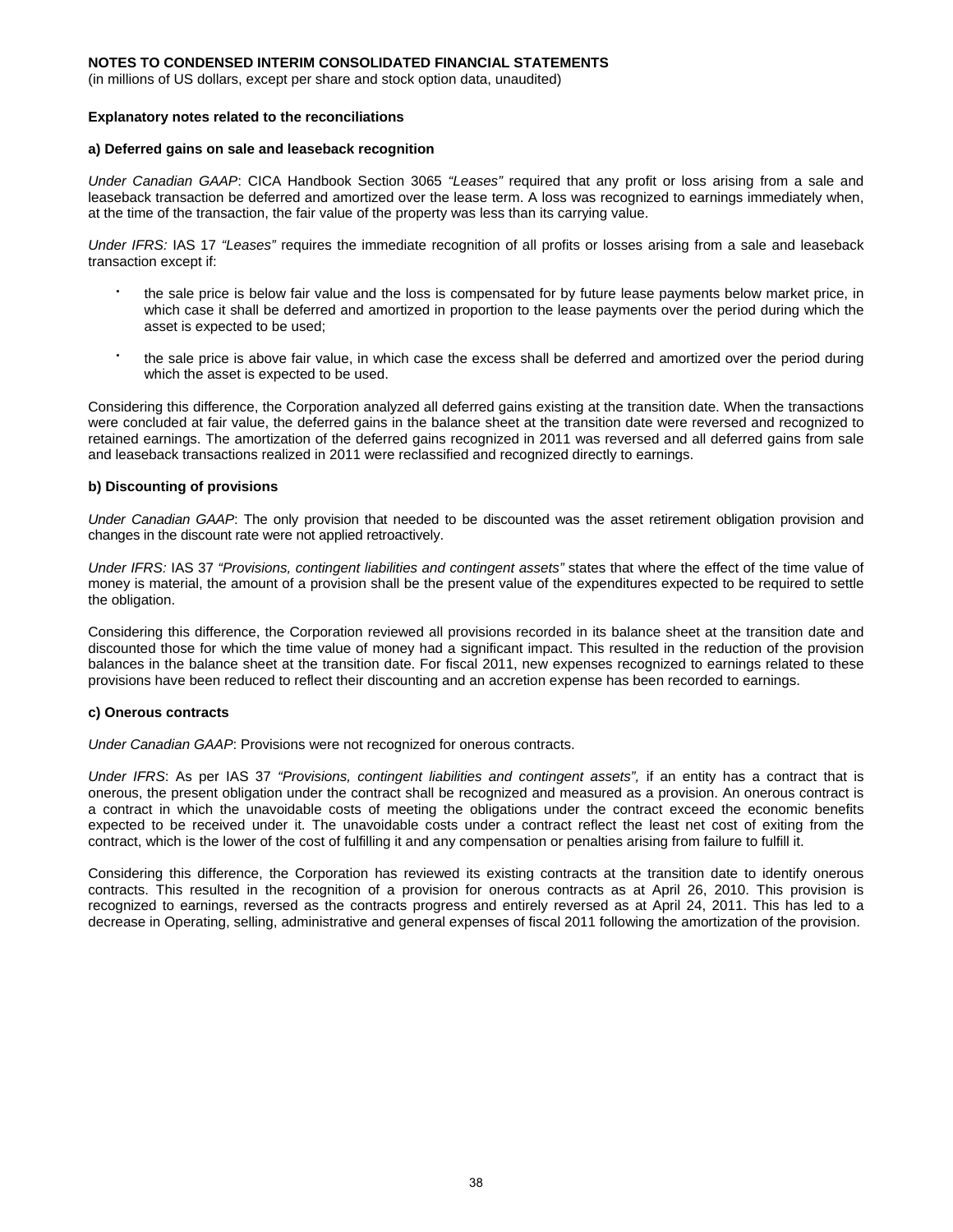(in millions of US dollars, except per share and stock option data, unaudited)

#### **d) Employee future benefits**

i) Actuarial gains and losses

*Under Canadian GAAP*: Under CICA Handbook Section 3461 *"Employee future benefits"*, for a defined benefit plan, an entity had to use the *"*corridor" approach and recognize amortization of actuarial gains and losses in a period in which, as of the beginning of the period, the unamortized net actuarial gain or loss exceeded 10% of the greater of:

- a) the accrued benefit obligation at the beginning of the year; and
- b) the fair value, or market-related value, of plan assets at the beginning of the year.

*Under IFRS*: As per IAS 19 *"Employee benefits",* an entity may choose to use the corridor approach involving the nonrecognition of a portion of the actuarial gains or losses, or elect to recognize actuarial gains or losses directly to equity.

The Corporation has decided to retain its current accounting method, the corridor approach. This decision has no impact on the opening balances of the balance sheet at the transition date. However, using IFRS 1, a first-time adopter may elect to recognize all cumulative actuarial gains and losses at the date of transition to IFRS, even if the corridor approach is used for later actuarial gains and losses. Therefore, the Corporation elected to reverse unamortized actuarial gains and losses to retained earnings on April 26, 2010. The amortization amount of the actuarial losses for fiscal 2011 was calculated considering the IFRS adjusted balances and the amortization amount recognized to earnings under Canadian GAAP was reversed.

ii) Past service costs

*Under Canadian GAAP*: Under CICA Handbook Section 3461 *"Employee future benefits"*, an entity amortized past service costs arising from a plan initiation or amendment by assigning an equal amount to each remaining service period up to the full eligibility date of each employee active at the date of the plan initiation or amendment who was not yet fully eligible for benefits at that date.

*Under IFRS*: As per IAS 19 *"Employee benefits",* an entity shall recognise past service costs as an expense on a straight-line basis over the average period until the benefits become vested.

Considering this difference, the Corporation reversed fully vested unamortized past service costs to retained earnings on April 26, 2010. The amortization amount of the past service costs for fiscal 2011 was calculated considering the IFRS adjusted balances and the amortization amount recognized to earnings under Canadian GAAP was reversed.

#### **e) Stock-based compensation**

*Under Canadian GAAP*: CICA Handbook Section 3870 *"Stock-based compensation and other stock-based payments*" stated that, when stock-based awards granted vest gradually, it was possible to recognize the compensation cost using the straightline method when a method different than the gradual vesting method was used in calculating the fair value. As the Corporation was not anticipating any significant difference between the expected lives of each group of options, the straightline method was previously used.

*Under IFRS*: IFRS 2 *"Share-based payment*", does not provide such an exception. Thus, when options granted vest gradually, an entity must consider each portion as a distinct grant and amortize the corresponding expense distinctly for each portion.

Considering this difference, the Corporation modified its expense amortization model related to stock option vesting to consider the different dates of rights acquisition and stopped using the straight-line method. The total cumulative additional expense that should have been recorded from the inception of the plans as at April 26, 2010 based on IFRS was recorded to retained earnings. The expense recognized to earnings in 2011 under Canadian GAAP has been adjusted to reflect the difference between the two amortization methods.

### **f) Joint Venture**

*Under Canadian GAAP:* CICA Handbook Section 3055 *"Interests in Joint Ventures"* required the proportionate consolidation method. It did not allow the use of the equity method to account for investments in joint ventures.

*Under IFRS:* IAS 31 *"Interests in Joint Ventures"* offers the possibility of applying either the equity method or the proportionate consolidation method to investments in joint ventures.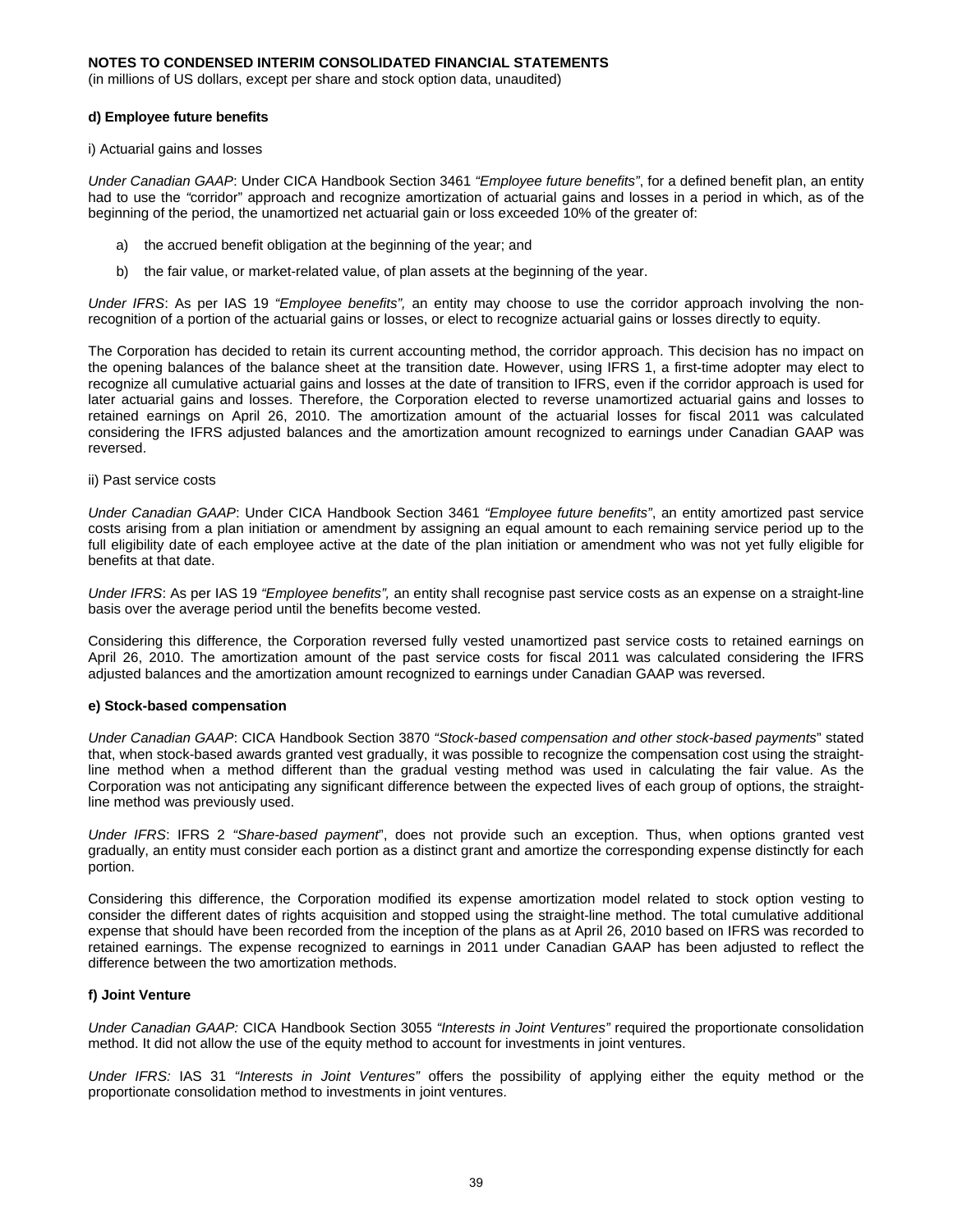(in millions of US dollars, except per share and stock option data, unaudited)

Considering this difference, the Corporation opted to record its investment in RDK using the equity method at the IFRS transition date. Since the Corporation was using the proportionate consolidation method under Canadian GAAP to recognize its RDK investment, 50.01% of the values of all of the joint venture's accounts were included in the consolidated balance sheet and consolidated statement of earnings. These amounts have been removed through the reconciliation with IFRS. The value of the investment in the joint venture was recorded on the balance sheet under the item *Investment in a joint venture*  and the Corporation's proportionate interest of RDK's income for fiscal 2011 was presented in the consolidated statement of earnings under *Share of earnings of a joint venture accounted for using the equity method*.

#### **g) Business combinations**

*Under Canadian GAAP*: As per previous CICA Handbook Section 1581 *"Business Combinations"* (section applicable before the IFRS transition), direct acquisition costs were part of the acquisition cost.

*Under IFR*S: As per IFRS 3 *"Business Combinations",* direct acquisition costs are recognized to earnings when they are incurred.

Because the Corporation has decided to use the exemption in IFRS 1 which allows not restating all business combinations prior to the transition date, no restatement occurred on April 26, 2010. Business combinations that occurred during fiscal 2011 were restated to reflect this difference. As a result, direct acquisition costs that occurred during fiscal 2011 were recognized to earnings on the financial statement adjusted for IFRS.

#### **h) Presentation differences**

Some amounts have been reclassified to reflect the following classification differences:

i) Deferred income taxes:

*Under Canadian GAAP*: As per CICA Handbook Section 3465 *"Income taxes"*, current income tax liabilities and current income tax assets had to be presented separately from non-current portions.

*Under IFR*S: As per IAS 12 *"Income taxes"*, income tax liabilities and income tax assets should all be presented under longterm assets and liabilities.

Considering IAS 12, all deferred income taxes were reclassified to long-term on the Corporation's balance sheet.

ii) Current definition

*Under Canadian GAAP*: As per CICA Handbook Section 1510 *"Current assets and current liabilities*", current assets and liabilities included those items ordinarily realizable or payable within one year from the date of the balance sheet or within the normal operating cycle, when that was longer than a year.

*Under IFR*S: As per IAS 1 *"Presentation of financial statements"*, an entity shall disclose the amount expected to be recovered or settled after more than twelve months for each asset and liability line item that combines amounts expected to be recovered or settled:

- a) no more than twelve months after the reporting period, and
- b) more than twelve months after the reporting period.

The definition under IFRS being more directive, this resulted in a reclassification of some long-term amounts previously presented as current on the Corporation's consolidated balance sheet.

#### iii) Provision presentation

*Under Canadian GAAP*: There was no specific indication about presentation of provisions.

*Under IFR*S: IAS 1 *"Presentation of financial statements"* states in paragraph 54 l) that, as a minimum, the balance sheet shall include some items, including provisions.

Considering this difference, the current portion of provisions has been removed from *Accounts payable and accrued liabilities*, and the long-term portion has been removed from *Deferred credits and other liabilities* on the consolidated balance sheet to be presented distinctively under *Provisions*.